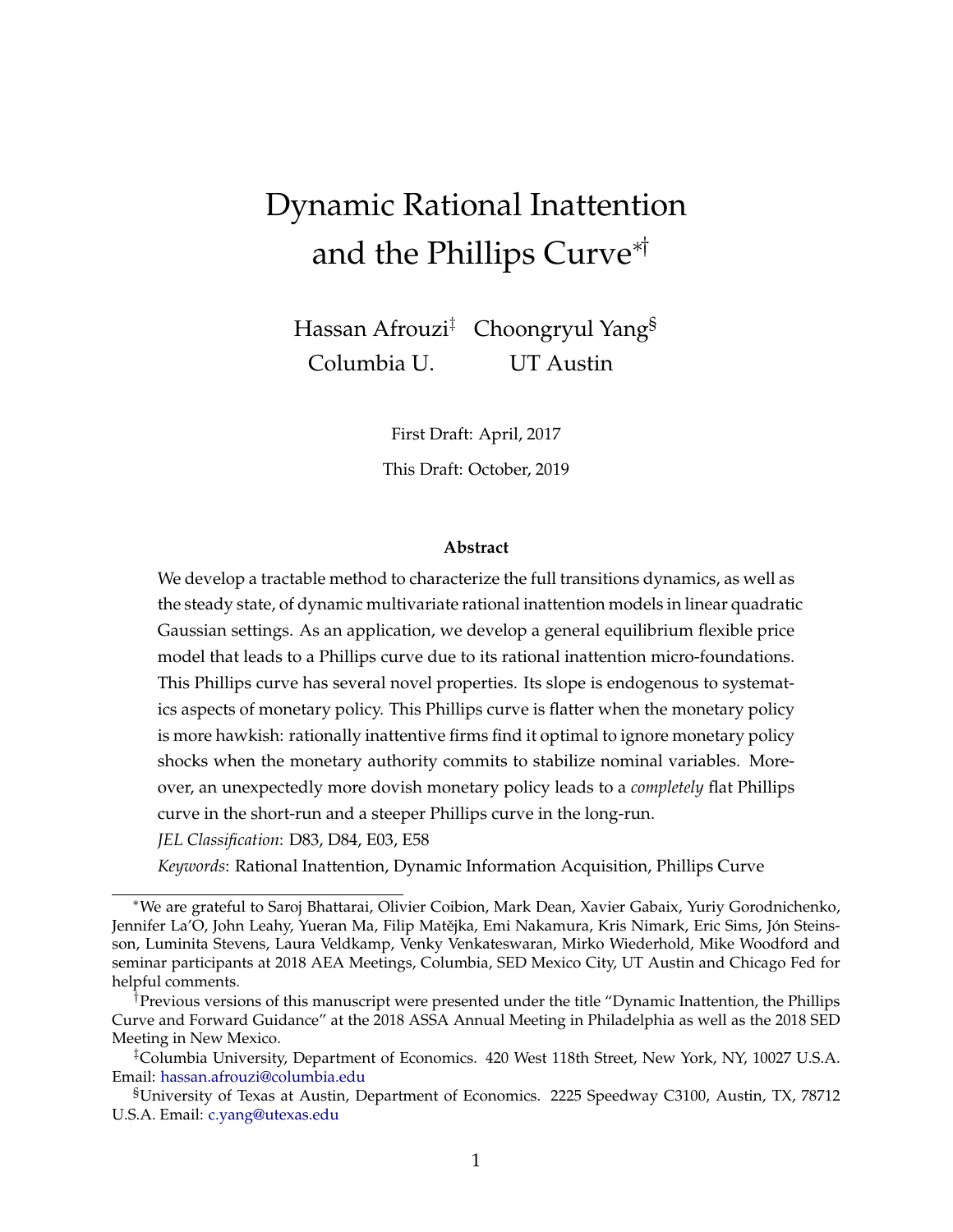# **1 Introduction**

Since [Muth](#page-23-0) [\(1961\)](#page-23-0), full information rational expectations theory has grown to be an essential part of macroeconomic modeling. Nonetheless, a growing body of evidence on the costly nature of information acquisition, as well as its potential relevance in explaining economic phenomena, has led to an increasing demand for modifications of the theory that take such costs into account.

To this end, the rational inattention theory [\(Sims,](#page-23-1) [2003,](#page-23-1) [2006,](#page-23-2) [2010\)](#page-23-3) has provided an appealing alternative by introducing a cost to information acquisition, while simultaneously preserving the consistency of expectations within an optimizing framework. However, rational inattention models tend to be enormously complex and applying them to broader contexts has proven to be a challenge. In this paper, we develop a tractable and portable method for solving dynamic multivariate rational inattention models in linear quadratic Gaussian (LQG) setups where the payoffs are quadratic and the cost of information is linear in Shannon's mutual information function.

Our first contribution is to formulate and to characterize the full transition dynamics of LQG dynamic multivariate rational inattention (LQG DRI) problems. Similar to the solution to of any other dynamic problem, we characterize the solution to the LQG DRI problems with (1) a forward-looking Euler equation for the marginal benefit of information with a terminal transversality condition, (2) a backward-looking law of motion for the state, which is the "stock" of uncertainty in these models, and (3) a policy function for the choice variable as a function of the state and the marginal benefit.

We show that the transition dynamics in LQG DRI problems is characterized by inaction regions for the second moment of the agent's belief (uncertainty) in different dimensions of the state: while the marginal cost of attention is constant for a bit of information, the marginal benefit of attention increases in the prior uncertainty of the agent about a particular shock. Therefore, for small levels of prior uncertainty the marginal benefit falls below the marginal cost and the agent decides to pay no attention. Over time, as the agent's uncertainty grows in such dimensions, one of two cases arises.

The first is when the agent's uncertainty stabilizes at a level within her inaction region, in which case the agent never pays attention to such dimensions. For instance, uncertainty about an AR(1) process is bounded above by its unconditional variance. If this variance is within the inaction region imposed by the cost of information, the agent would choose to not pay attention to this process.

The second case is when the uncertainty grows to be larger than the bound of the inaction region. In this case, since the cost is linear, the agent immediately acquires enough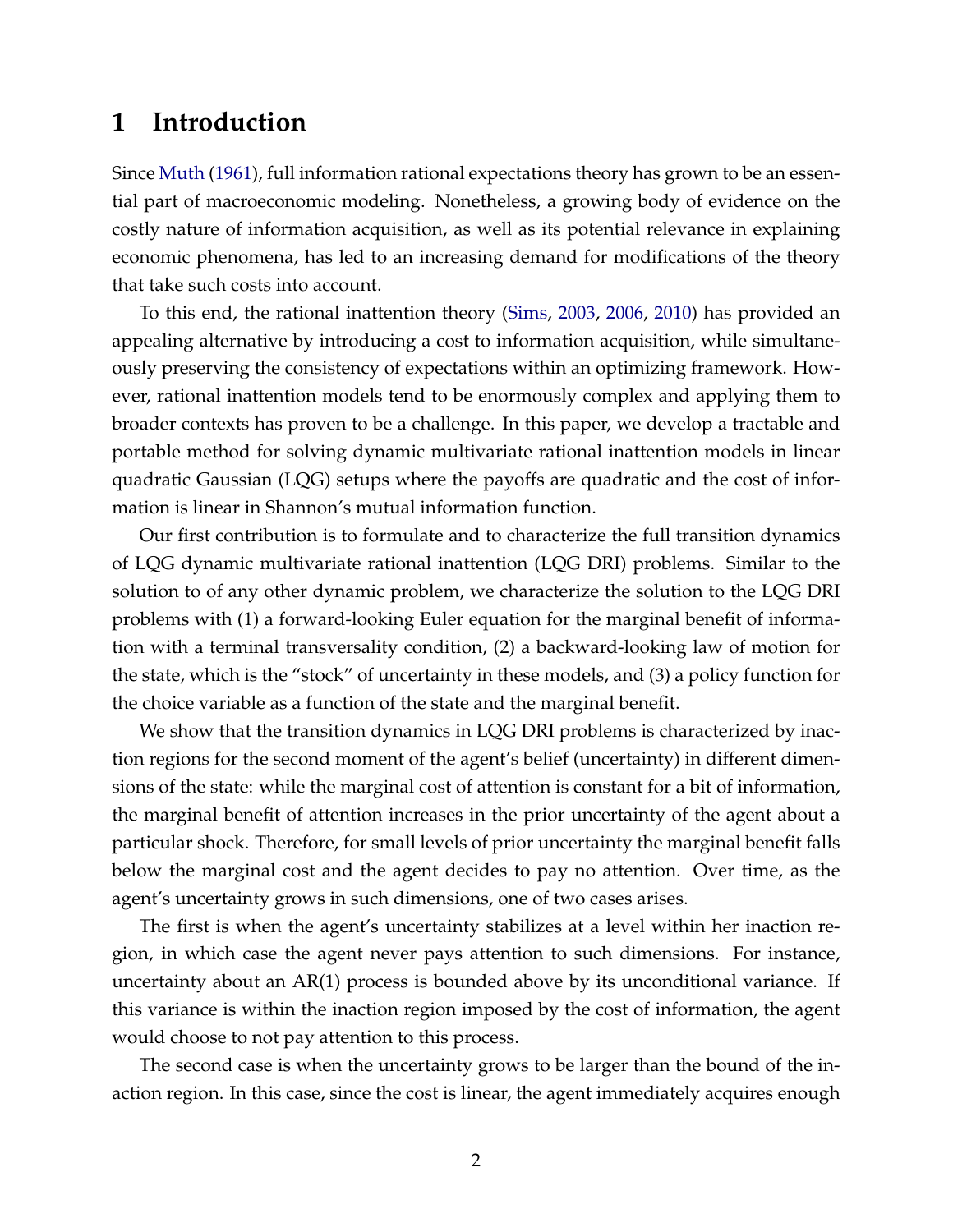information to stabilize their uncertainty at the inaction bound. In the case of the AR(1) example above, for instance, if the agent's inaction bound is below the unconditional variance of the process, then in the steady state the agent's information acquisition is such that their uncertainty about the process is constant and equal to the inaction bound.

We apply our framework to propose an attention driven theory of the Phillips curve. Our first result is that under optimal information acquisition of firms, the slope of the Phillips curve is endogenous to how monetary policy is conducted. In economies where the monetary authority puts a larger weight on stabilizing the nominal variables – in other words, when monetary policy is more hawkish – firms endogenously choose to pay less attention to monetary policy shocks and the slope of the Phillips curve becomes flatter.

Our second result is that higher uncertainty about monetary policy shocks, stemming from a lower weight on stabilizing nominal variables – or in other words, a more dovish monetary policy – can lead to a completely flat Phillips curve in the short-run – by pushing the firms into the inaction region – while leading to a steeper slope of the Phillips curve in the long-run as firms' uncertainty grows to hit the inaction bound. When the monetary policy becomes more dovish, rationally inattentive firms finds themselves in a more volatile environment where they need to acquire information at a higher rate to maintain the same level of uncertainty about monetary policy. Nevertheless, given that information is costly, such optimizing firms do not fully offset this effect. They find it optimal to abstain from information acquisition until their uncertainty rises to a level that is manageable given their new more uncertain environment. Once they start paying attention again, however, they do at a higher rate than before which leads to a steeper Phillips curve.

Our theory provides a new perspective on a growing empirical literature that documents a flattening of the Phillips curve in recent decades, $<sup>1</sup>$  $<sup>1</sup>$  $<sup>1</sup>$  and provides an explanation</sup> for this phenomenon by suggesting that the flatter slope is due to the optimal response of firms to the onset of a more hawkish monetary policy in the post-Volcker era of the U.S. monetary policy: when information is costly, it is optimal to pay less attention to monetary policy once it commits more to stabilizing nominal variables.

Our theory also offers a new and a different viewpoint for the conduct of monetary policy relative to the New Keynesian models. While the slope of the Phillips curve in latter models is mainly pinned down by the frequency of price changes and is exogenous to how committed the monetary policy is to stabilizing the nominal variables, our model suggests a direct link between the two. Therefore, policy regimes that might seem optimal under an exogenously flat Phillips curve have completely different outlooks from the

<span id="page-2-0"></span><sup>&</sup>lt;sup>1</sup>[Blanchard](#page-20-0) [\(2016\)](#page-20-0) and [Coibion and Gorodnichenko](#page-21-0) [\(2015b\)](#page-21-0).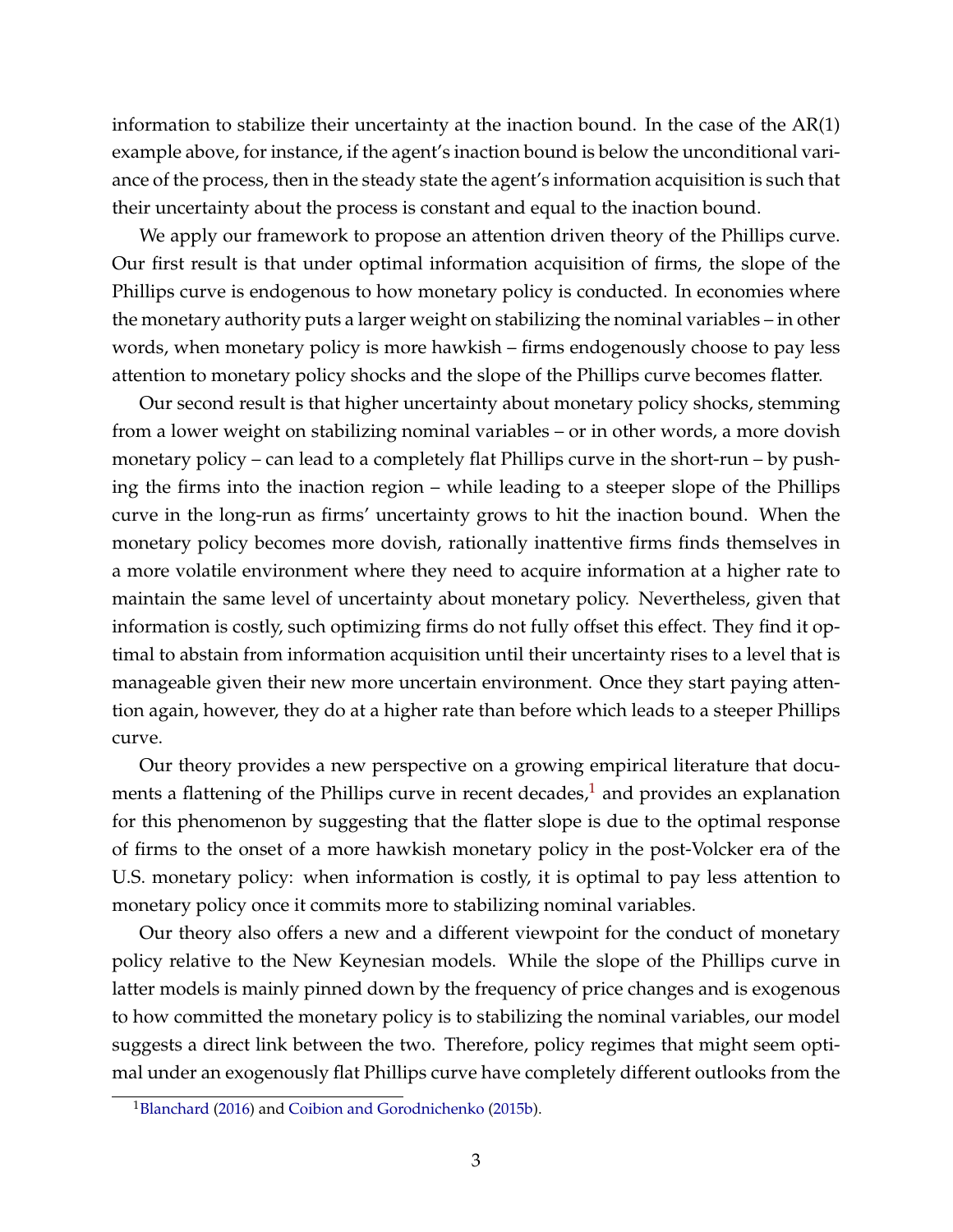perspective of our model. For instance, from the perspective of a model where the slope of the Phillips curve is exogenous and flat, a more dovish monetary policy, or *running the economy hotter*, might seem appealing in order to reduce unemployment. Nonetheless, our model provides a different remedy: such policies would work in the short-run by pushing firms temporarily into their inaction region and paralyzing inflation. After this temporary period, however, firms would start paying more attention to monetary policy which would lead to a steeper Phillips curve and a higher sensitivity of inflation to monetary policy shocks.

**Related Literature.** Dynamic rational inattention models have been applied to different setups for years.<sup>[2](#page-3-0)</sup> Most of this literature, however, relies on simplifying assumptions – such as independence of signals – and computational methods in characterizing the solution.

We provide a tractable solution method by building on a subset of this literature that has laid the ground for solving dynamic rational inattention models in LQG setups [\(Sims,](#page-23-1) [2003;](#page-23-1) Maćkowiak, Matějka and Wiederholt, [2018;](#page-21-1) [Fulton,](#page-21-1) 2018; [Miao, Wu and Young,](#page-22-1) [2018\)](#page-22-1). This literature makes two simplifying assumptions that we depart from: (1) they abstract away from transition dynamics by assuming that the cost of information is not discounted, and (2) they solve for the long-run steady-state information structure that is independent of time and state. We depart from this literature by assuming that the agent discounts future costs of information at the same discount rate as their payoffs and by characterizing the full transition dynamics of the problem. Our approach also alows us to compare the steady state of our formulation with the solution provided in previous literature when the cost of attention is not discounted. The two are not equal. In multidimensional problems the discounting of cost not only affects the steady state amount of information that agents acquire but also its allocations across different dimensions – a more patient agents, for instance, would allocate more attention to a more persistent process since they internalize the continuation value of such information more.

Our method is more in line with [Sims](#page-23-3) [\(2010\)](#page-23-3) and Steiner, Stewart and Matějka [\(2017\)](#page-24-0) both of which assume discounting of the cost of information and the role of transition dynamics. Our LQG formulation is equivalent to the one in [Sims](#page-23-3) [\(2010\)](#page-23-3) who provides

<span id="page-3-0"></span><sup>&</sup>lt;sup>2</sup>See, for instance, Maćkowiak and Wiederholt [\(2009a\)](#page-22-2); [Paciello](#page-23-4) [\(2012\)](#page-23-4); [Melosi](#page-22-3) [\(2014\)](#page-22-3); [Pasten and](#page-23-5) [Schoenle](#page-23-5) [\(2016\)](#page-20-1); Matějka [\(2015\)](#page-22-4); [Afrouzi](#page-20-1) (2016); [Yang](#page-24-1) [\(2019\)](#page-24-1) for applications to pricing; [Sims](#page-23-1) [\(2003\)](#page-23-1); [Luo](#page-22-5) [\(2008\)](#page-22-5); [Tutino](#page-24-2) [\(2013\)](#page-24-2) for consumption; [Luo et al.](#page-22-6) [\(2012\)](#page-22-6) for current account; [Zorn](#page-24-3) [\(2016\)](#page-24-3) for investment; [Woodford](#page-24-4) [\(2009\)](#page-24-4); [Stevens](#page-24-5) [\(2019\)](#page-24-5); [Khaw and Zorrilla](#page-21-2) [\(2018\)](#page-21-2) for infrequent adjustments in decisions; Maćkowiak and Wiederholt [\(2015\)](#page-22-7) for business cycles; [Paciello and Wiederholt](#page-23-6) [\(2014\)](#page-23-6) for optimal policy; [Peng and Xiong](#page-23-7) [\(2006\)](#page-23-7) for asset pricing; [Mondria and Wu](#page-22-8) [\(2010\)](#page-22-8) for home bias; and [Ilut and Valchev](#page-21-3) [\(2017\)](#page-21-3) for imperfect problem solving.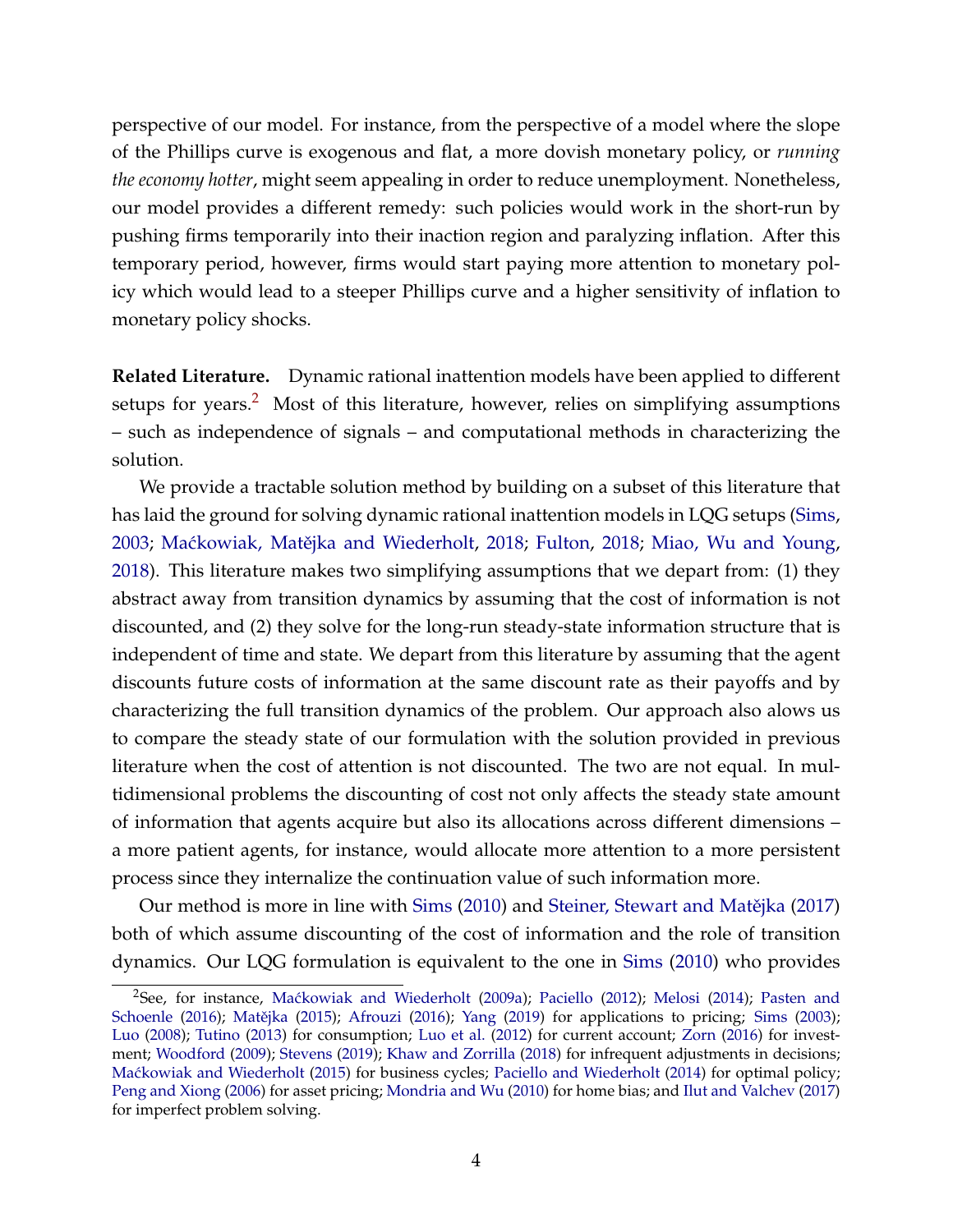first order conditions for the solution for a special case when the no-forgetting constraints do not bind. We show, however, that these constraints do bind in a large number of cases – in particular, when the dimension of the state is strictly larger than the number of agent's actions – and provide sufficient conditions for optimality in presence of these constraints. Our framework is very similar to [Steiner et al.](#page-24-0) [\(2017\)](#page-24-0) with one major difference: they consider a general case with finite actions and states, while we study the LQG problem, where actions and states are continuous.

Our attention driven theory of the Phillips curve is motivated by two separate sets of empirical evidence. First, the literate that estimates<sup>[3](#page-4-0)</sup> and subsequently documents a flattening of the slope of the Phillips curve [\(Coibion and Gorodnichenko,](#page-21-0) [2015b;](#page-21-0) [Blanchard,](#page-20-0) [2016;](#page-20-0) [Bullard,](#page-20-2) [2018;](#page-20-2) [Hooper, Mishkin and Sufi,](#page-21-4) [2019\)](#page-21-4). $4$  Second, the empirical literature that documents the information rigidities that economic agents exhibit in forming their expectations.<sup>[5](#page-4-2)</sup>

Finally, we relate to the literature that considers how imperfect information affects the Phillips curve [\(Lucas,](#page-22-9) [1972;](#page-22-9) [Mankiw and Reis,](#page-22-10) [2002;](#page-22-10) [Woodford,](#page-24-6) [2003;](#page-24-6) [Reis,](#page-23-8) [2006;](#page-23-8) [Nimark,](#page-23-9) [2008\)](#page-23-9). Our main departure is to derive a Phillips curve in a model with rational inattention and study the interaction of imperfect information and *monetary policy* in shaping the Phillips curve.

The paper is organized as follow. In Section [2](#page-4-3) we start by setting up the dynamic rational inattention problem and then characterize the solution for the LQG case. In Section [3](#page-11-0) we provide an attention driven theory of the Phillips curve. Section [4](#page-20-3) concludes. All proofs are included in the Appendix.

# <span id="page-4-3"></span>**2 Theoretical Framework.**

In this section we formalize the choice problem of an agent who chooses her information structure endogenously over time. We start by setting up the general problem without making assumptions on payoffs and information structures. We then derive and solve the implied LQG problem. This approach helps us (1) identify the necessary assumptions that are required for the solution and (2) discuss how our setup relates and differs from

<span id="page-4-0"></span><sup>3</sup>See, for instance, [Roberts](#page-23-10) [\(1995\)](#page-23-10); [Gali and Gertler](#page-21-5) [\(1999\)](#page-21-5); [Rudd and Whelan](#page-23-11) [\(2005\)](#page-23-11); [Coibion](#page-20-4) [\(2010\)](#page-20-4) for estimation of Phillips curve.

<span id="page-4-1"></span><sup>&</sup>lt;sup>4</sup>While we provide an attention based theory for this phenomena, an alternative explanation is nonlinearities in the slope of the Phillips curve. See, for instance, [Kumar and Orrenius](#page-22-11) [\(2016\)](#page-22-11); [Babb and Det](#page-20-5)[meister](#page-20-5) [\(2017\)](#page-20-5); [Hooper et al.](#page-21-4) [\(2019\)](#page-21-4)

<span id="page-4-2"></span><sup>&</sup>lt;sup>5</sup>For recent progress in this literature, see [Kumar et al.](#page-22-12) [\(2015\)](#page-22-12); [Coibion and Gorodnichenko](#page-21-6) [\(2015a\)](#page-21-6); [Ryngaert](#page-23-12) [\(2017\)](#page-23-12); [Coibion et al.](#page-21-7) [\(2018\)](#page-21-7); [Roth and Wohlfart](#page-23-13) [\(2018\)](#page-23-13) for survey evidence, and [Khaw et al.](#page-21-8) [\(2017\)](#page-21-8); [Khaw and Zorrilla](#page-21-2) [\(2018\)](#page-21-2); [Landier et al.](#page-22-13) [\(2019\)](#page-22-13) for experimental evidence.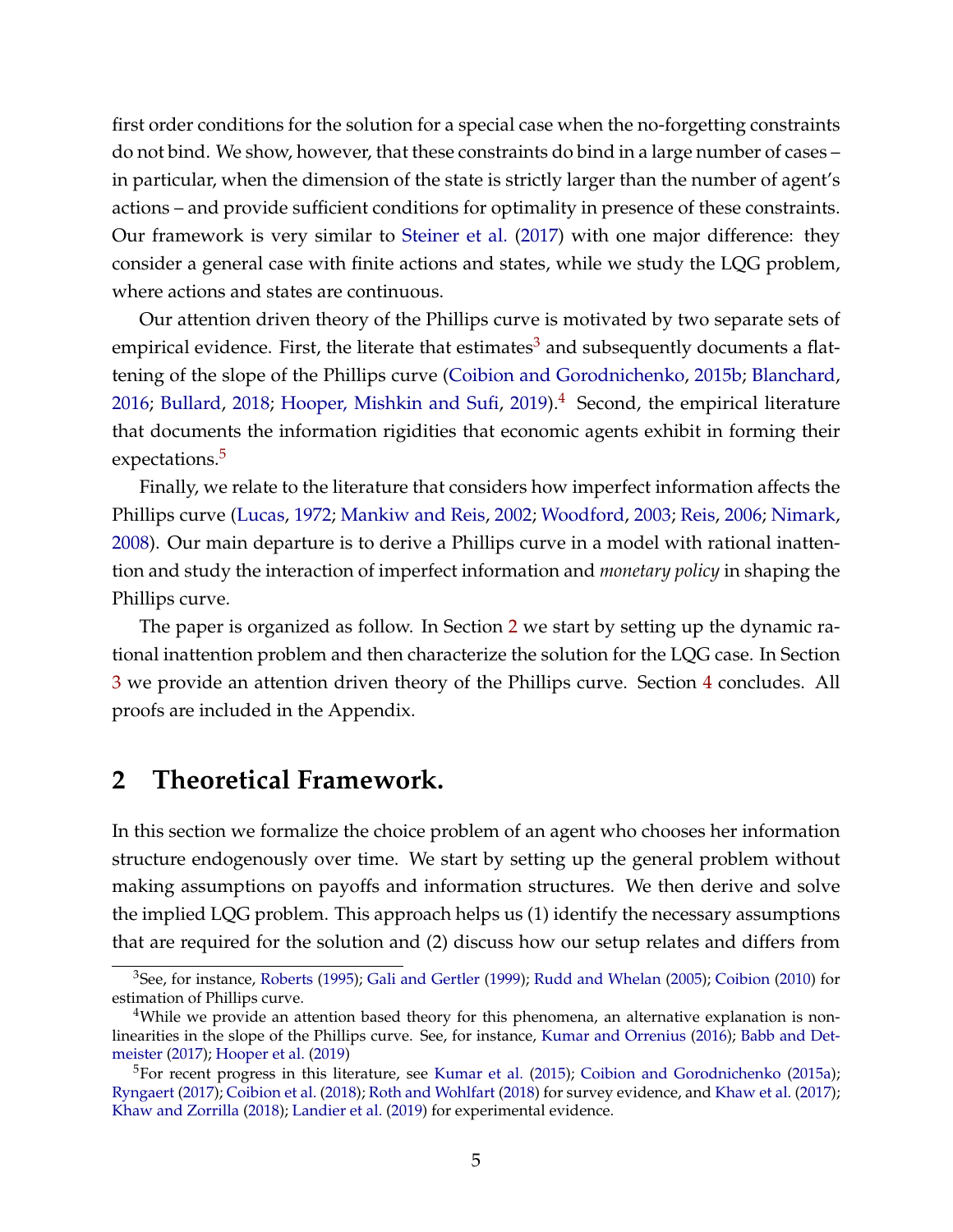the cases considered in the previous literature.

## **2.1 Environment.**

**Preferences.** Time is discrete and is indexed by  $t \in \{0, 1, 2, \ldots\}$ . At each time *t* the agent chooses a vector of actions  $\vec{a}_t \in \mathbb{R}^m$  and gains an instantaneous payoff of  $v(\vec{a}_t; \vec{x}_t)$  where  $\{\vec{x}_t \in \mathbb{R}^n\}_{t=0}^\infty$  is an exogenous stochastic process, and  $v(.): \mathbb{R}^m \times \mathbb{R}^n \to \mathbb{R}$  is strictly concave and bounded above with respect to its first argument.

**Set of Available Signals.** We assume that at any time *t*, the agent has access to a set of available signals in the economy, which we call  $\mathcal{S}^t$ . Signals in  $\mathcal{S}^t$  are informative of  $X^t \equiv (\vec{x}_0, \ldots, \vec{x}_t).$  In particular, we assume:

- 1.  $S^t$  is *rich*: for any posterior distribution on  $X^t$ , there is a set of signals  $S^t \subset S^t$  that generate that posterior.
- 2. Available signals do not expire over time:  $\mathcal{S}^t \subset \mathcal{S}^{t+h}$ ,  $\forall h \geq 0.$
- 3. Available signals at time *t* are not informative of future innovations to  $\vec{x}_t$ :  $\forall S_t \in$  $\mathcal{S}^t$ ,  $\forall h \geq 1$ ,  $S_t \perp \vec{x}_{t+h} | X^t$ .

**Information Sets and Dynamics of Beliefs.** Our main assumption here is that the agent does not forget information over time, which is commonly referred to as the "no-forgetting constraint". The agent understands that any choice of information will affect their priors in the future and that information has a continuation value.<sup>[6](#page-5-0)</sup> Formally, a sequence of information sets  $\{S^t \subseteq \mathcal{S}^t\}_{t\geq 0}$  satisfy the *no-forgetting* constraint for the agent if  $S^t \subseteq$  $S^{t+\tau}$ ,  $\forall t \geq 0$ ,  $\tau \geq 0$ .

**Cost of Information and the Attention Problem.** We assume cost of information is lin-ear in Shannon's mutual information function.<sup>[7](#page-5-1)</sup> Formally, let  $\{S^t\}_{t\geq 0}$  denote a set of information sets for the agent which satisfies the no-forgetting constraint. Then, the agent's flow cost of information at time  $t$  is  $\omega \mathbb{I}(X^t; S^t | S^{t-1})$ , where

$$
\mathbb{I}(X^{t}; S^{t} | S^{t-1}) \equiv h(X^{t} | S^{t-1}) - \mathbb{E}[h(X^{t} | S^{t}) | S^{t-1}]
$$

<span id="page-5-0"></span><sup>6</sup>Although we assume perfect memory in our benchmark, these dynamic incentives exist as long as the agent can carry a part of her memory with her over time. For a model with fading memory with exogenous information, see [Nagel and Xu](#page-23-14) [\(2019\)](#page-23-14). Furthermore, [da Silveira et al.](#page-21-9) [\(2019\)](#page-21-9) endogenize noisy memory in a setting where carrying information over time is costly.

<span id="page-5-1"></span> $7$ For a discussion of Shannon's mutual information function and generalizations see [Caplin et al.](#page-20-6) [\(2017\)](#page-20-6). See also [Hébert and Woodford](#page-21-10) [\(2018\)](#page-21-10) for an alternative cost function.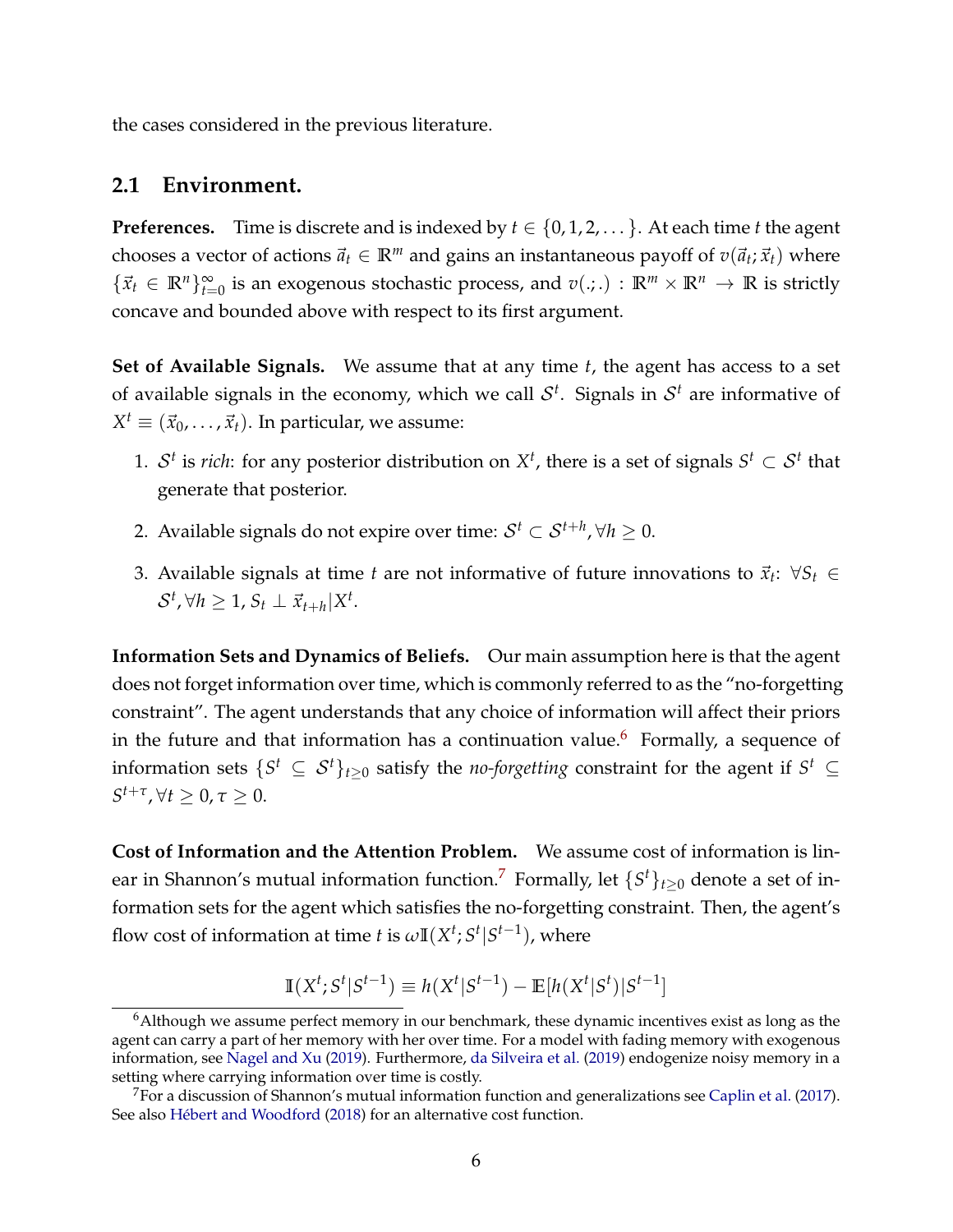is the reduction in the entropy of  $X<sup>t</sup>$  that the agent experiences by expanding her knowledge from  $S^{t-1}$  to  $S^t$ , and  $\omega$  is the marginal cost of a nat of information.

We can now formalize the inattention problem of the agent in our setup:

<span id="page-6-0"></span>
$$
V_0(S^{-1}) \equiv \sup_{\{S_t \subset S^t, \vec{a}_t : S^t \to \mathbb{R}^m\}_{t \ge 0}} \sum_{t=0}^{\infty} \beta^t \mathbb{E}[v(\vec{a}_t; \vec{x}_t) - \omega \mathbb{I}(X^t; S^t | S^{t-1}) | S^{-1}] \qquad \text{(RI Problem)}
$$
\n
$$
s.t. S^t = S^{t-1} \cup S_t, \forall t \ge 0, \qquad \text{(evolution of information set + no-forgetting)}
$$
\n
$$
S^{-1} \text{ given.} \qquad \text{(initial information set)}
$$

#### **2.1.1 Two General Properties of the Solution.**

Solving the [RI Problem](#page-6-0) is complicated by two issues: (1) the agent can choose any subset of signals in any period and (2) the cost of information depends on the whole history of actions and states, which increases the dimensionality of the problem with time. The following two lemmas present results that simplify these complications.

**Sufficiency of Actions for Signals.** An important consequence of assuming that the cost of information is linear in Shannon's mutual information function is that it implies actions are sufficient statistics for signals over time [\(Steiner et al.,](#page-24-0) [2017;](#page-24-0) [Ravid,](#page-23-15) [2019\)](#page-23-15). The following lemma formalizes this result in our setting.

<span id="page-6-1"></span>**Lemma 1.** Suppose  $\{(S^t \subset S^t, \vec{a}_t: S^t \to \mathbb{R}^m\}_{t=0}^{\infty} \cup S^{-1}$  is a solution to the [RI Problem.](#page-6-0) ∀ $t ≥ 0$ ,  $define\ a^t\equiv \{\vec{a}_\tau\}_{0\leq \tau\leq t}\cup S^{-1}.$  Then,  $X^t\rightarrow a^t\rightarrow S^t$  forms a Markov chain.

Lemma [1](#page-6-1) allows us to directly substitute actions for signals. In particular, we can impose that the agent directly chooses  $\{\vec{a}_t \in S^t\}_{t>0}$  without any loss of generality.

**Conditional Independence of Actions from Past Shocks.** It follows from Lemma [1](#page-6-1) that if an optimal information structure exists, then  $\forall t \geq 0 : \mathbb{I}(X^t; S^t | S^{t-1}) = \mathbb{I}(X^t; a^t | a^{t-1}).$ Here we show this can be simplified if  $\{\vec{x}_t\}_{t>0}$  follows a Markov process.

<span id="page-6-2"></span>**Lemma 2.** *Suppose*  $\{\vec{x}_t\}_{t\geq 0}$  *is a Markov process and*  $\{\vec{a}_t\}_{t\geq 0}$  *is a solution to the [RI Problem](#page-6-0) given an initial information set S*−<sup>1</sup> *. Then* ∀*t* ≥ 0*:*

$$
\mathbb{I}(X^t; a^t | a^{t-1}) = \mathbb{I}(\vec{x}_t; \vec{a}_t | a^{t-1}), \quad a^{-1} \equiv S^{-1}.
$$
 (2.1)

When  $\{\vec{x}_t\}_{t\geq 0}$  is Markov, at any time  $t$ ,  $\vec{x}_t$  is all the agent needs to know to predict the future states. Therefore, it is suboptimal to acquire information about previous realizations of the state.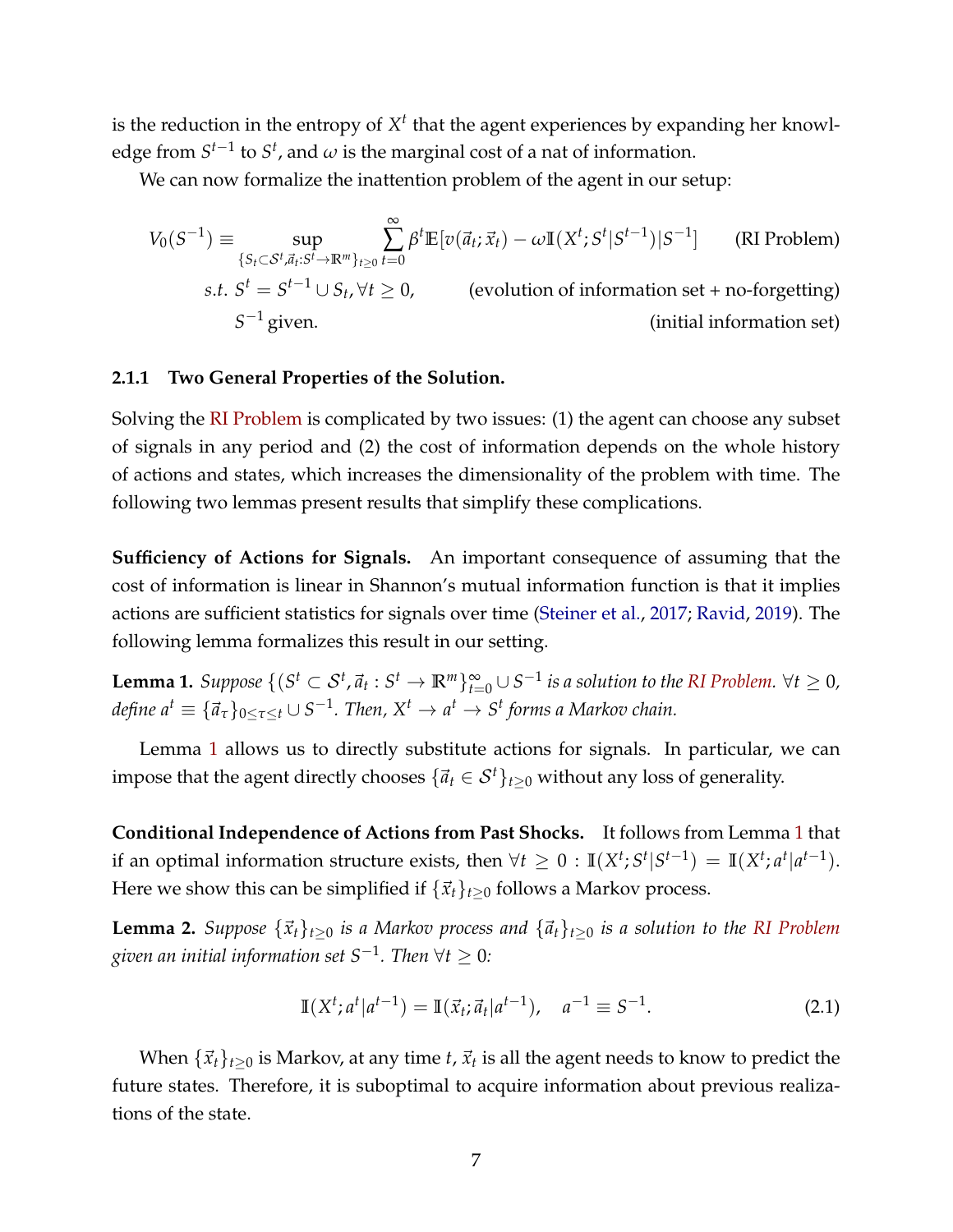## **2.2 The Linear-Quadratic-Gaussian Problem.**

In this section, we characterize the necessary and sufficient conditions for the optimal information structure in a Linear-Quadratic-Gaussian (LQG) setting. In particular, we assume that  $\{\vec{x}_t \in \mathbb{R}^n : t \geq 0\}$  is a Gaussian process and the payoff function of the agent is quadratic and given by:

$$
v(\vec{a}_t; \vec{x}_t) = -\frac{1}{2}(\vec{a}'_t - \vec{x}'_t \mathbf{H})(\vec{a}_t - \mathbf{H}'\vec{x}_t)
$$
\n(2.2)

Here,  $\mathbf{H} \in \mathbb{R}^{n \times m}$  has full column rank and captures the interaction of the actions with the state.<sup>[8](#page-7-0)</sup> The assumption of  $rank(H) = m$  is without loss of generality; in the case that any two column of **H** are linearly dependent, we can reclassify the problem so that all colinear actions are in one class.

Moreover, we have normalized the Hessian matrix of  $v$  with respect to  $\vec{a}$  to negative identity.<sup>[9](#page-7-1)</sup>

**Optimality of Gaussian Posteriors.** We start by proving that optimal actions are Gaussian under quadratic payoff with a Gaussian initial prior. Maćkowiak and Wiederholt [\(2009b\)](#page-22-14) prove a version of this result in their setup where the cost of information is given by  $\lim_{T \rightarrow \infty} \frac{1}{T}$  $\frac{1}{T}\mathbb{I}(X^T; a^T)$ . Our setup is slightly different as in our case the cost of information is discounted at rate  $\beta$  and is equal to  $(1-\beta)\sum_{t=0}^{\infty}\beta^t\mathbb{I}(X^t; a^t)$ , as derived in the proof of Lemma [1](#page-6-1) for the derivation.

<span id="page-7-2"></span>**Lemma 3.** Suppose the initial conditional prior,  $\vec{x}_0$ |S<sup>-1</sup>, is Gaussian. If  $\{\vec{a}_t\}_{t\geq0}$  is a solution *to the [RI Problem](#page-6-0) with quadratic payoff given S*−<sup>1</sup> *, then* ∀*t* ≥ 0*, the posterior distribution*  $\vec{x}_t | {\vec{a}_\tau}_{0 \leq \tau \leq t} \cup S^{-1}$  *is also Gaussian.* 

**The Equivalent LQG Problem.** Lemma [3](#page-7-2) simplifies the structure of the problem in that it allows us to re-write the [RI Problem](#page-6-0) in terms of choosing a set of Gaussian joint distributions between the actions and the state.

## <span id="page-7-3"></span> ${\bf Proposition 1.}$  *Suppose the initial prior*  $\vec{x}_0|S^{-1}$  *is Gaussian and that*  $\{\vec{x}_t\}_{t\geq 0}$  *is a Markov process*

<span id="page-7-0"></span><sup>&</sup>lt;sup>8</sup>While we take this as an assumption, this payoff function can also be derived as a second order approximation to a twice differentiable function  $v(.,.)$  around the non-stochastic optimal action.

<span id="page-7-1"></span><sup>9</sup>This is without loss of generality; for any negative definite Hessian matrix −**H***aa* ≺ 0, normalize the action vectors by  $\mathbf{H}^{-\frac{1}{2}}_{aa}$  to transform the payoff function to our original formulation.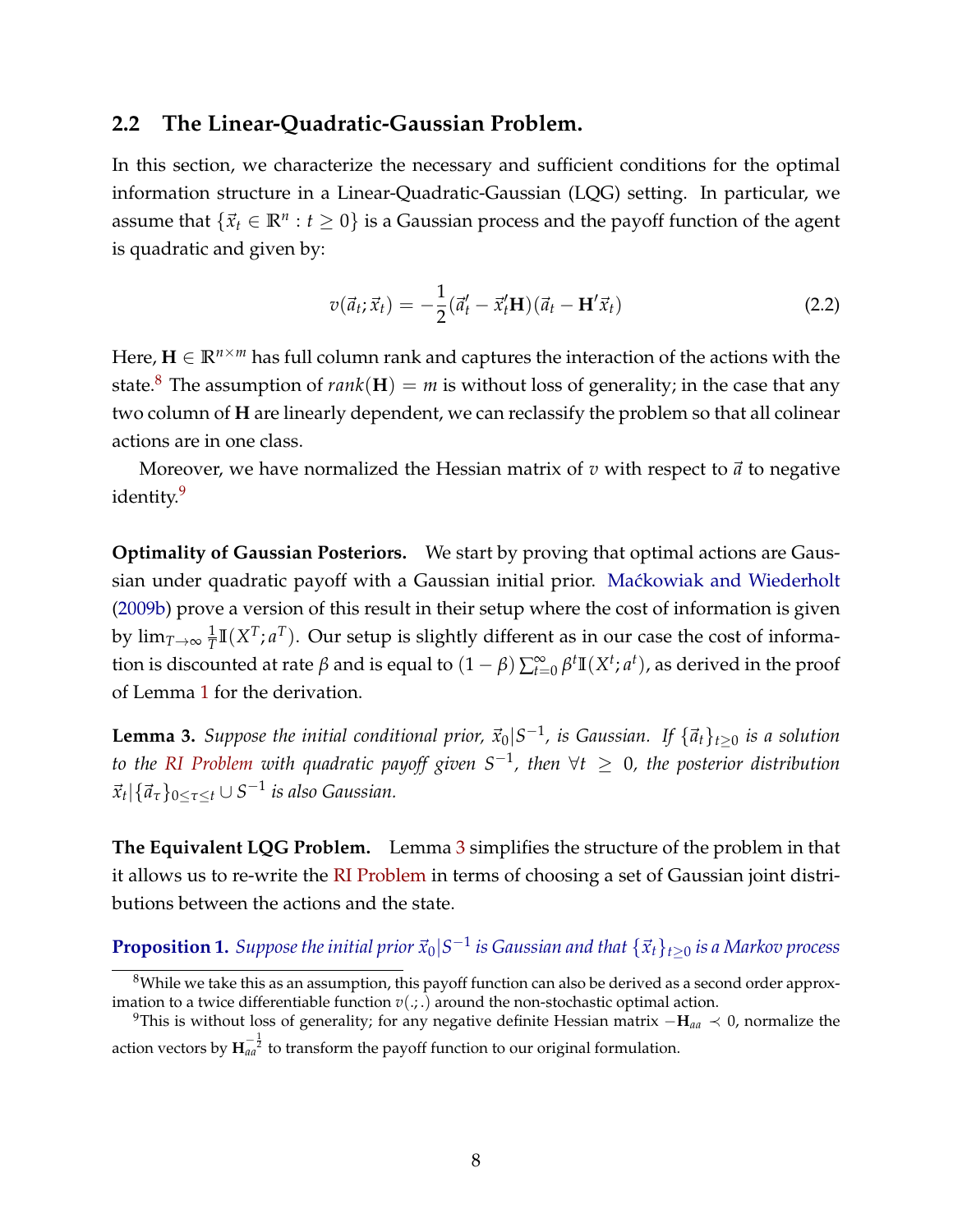*with the following minimal state-space representation:*

<span id="page-8-1"></span>
$$
\vec{x}_t = \mathbf{A}\vec{x}_{t-1} + \mathbf{Q}\vec{u}_t, \n\vec{u}_t \perp \vec{x}_{t-1}, \quad \vec{u}_t \sim \mathcal{N}(0, \mathbf{I}^{k \times k}), k \in \mathbb{N},
$$
\n(2.3)

*Then, the [RI Problem](#page-6-0) with quadratic payoff is equivalent to choosing a set of symmetric positive semidefinite matrices*  $\{\mathbf{\Sigma}_{t|t}\}_{t>0}$ :

$$
V_0(\Sigma_{0|-1}) = \max_{\{\Sigma_{t|t} \in S_+^n\}_{t\geq 0}} -\frac{1}{2} \sum_{t=0}^{\infty} \beta^t \left[ tr(\Sigma_{t|t} \Omega) + \omega \ln \left( \frac{|\Sigma_{t|t-1}|}{|\Sigma_{t|t}|} \right) \right]
$$
 (LQG Problem)  
s.t.  $\Sigma_{t+1|t} = A\Sigma_{t|t}A' + QQ', \quad \forall t \geq 0,$  (law of motion for priors)  
 $\Sigma_{t|t-1} - \Sigma_{t|t} \succeq 0, \quad \forall t \geq 0$   
 $0 \prec \Sigma_{0|-1} \prec \infty$  given. (initial prior)

Here,  $\Sigma_{t|t} \equiv var(\vec{x}_t|a^t)$ ,  $\Sigma_{t|t-1} \equiv var(\vec{x}_t|a^{t-1})$ ,  $\mathbf{\Omega} \equiv \mathbf{HH}'$  and  $\mathbf{S}^n_+$  is the n-dimensional sym*metric positive semidefinite cone.*

This characterization of the problem matches the formulation in [Sims](#page-23-3) [\(2010\)](#page-23-3) but dif-fers from the one in [Sims](#page-23-1) [\(2003\)](#page-23-1), Maćkowiak, Matějka and Wiederholt [\(2018\)](#page-22-0) and [Miao,](#page-22-1) [Wu and Young](#page-22-1) [\(2018\)](#page-22-1) which simplify the problem by optimizing over possible posteriors when the flow cost of information is not discounted – in which case the problem becomes independent of time and state. This latter approach ignores the transition dynamics as well as the role of discounting the continuation value of information.<sup>[10](#page-8-0)</sup> More importantly, the second approach leads to a solution that does not necessarily coincide with the solution of the problem as stated in [Sims](#page-23-3) [\(2010\)](#page-23-3) (or here) neither on the transition path nor in the steady state.

**Solution.** [Sims](#page-23-3) [\(2010\)](#page-23-3) derives a first order condition for the solution to this problem when the no-forgetting constraint does not bind. Nonetheless, this constraint plays a key role in the solution of the [LQG Problem.](#page-8-1) The most obvious and likely case is when the number of actions *m* is strictly less than the dimension of the state *n*, in which case

$$
\max_{\Sigma \succeq 0} -tr(\Sigma \Omega) - \omega \ln \left( \frac{|\Sigma_{-1}|}{|\Sigma|} \right) \, s.t. \, \Sigma_{-1} = A \Sigma A' + QQ', \, \Sigma_{-1} \succeq \Sigma.
$$

<span id="page-8-0"></span> $10$ The implied problem under the second approach is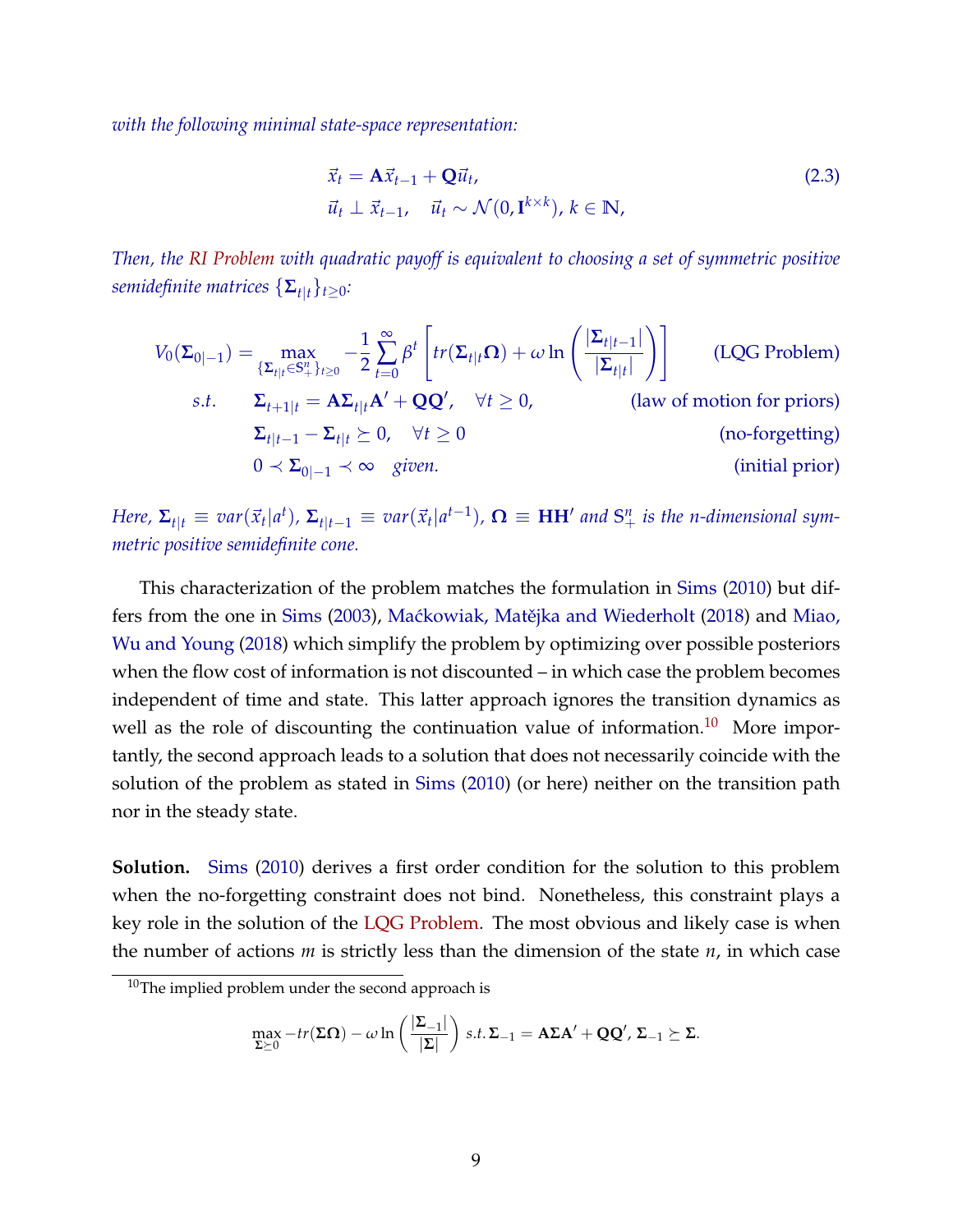the constraint always binds.<sup>[11](#page-9-0)</sup> Moreover, for a large enough  $\omega$ , the marginal benefit of acquiringa bit of information in different dimensions of the state might fall below its marginal cost, in which case the agent will decide not to pay attention to that dimension at all.

<span id="page-9-1"></span>**Proposition 2.** *Suppose* **Σ**0|−<sup>1</sup> *is strictly positive definite, and* **A** + **Q** *is of full rank. Then, all the future priors*  $\{\mathbf{\Sigma}_{t+1|t}\}_{t\geq0}$  *are invertible under the optimal solution to the [LQG Problem,](#page-8-1) which is characterized by*

$$
\omega \Sigma_{t|t}^{-1} - \Lambda_t = \Omega + \beta \mathbf{A}'(\omega \Sigma_{t+1|t}^{-1} - \Lambda_{t+1}) \mathbf{A}, \qquad \forall t \ge 0,
$$
 (FOC)  
\n
$$
\Lambda_t(\Sigma_{t|t-1} - \Sigma_{t|t}) = \mathbf{0}, \Lambda_t \succeq \mathbf{0}, \Sigma_{t|t-1} - \Sigma_{t|t} \succeq \mathbf{0}, \quad \forall t \ge 0, \qquad \text{(complementary slackness)}
$$
\n
$$
\Sigma_{t+1|t} = \mathbf{A} \Sigma_{t|t} \mathbf{A}' + \mathbf{Q} \mathbf{Q}', \qquad \forall t \ge 0, \qquad \text{(law of motion for priors)}
$$
\n
$$
\lim_{T \to \infty} \beta^{T+1} tr(\Lambda_{T+1} \Sigma_{T+1|T}) = \mathbf{0} \qquad \qquad \text{(transversality condition)}
$$

 $\bm{x}$  *where*  $\bm{\Lambda}_t$  *and*  $\bm{\Sigma}_{t|t-1} - \bm{\Sigma}_{t|t}$  are simultaneously diagonalizable.

The eigenvalues of  $\Lambda_t$  are in fact the shadow costs of the no-forgetting constraint. Therefore, when the no-forgetting constraint is not binding,  $\Lambda_t = 0$  and the FOC is equivalent to the one derived in [Sims](#page-23-3) [\(2010\)](#page-23-3).

For the remainder of this section we rely on two matrix operators that are defined as following.

**Definition 1.** For a diagonal matrix  $\mathbf{D} = \text{diag}(d_1, \ldots, d_n)$  let

<span id="page-9-3"></span><span id="page-9-2"></span>
$$
Max(D, \omega) \equiv diag(max(d_1, \omega), ..., max(d_n, \omega))
$$
\n(2.4)

$$
Min(D, \omega) \equiv diag(min(d_1, \omega), ..., min(d_n, \omega))
$$
\n(2.5)

Moreover, for a symmetric matrix **X** with spectral decomposition  $X = U'DU$ , we define

$$
Max(X, \omega) \equiv U' Max(D, \omega)U, \qquad Min(X, \omega) \equiv U' Min(D, \omega)U. \tag{2.6}
$$

<span id="page-9-4"></span>**Theorem 1.** Let  $\mathbf{\Omega}_t \equiv \mathbf{\Omega} + \beta \mathbf{A}'(\omega \Sigma_{t+1|t}^{-1} - \mathbf{\Lambda}_{t+1})\mathbf{A}$  denote the forward-looking component of

<span id="page-9-0"></span><sup>&</sup>lt;sup>[1](#page-6-1)1</sup>This follows directly from Lemma 1 which states that the agent at most sees *m* signals at a given period. Therefore,  $rank(\Sigma_{t|t-1} - \Sigma_{t|t}) \leq m < n$  and the constraint binds as its nullity is at least  $n - m > 0$ .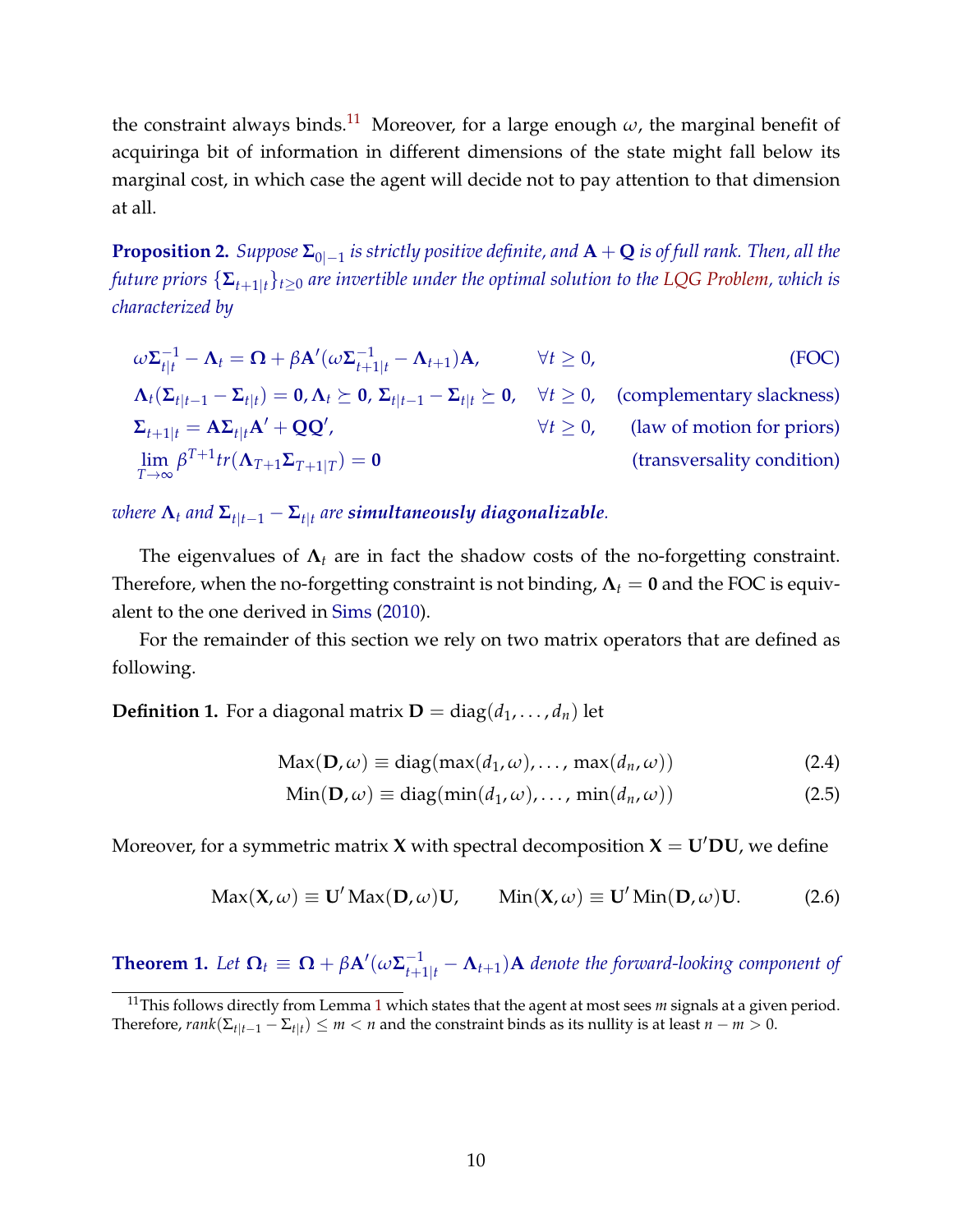*the FOC in Proposition [2,](#page-9-1) which represents the marginal benefit of information. Then,*

<span id="page-10-1"></span><span id="page-10-0"></span>
$$
\Sigma_{t|t} = \omega \Sigma_{t|t-1}^{\frac{1}{2}} \left[ \text{Max} \left( \Sigma_{t|t-1}^{\frac{1}{2}} \Omega_t \Sigma_{t|t-1}^{\frac{1}{2}}, \omega \right) \right]^{-1} \Sigma_{t|t-1}^{\frac{1}{2}} \qquad \text{(policy function)}
$$
\n
$$
\Omega_t = \Omega + \beta \mathbf{A}' \Sigma_{t+1|t}^{-\frac{1}{2}} \text{Min} \left( \Sigma_{t+1|t}^{\frac{1}{2}} \Omega_{t+1} \Sigma_{t+1|t}^{\frac{1}{2}} \omega \right) \Sigma_{t+1|t}^{-\frac{1}{2}} \mathbf{A} \qquad \text{(Euler equation)}
$$

The [policy function](#page-10-0) characterizes the optimal posterior given the state **Σ***t*|*t*−<sup>1</sup> and the benefit matrix **Ω***<sup>t</sup>* . The [Euler equation](#page-10-1) then characterizes **Ω***<sup>t</sup>* through a forward-looking difference equation that captures the dynamics of attention. Together with the [law of](#page-9-2) [motion for priors](#page-9-2) and [transversality condition,](#page-9-3) these equations characterize the solution to the dynamic rational inattention problem.

Underneath its technical representation, Theorem [1](#page-9-4) encodes an intuitive economic result regarding the number of signals that the agent receives in a given period. The eigenvalues of  $\mathbf{\Sigma}_{t|t-1}^{\frac{1}{2}}\mathbf{\Omega}_t\mathbf{\Sigma}_{t|t-1}^{\frac{1}{2}}$  capture the marginal benefit of learning about orthogonalized dimensions of the state that feed into the agent's actions. A larger eigenvalue captures either a higher sensitivity of agent's payoff to a particular dimension, or a higher uncertainty about that dimension. The theorem then shows that the agent pays positive attention only to dimensions of the state that yield a marginal benefit at least as large as the marginal cost of attention, *ω*.

<span id="page-10-2"></span>**Theorem 2.** *The number of signals that the agent receives at time t is bounded above by the*  $n$ umber of actions,  $m$ , and is equal to the number of the eigenvalues of  $\mathbf{\Sigma}_{t|t-1}^{\frac{1}{2}}\mathbf{\Omega}_t\mathbf{\Sigma}_{t|t-1}^{\frac{1}{2}}$  that are at *least as large as ω.*

**Evolution of Optimal Beliefs and Actions.** While Theorem [1](#page-9-4) provides a representation for the optimal posteriors, we are often interested in the evolution of actions. Our next theorem characterizes how actions move with the state over time.

<span id="page-10-3"></span>**Proposition 3.** *Let*  $\{\Sigma_{t|t}\}_{t\geq0}$  *be the solution to the [LQG Problem](#page-8-1) given an initial prior*  $\Sigma_{0|-1}$   $\succ$ 0*. Then, the innovation to the agent's actions at time t is given by*

$$
\vec{a}_t - \mathbb{E}[\vec{a}_t|a^{t-1}] = \mathbf{H}'(\mathbf{I} - \Sigma_{t|t}\Sigma_{t|t-1}^{-1})(\vec{x}_t - \mathbb{E}[\vec{x}_t|a^{t-1}]) + \vec{z}_t, \tag{2.7}
$$
\n
$$
\vec{z}_t \perp (X^t, a^{t-1}), \quad \vec{z}_t \sim \mathcal{N}\left(\mathbf{0}, \mathbf{H}'(\Sigma_{t|t} - \Sigma_{t|t}\Sigma_{t|t-1}^{-1}\Sigma_{t|t})\mathbf{H}\right)
$$

**Transition Dynamics and the Steady State.** A key property of the [LQG Problem](#page-8-1) is that it is deterministic. Additionally, as it is evident from the FOC in Proposition [2,](#page-9-1) eigenvec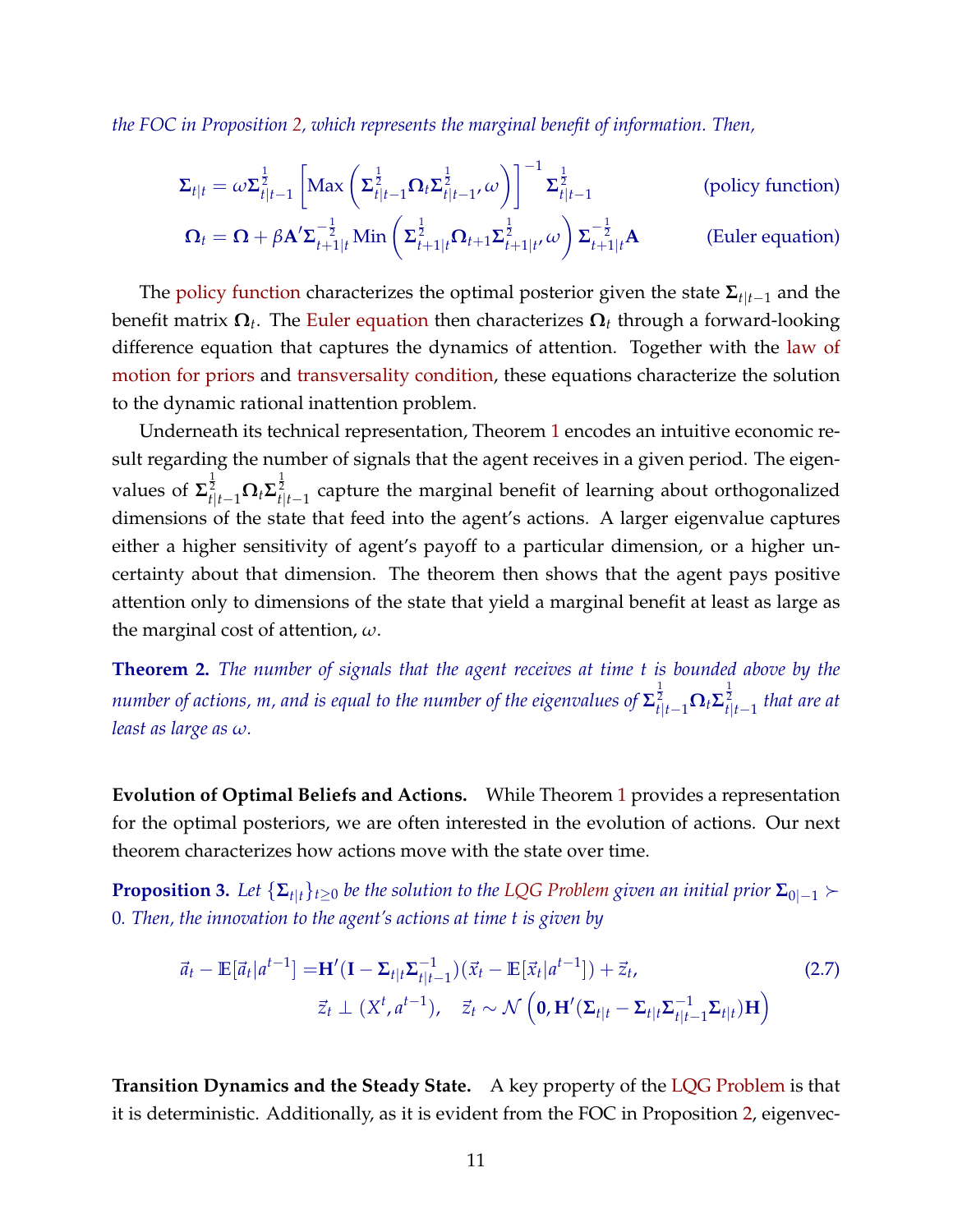tors of **Σ***t*|*<sup>t</sup>* are jump variables except for when the no-forgetting constraint binds. Thus, the agent has a desire to move on to their "steady state" posterior in each orthogonalized dimension unless the no-forgetting constraint binds, in which case they have to wait until their uncertainty stabilizes, either by climbing out of the inaction region or by reaching a steady state level within that region. Using the results of Proposition [2](#page-9-1) and Theorem [1](#page-9-4) we can represent the steady state of the problem with three equations that characterize a  $\text{triple}$   $(\bar{\Sigma}_{-1}, \bar{\Sigma}, \Omega)$ :

$$
\bar{\Sigma} = \omega \bar{\Sigma}_{-1}^{\frac{1}{2}} \left[ \text{Max} \left( \bar{\Sigma}_{-1}^{\frac{1}{2}} \bar{\Omega} \bar{\Sigma}_{-1}^{\frac{1}{2}}, \omega \right) \right]^{-1} \bar{\Sigma}_{-1}^{\frac{1}{2}}
$$
\n(policy function in steady state)

\n
$$
\bar{\Omega} = \Omega + \beta A' \bar{\Sigma}_{-1}^{-\frac{1}{2}} \text{Min} \left( \bar{\Sigma}_{-1}^{\frac{1}{2}} \bar{\Omega} \bar{\Sigma}_{-1}^{\frac{1}{2}}, \omega \right) \bar{\Sigma}_{-1}^{-\frac{1}{2}} A
$$
\n(Euler equation in steady state)

\n
$$
\bar{\Sigma}_{-1} = A \bar{\Sigma} A' + Q Q'
$$
\n(prior variance in steady state)

The reduction of the problem to these three equations makes the problem computationally trivial. A toolbox to solve this system is available online. Moreover, once a solution is obtained, the impulse response functions for actions can be constructed using classic tools for solving Kalman filters.

# <span id="page-11-0"></span>**3 An Attention Driven Phillips Curve.**

In this section we introduce a tractable general equilibrium model with rationally inattentive firms and provide an attention driven theory of the Phillips curve.

## **3.1 Environment.**

**Households.** Consider a fully attentive representative household who supplies labor *N<sup>t</sup>* in a competitive labor market with nominal wage *W<sup>t</sup>* , trades nominal bonds with net interest rate of  $i_t$ , and forms demand over a continuum of varieties indexed by  $i \in [0,1]$ . Furthermore, the household's flow utility is  $u(C_t, N_t) = \log(C_t) - N_t$ . Formally, the rep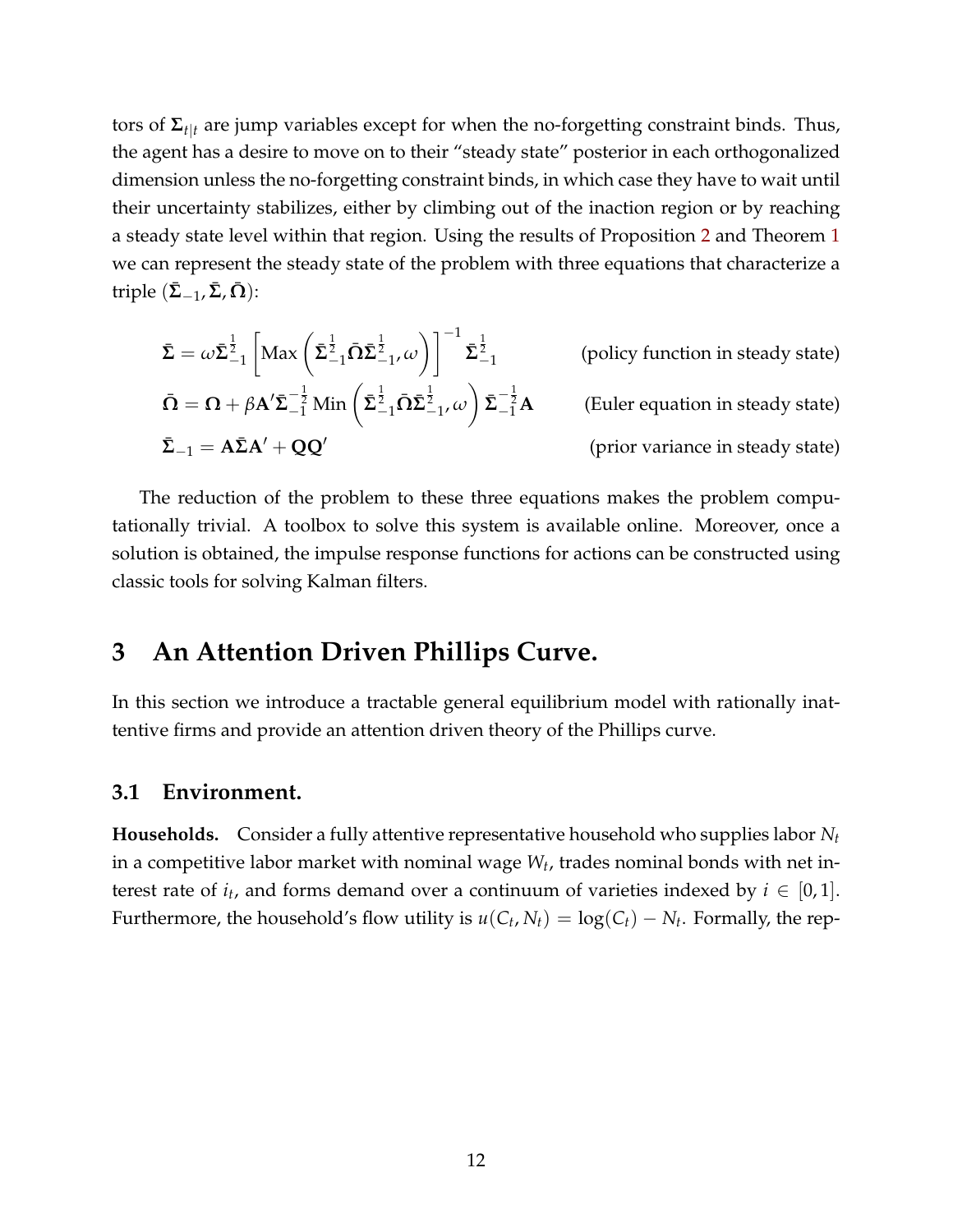resentative household's problem is

$$
\max_{\{(C_{i,t})_{i\in[0,1]},N_t\}_{t=0}^{\infty}} \mathbb{E}_{0}^{f} \left[\sum_{t=0}^{\infty} \beta^{t} (\log(C_{t}) - N_{t})\right]
$$
  
s.t. 
$$
\int_{0}^{1} P_{i,t} C_{i,t} dt + B_{t} \le W_{t} N_{t} + (1 + i_{t-1}) B_{t-1} + T_{t}
$$

$$
C_{t} = \left[\int_{0}^{1} C_{i,t}^{\frac{\theta-1}{\theta}} dt\right]^{\frac{\theta}{\theta-1}}
$$

where  $\mathbb{E}_t^f$  $T_t$ [.] is the expectation operator of this fully informed agent at time *t*, and  $T_t$  is the net lump-sum transfers to the household at *t*.

For ease of notation, let  $P_t \equiv \left[\int_0^1 P_{i,t}^{1-\theta} \right]$ *i*,*t*  $\int_0^{\frac{1}{1-\theta}}$  denote the aggregate price index and  $Q_t$  ≡  $P<sub>t</sub>C<sub>t</sub>$  be the nominal aggregate demand in this economy. The solution to the household's problem is summarized by:

$$
C_{i,t} = C_t P_t^{\theta} P_{i,t}^{-\theta}, \qquad \forall i \in [0,1], \forall t \ge 0,
$$
\n(3.1)

$$
1 = \beta(1 + i_t) \mathbb{E}_t^f \left[ \frac{Q_t}{Q_{t+1}} \right], \qquad \forall t \ge 0,
$$
\n(3.2)

$$
W_t = Q_t, \qquad \forall t \geq 0. \tag{3.3}
$$

**Monetary Policy.** We assume that the monetary authority targets the growth of the nominal aggregate demand. This can be interpreted as targeting inflation and output growth similarly:

$$
i_t = \rho + \phi \Delta q_t - \sigma_u u_t, \ u_t \sim \mathcal{N}(0, 1)
$$

where  $\rho \equiv -\log(\beta)$  is the natural rate of interest,  $q_t \equiv \log(P_t C_t)$  is the log of the nominal aggregate demand, and *u<sup>t</sup>* is an exogenous shock to monetary policy that affects the nominal interest rates with a standard deviation of *σu*.

<span id="page-12-0"></span>**Lemma 4.** *Suppose φ* > 1*. Then, in the log-linearized version of this economy, the aggregate demand is uniquely determined by the history of monetary policy shocks, and is characterized by the following random walk process:*

$$
q_t = q_{t-1} + \frac{\sigma_u}{\phi} u_t. \tag{3.4}
$$

Assuming that the monetary authority directly controls the nominal aggregate demand is a popular framework in the literature to study the effects of monetary policy on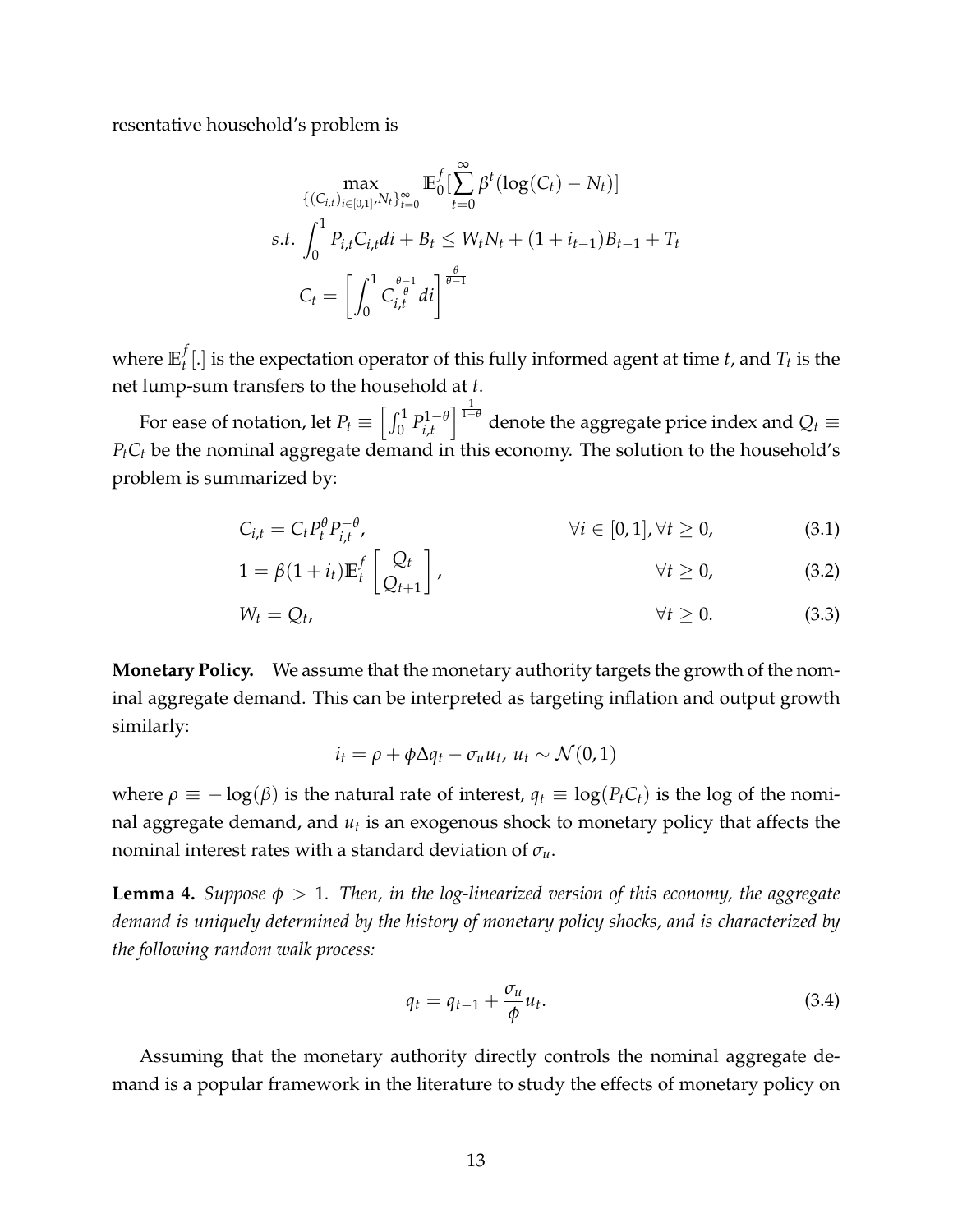pricing.[12](#page-13-0) We derive this as an equilibrium outcome in Lemma [4](#page-12-0) in order to relate the variance of the innovations to the nominal demand to the *strength* with which the monetary authority targets its growth: a larger *φ* stabilizes the nominal demand while a larger  $\sigma_u$  increases its variance.

**Firms.** Every variety  $i \in [0,1]$  is produced by a price-setting firm. Firm *i* hires labor  $N_{i,t}$  from a competitive labor market at a subsidized wage  $W_t = (1 - \theta^{-1})Q_t$  where the subsidy  $\theta^{-1}$  is paid per unit of worker to eliminate steady state distortions introduced by monopolistic competition. Firms produce their product with a linear technology in labor,  $Y_{i,t} = N_{i,t}$ . Therefore, for a particular history  $\{(P_t, Q_t)\}_{t\geq 0}$  and set of prices  $\{P_{i,t}\}_{t\geq 0}$ , the net present value of the firms' profits, discounted by the marginal utility of the household is given by

$$
\sum_{t=0}^{\infty} \beta^{t} \frac{1}{P_{t}C_{t}} (P_{i,t} - (1 - \theta^{-1})Q_{t})C_{t}P_{t}^{\theta} P_{i,t}^{-\theta}
$$
\n
$$
= -(\theta - 1) \sum_{t=0}^{\infty} \beta^{t} (p_{i,t} - q_{t})^{2} + \mathcal{O}(\|(p_{i,t}, q_{t})_{t \ge 0}\|^{3}) + \text{terms independent of } \{p_{i,t}\}_{t \ge 0} \tag{3.5}
$$

where the second line is a second order approximation with small letters denoting the logs of corresponding variables.<sup>[13](#page-13-1)</sup> This approximation states that for a monopolistic competitive firms, their loss from not matching their marginal cost in pricing, which is this setting is the nominal demand, is quadratic and proportional to  $\theta$  − 1, with  $\theta$  denoting the elasticity of demand.

We assume prices are perfectly flexible but firms are rationally inattentive and set their prices based on imperfect information about the underlying shocks in the economy. The rational inattention problem of firm *i* in the notation of the previous section is then given by

$$
V(p_i^{-1}) = \max_{\{p_{i,t} \in \mathcal{S}^t\}_{t \ge 0}} \sum_{t=0}^{\infty} \beta^t \mathbb{E}[-(\theta - 1)(p_{i,t} - q_t)^2 - \omega \mathbb{I}(p_i^t, q^t) | p_i^{-1}]
$$
(3.6)

where  $p_i^t \equiv (p_{i,\tau})_{\tau\leq t}$  denotes the history of firm's prices over up to time *t*. It is important

<span id="page-13-0"></span><sup>&</sup>lt;sup>12</sup>See, for instance, [Mankiw and Reis](#page-22-10) [\(2002\)](#page-22-10), [Woodford](#page-24-6) [\(2003\)](#page-24-6), [Golosov and Lucas Jr](#page-21-11) [\(2007\)](#page-21-11), Maćkowiak [and Wiederholt](#page-22-2) [\(2009a\)](#page-22-2) and [Nakamura and Steinsson](#page-23-16) [\(2010\)](#page-23-16). This is also analogous to formulating monetary policy in terms of an exogenous rule for money supply as in, for instance, [Caplin and Spulber](#page-20-7) [\(1987\)](#page-20-7) or [Gertler and Leahy](#page-21-12) [\(2008\)](#page-21-12).

<span id="page-13-1"></span><sup>&</sup>lt;sup>13</sup>For a detailed derivation of this second order approximation see, for instance, Maćkowiak and Wieder[holt](#page-22-2) [\(2009a\)](#page-22-2) or [Afrouzi](#page-20-1) [\(2016\)](#page-20-1).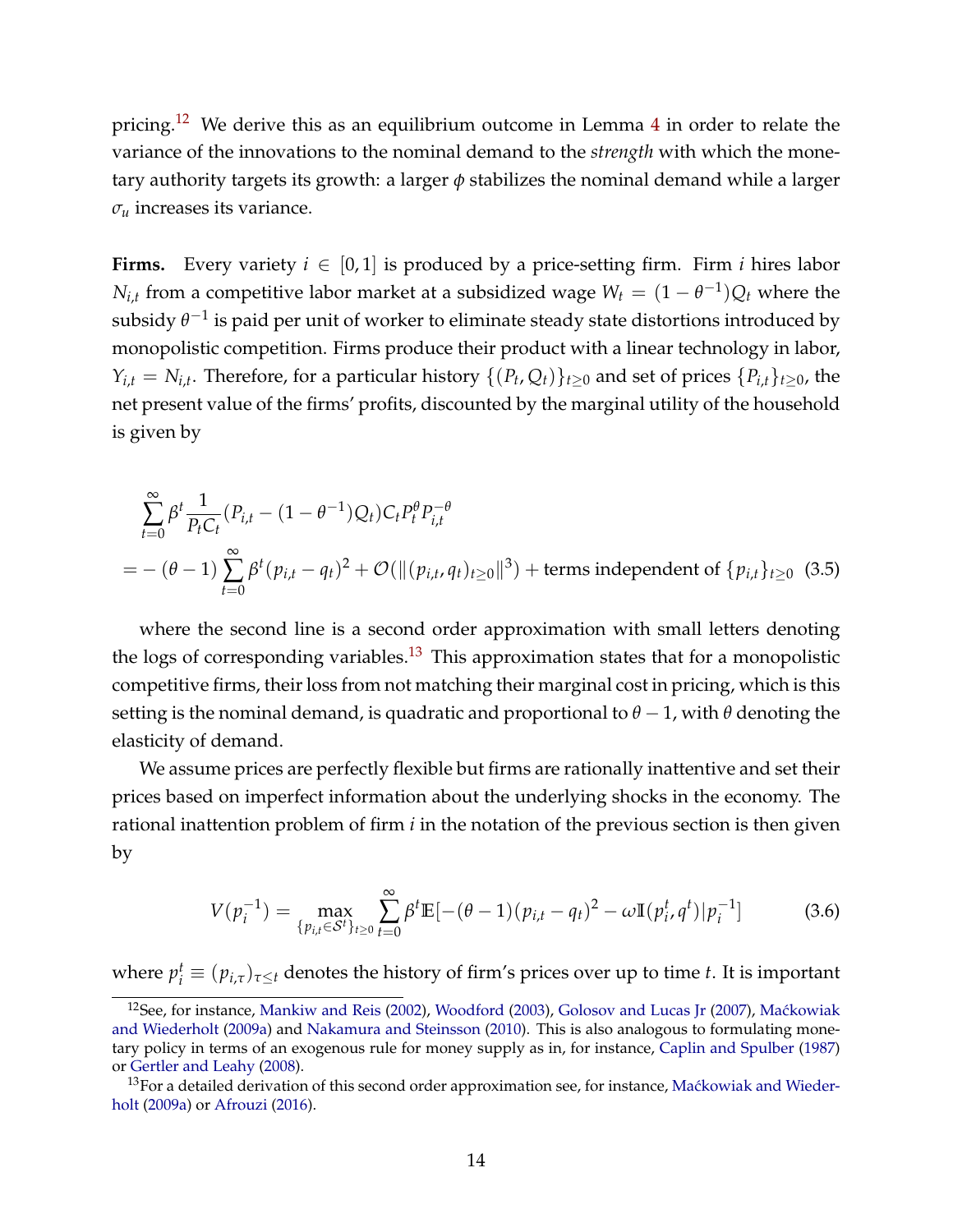to note that  $\{p_{i,t}\}_{t\geq 0}$  is a stochastic process that proxies for the underlying signals that the firm receives over time – a result that follows from Lemma [2.](#page-6-2)

Assuming that the distribution of  $q_0$  conditional on  $p_i^{-1}$  $i^{\text{I}}$  is a Gaussian process, and noting that  ${q_t}_{t\geq0}$  is itself a Markov Gaussian process, this problem satisfies the assump-tions of Proposition [1.](#page-7-3) Formally, let  $\sigma_{i,t|t-1} \equiv \sqrt{var(q_t|p_i^{t-1})}$  $(\overline{a}^{t-1})$ ,  $\sigma_{i,t|t} \equiv \sqrt{var(q_t|p_i^t)}$ *i* ) denote the prior and posterior standard deviations of firm  $i$  belief about  $q_t$  at time  $t$ . Then, the corresponding LQG problem to the one in Proposition [1](#page-7-3) is

$$
V(\sigma_{i,0|-1}) = \max_{\{\sigma_{i,t|t}, \sigma_{i,t+1|t}\}_{t=0}^{\infty}} \sum_{t=0}^{\infty} \beta^t \left[ -(\theta - 1)\sigma_{i,t|t}^2 - \omega \ln \left( \frac{\sigma_{i,t|t-1}^2}{\sigma_{i,t|t}^2} \right) \right]
$$
  
s.t.  $\sigma_{i,t+1|t}^2 = \sigma_{i,t|t}^2 + \frac{\sigma_u^2}{\phi^2}$   
 $0 \le \sigma_{i,t|t} \le \sigma_{i,t|t-1}$ 

## **3.2 Characterization of Solution.**

The solution to this problem follows from Proposition [2,](#page-9-1) and is characterized by the following proposition.

<span id="page-14-0"></span>**Proposition 4.** *Firms only pay attention to the monetary policy shocks if their prior uncertainty is above a reservation prior uncertainty. Formally,*

*1. the policy function of a firm for choosing their posterior uncertainty is*

$$
\sigma_{i,t|t}^2 = \min\{\underline{\sigma}^2, \sigma_{i,t|t-1}^2\}, \quad \forall t \ge 0
$$
\n(3.7)

*where σ* 2 *is the positive root of the following quadratic equation:*

$$
\underline{\sigma}^4 + \left[\frac{\sigma_u^2}{\phi^2} - (1 - \beta)\frac{\omega}{\theta - 1}\right]\underline{\sigma}^2 - \frac{\omega}{\theta - 1}\frac{\sigma_u^2}{\phi^2} = 0\tag{3.8}
$$

*2. the firm's price evolves according to:*

$$
p_{i,t} = p_{i,t-1} + \kappa_{i,t}(q_t - p_{i,t-1} + e_{i,t})
$$
\n(3.9)

*where*  $\kappa_{i,t} \equiv \max\{0, 1 - \frac{\sigma^2}{\sigma^2}\}$  $\sigma_{i,t|t-1}^2$ } *is the Kalman-gain of the firm under optimal solution and ei*,*t is the firm's rational inattention error.*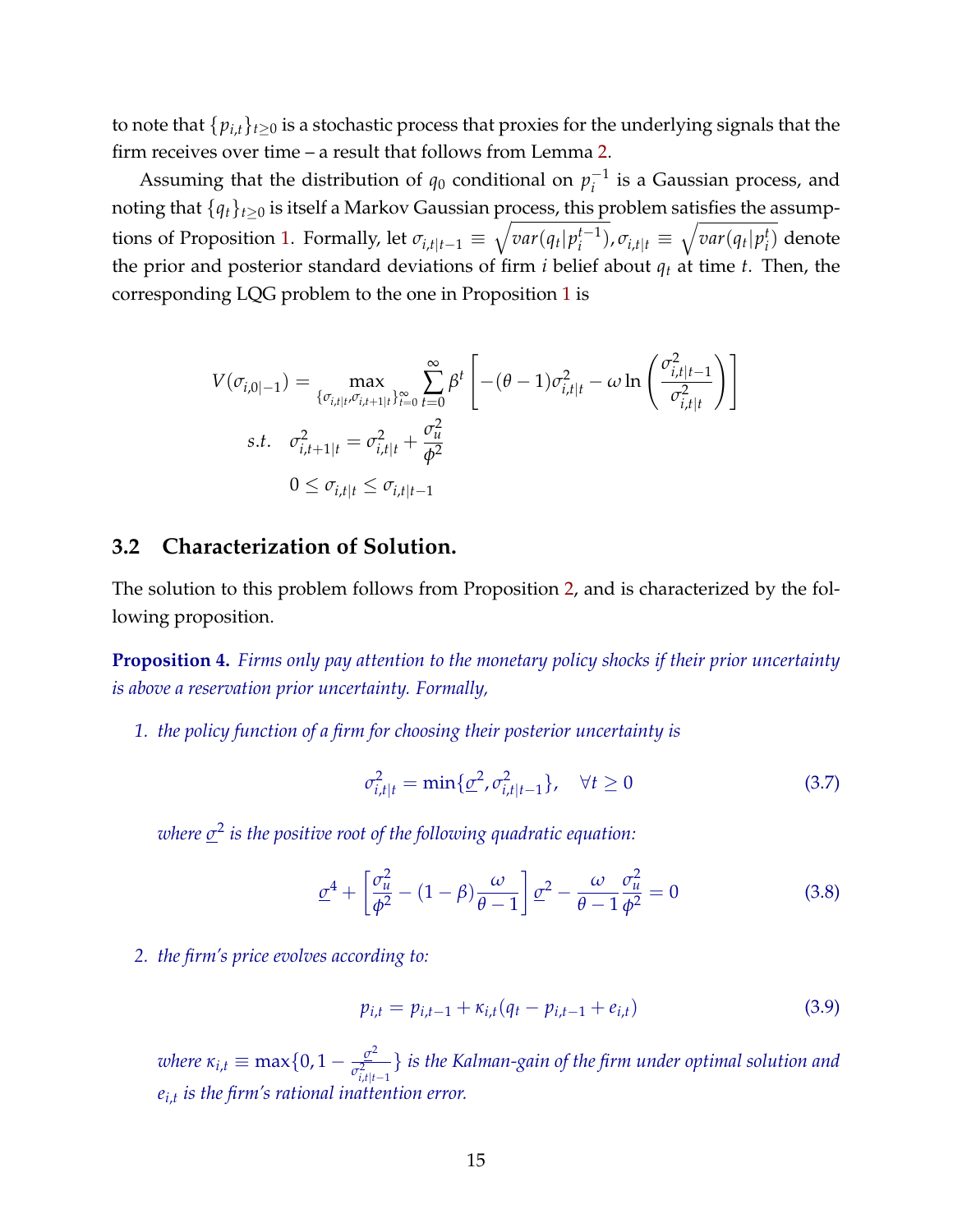The first part of Proposition [4](#page-14-0) shows that firms pay attention to nominal demand only when they are sufficiently uncertain about it. The result follows from the fact that the marginal benefit of a bit of information is increasing in the prior uncertainty of a firm but the marginal cost is constant. Thus, for small levels of prior uncertainty where the marginal benefit of acquiring a bit of information falls below the marginal cost, the firm pays no attention to the nominal demand. However, once the prior uncertainty is at least as large as the reservation uncertainty, the firm always acquires enough information to maintain that level of uncertainty.

The second part of Proposition [1](#page-7-3) shows that in the region where the firm does not pay attention to the nominal demand, their price does not respond to monetary policy shocks as the implied Kalman-gain is zero and the price is constant:  $p_{i,t} = p_{i,t-1}$ .

Nonetheless, as the nominal demand follows a random walk, it cannot be that the firm stays in the no-attention region forever. The variance of a random walk grows linearly with time, and it would only be below the reservation uncertainty for a finite amount of time. Once the firm's uncertainty reaches this level, the problem enters its steady state and the Kalman-gain is

$$
\kappa_{i,t} = \kappa \equiv \frac{\sigma_u^2}{\phi^2 \underline{\sigma}^2 + \sigma_u^2}.
$$
\n(3.10)

**Comparative Statics.** It is useful to study how the reservation uncertainty, *σ* <sup>2</sup> and the steady state Kalman-gain *κ* change with the underlying parameters of the model.

<span id="page-15-0"></span>**Corollary 1.** *The following hold:*

- *1. The reservation uncertainty of firms increases with ω and σu, and decreases with φ*, *θ as well as β.*
- *2. The steady state Kalman-gain of firms increases with σu*, *θ and β, and decreases with φ and ω.*

While Corollary [1](#page-15-0) holds for all values of the underlying parameters, a simple first order approximation to the reservation uncertainty and steady state Kalman-gain can be derived when firms are perfectly patient ( $\beta \rightarrow 1$ ) and  $\sigma_u^2$  is small relative to the cost of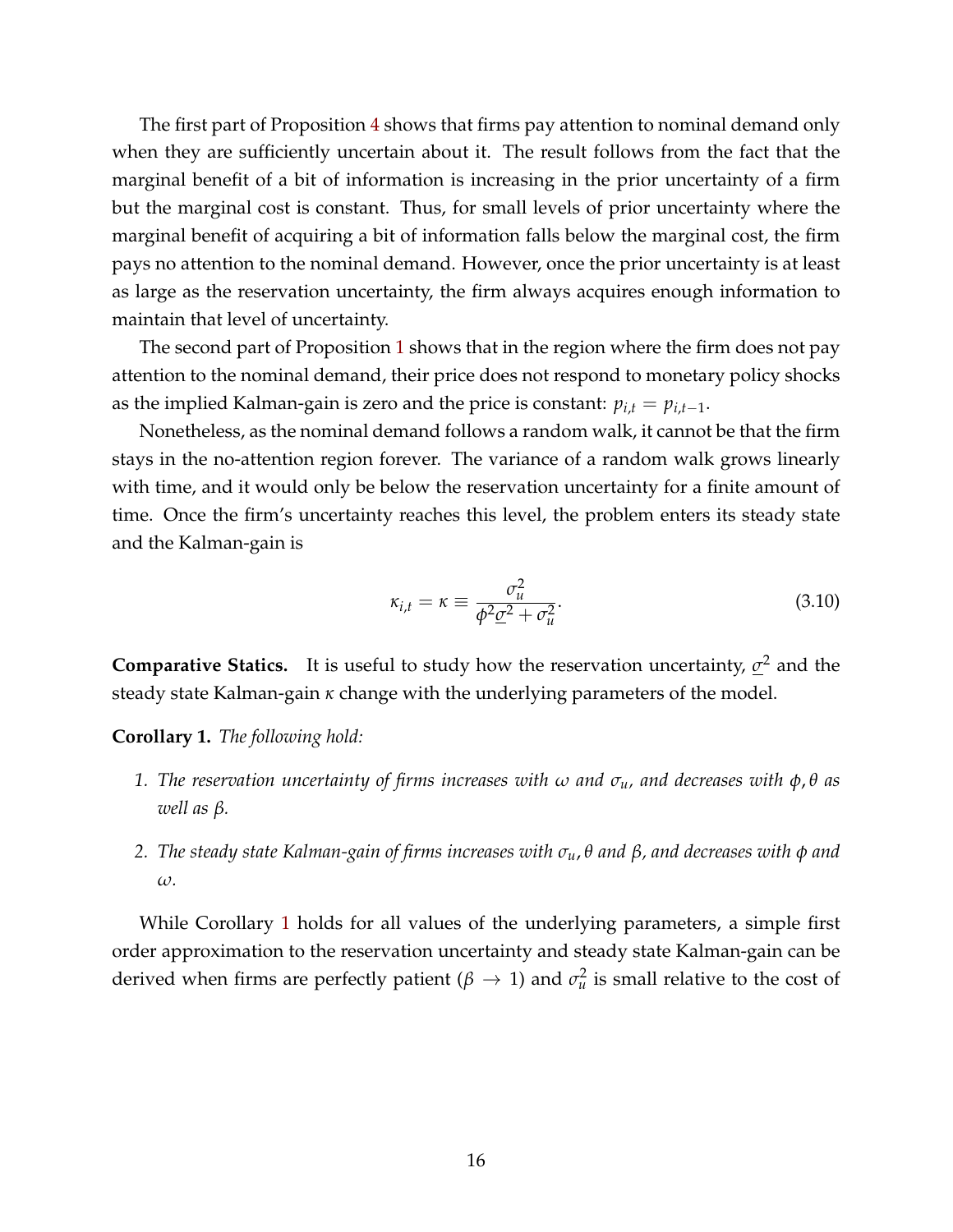information *ω*: [14](#page-16-0)

$$
[\underline{\sigma}^2]_{\beta=1,\sigma_u^2\ll\omega} \approx \frac{\sigma_u}{\phi} \sqrt{\frac{\omega}{\theta-1}}
$$
(3.11)

$$
[\kappa]_{\beta=1,\sigma_u^2\ll\omega} \approx \frac{\sigma_u}{\phi} \sqrt{\frac{\theta-1}{\omega}}
$$
\n(3.12)

## **3.3 Aggregation.**

For aggregation, we make two assumptions: (1) firms all start from the same initial prior uncertainty,  $\sigma_{i,0|-1}^2 = \sigma_{0|-1}^2$ ,  $\forall i \in [0,1]$ , and (2) firms' rational inattention errors are independently distributed.[15](#page-16-1)

Notation-wise, we define the log-linearized aggregate price as the average price of all firms,  $p_t \equiv \int_0^1 p_{i,t} dt$ , the log-linearized inflation as  $\pi_t = p_t - p_{t-1}$  and log-linearized aggregate output as the difference between the nominal demand and aggregate price,  $y_t \equiv q_t - p_t$ .

<span id="page-16-2"></span>**Proposition 5.** *Suppose all firms start from the same prior uncertainty. Then,*

*1. the Phillips curve of this economy is*

$$
\pi_t = \max\{0, \frac{\sigma_{t|t-1}^2 - \underline{\sigma}^2}{\sigma_{t|t}^2}\} y_t
$$
\n(3.13)

2. Suppose  $\sigma_{T|T-1}^2 \leq \underline{\sigma}^2$ , then  $\forall t \leq T$ :

$$
\pi_t = 0, \quad y_t = y_{t-1} + \frac{\sigma_u}{\phi} u_t.
$$
 (3.14)

3. *Suppose*  $\sigma_{T|T-1}^2 > \underline{\sigma}^2$ , then for  $t \geq T+1$ :

$$
\pi_t = (1 - \kappa)\pi_{t-1} + \frac{\kappa \sigma_u}{\phi} u_t \tag{3.15}
$$

$$
y_t = (1 - \kappa)y_{t-1} + \frac{(1 - \kappa)\sigma_u}{\phi}u_t
$$
\n(3.16)

<span id="page-16-0"></span> $14$ This approximation becomes the exact solution to the analogous problem in continuous time. This follows from the fact that in continuous time the variance of the innovation is arbitrarily small because it is proportional to the time between consecutive decisions.

<span id="page-16-1"></span> $15$ Our second assumption is not without loss of generality once we assume that the cost of information is Shannon's mutual information [\(Denti,](#page-21-13) [2015;](#page-21-13) [Afrouzi,](#page-20-1) [2016\)](#page-20-1). With other classes of cost functions, however, non-fundamental volatility can be optimal – see [Hébert and La'O](#page-21-14) [\(2019\)](#page-21-14) for characterization of these cost functions.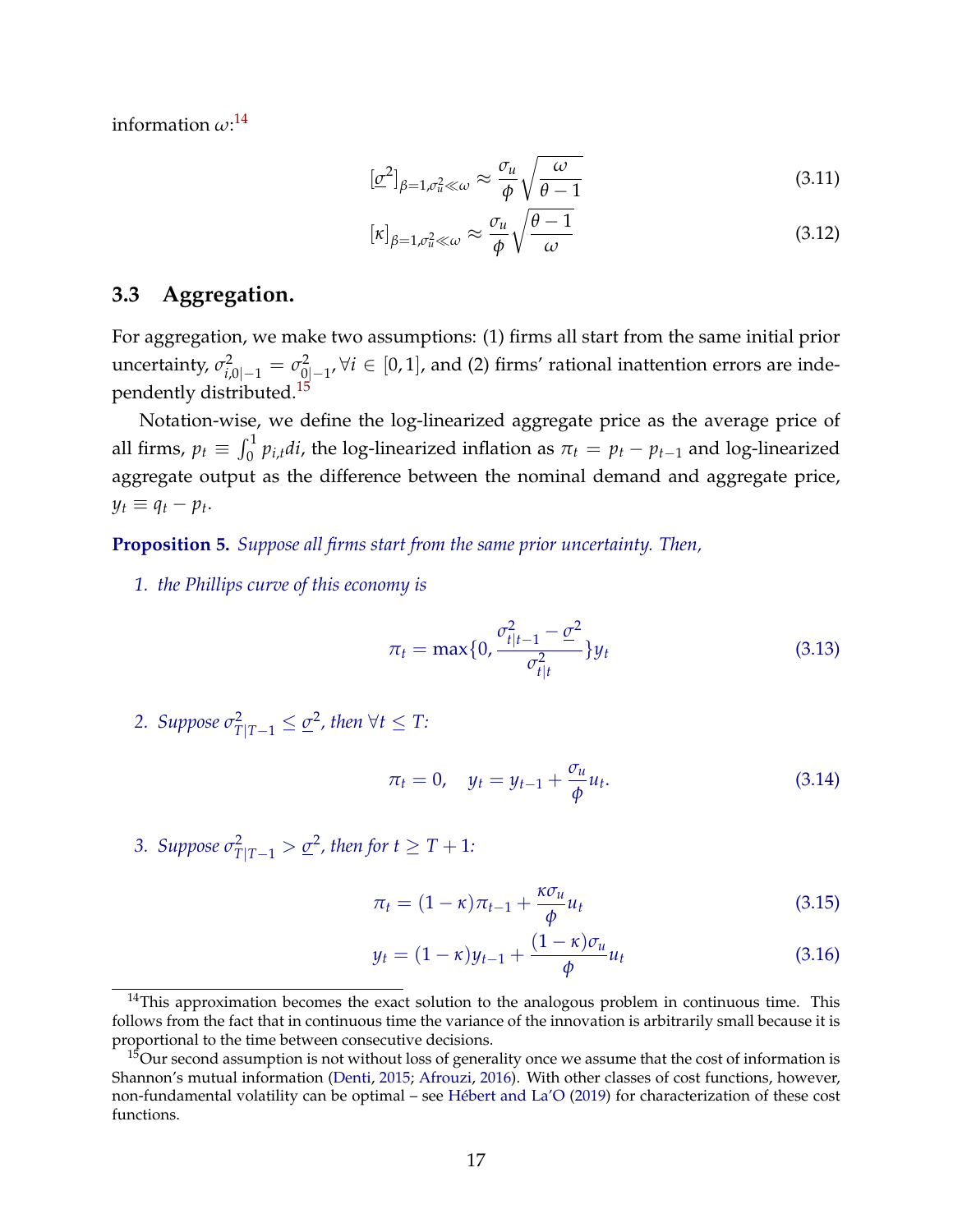where  $\kappa\equiv\frac{\sigma_u^2}{\phi^2\underline{\sigma}^2+\sigma_u^2}$  is the Kalman-gain of firms in the steady state of the attention problem.

## **3.4 Discussion of Results.**

Proposition [5](#page-16-2) shows that this economy has a Phillips curve with a time-varying slope, *which is flat* if and when the no-forgetting constraint binds. At a time when firm's uncertainty is below the reservation uncertainty, firms pay no attention to the monetary policy and the inflation does not respond to monetary policy shocks.

Nonetheless, since nominal demand follows a random walk process and the attention problem is deterministic, Proposition [5](#page-16-2) also shows that the rational inattention problem will eventually enter and remain at its steady state where firms do pay attention to the nominal demand. In this section, we start by analyzing this steady state, and then consider the dynamic consequences of unanticipated disturbances (MIT shocks) to the parameters of the model.

#### **3.4.1 The Long-run Slope of the Phillips Curve.**

It follows from Proposition [5](#page-16-2) that once the inattention problem settles in its state, the Phillips curve is given by

$$
\pi_t = \frac{\kappa}{1 - \kappa} y_t \tag{3.17}
$$

where *κ* is the steady state Kalman gain. Moreover, the last part of the Proposition also shows that in this steady state, both output and inflation follow AR(1) processes whose persistence are given by  $1 - \kappa$ .

Thus, in the long-run, the parameter *κ* is sufficient for determining the slope of the Phillips curve as well as the magnitude and persistence of the real effects of monetary policy shocks in this economy: a lower value for *κ* leads to a flatter Phillips curve, a more persistent process for inflation and output, and larger monetary non-neutrality. The intuition behind all of these is that a lower value for *κ* is equivalent to lower attention to monetary policy shocks on the part of firms. It takes longer for less attentive firms to learn about monetary policy shocks and respond to them. In the meantime, since firms are not adjusting their prices one to one with the shock, their output has to compensate. Thus, less attention, leads to a longer half-life for – and a larger degree of – monetary non-neutrality.

Comparative statics of *κ* with respect to the underlying parameters of the model are derived in Corollary [1.](#page-15-0) In particular, we would like to focus on how the rule of monetary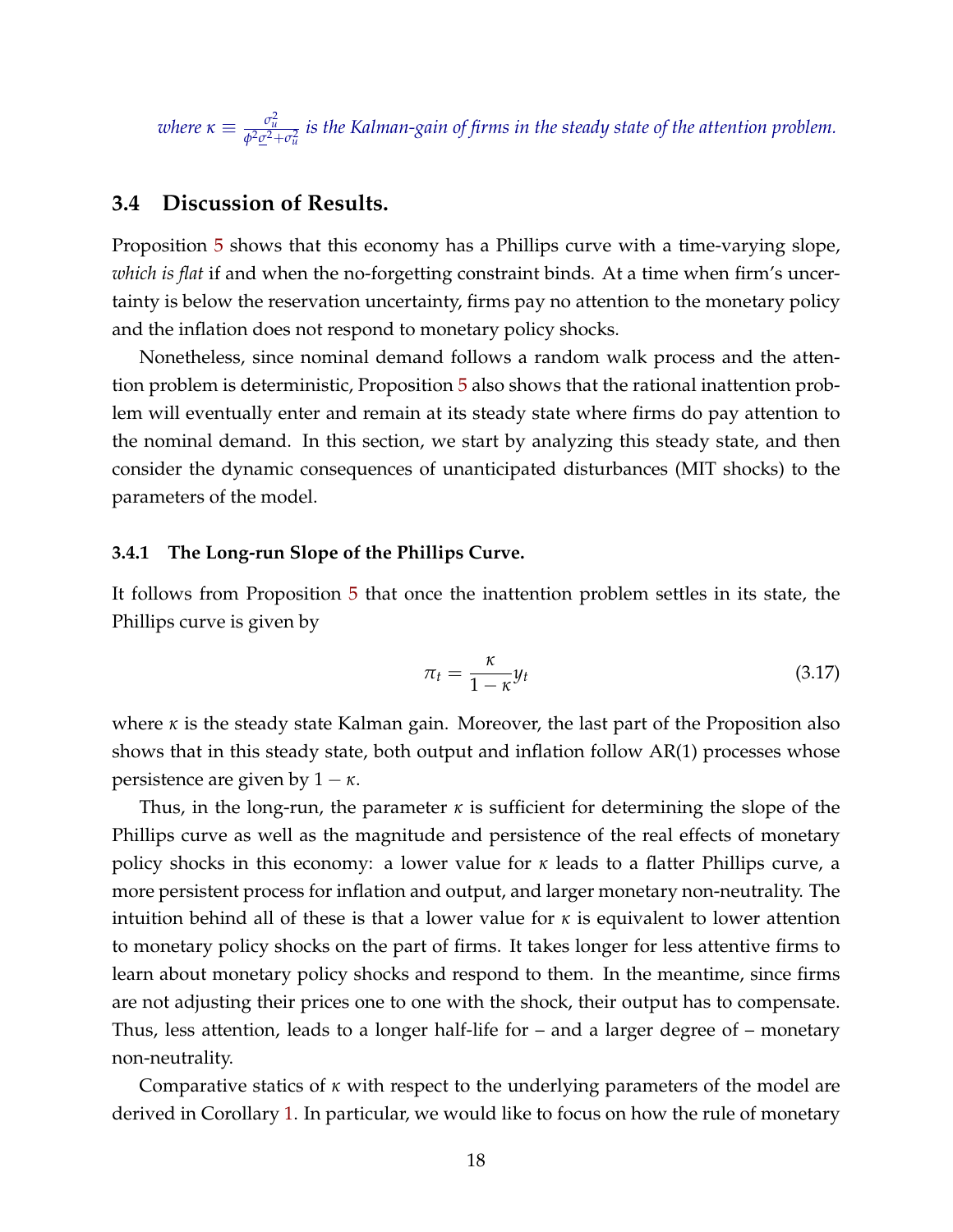policy affects the slope of the Phillips curve and consequently the persistence and the magnitude of the real effect so of monetary policy shocks.

Corollary [1](#page-15-0) shows that *κ* is increasing with  $\frac{\sigma_u}{\phi}$ . We interpret this ratio as a measure for how dovish the monetary policy is in this economy since a larger  $\frac{\sigma_u}{\phi}$  corresponds to a lower relative weight on stabilizing inflation. It follows that in the long-run, the Phillips curve is steeper in more dovish economies. If the monetary authority opts for a lower weight on the stabilization of the nominal variables, the firms face a more volatile process for their marginal cost and optimally choose to pay more attention to monetary policy shocks in the steady state of their attention problem. As a result, such firms are more responsive to monetary policy shocks and are quicker in adjusting their prices.

#### **3.4.2 The Aftermath of An Unexpectedly More Hawkish Monetary Policy.**

An interesting exercise is to consider an unexpected *decrease* in *<sup>σ</sup><sup>u</sup> φ* . This can correspond to lower variance of monetary policy shocks or a higher weight on stabilizing inflation in the rule of monetary policy.

<span id="page-18-0"></span>**Corollary 2.** *Suppose the economy is in the steady state of its attention problem, and consider an unexpected decrease in <sup>σ</sup><sup>u</sup> φ . Then, the economy immediately jumps to a new steady state of the attention problem, in which:*

- *1. The Phillips curve is flatter.*
- *2. Output and inflation responses are more persistent.*

The comparative statics follow directly from Corollary [1](#page-15-0) and are straight forward; however, the reason that the economy jumps to its new steady state needs some intuition. The reason for this jump is that a more hawkish economy has a less volatile nominal demand process and firms have lower reservation uncertainties in less volatile environments. Therefore, once the monetary policy rule becomes more hawkish, firms find themselves with a prior uncertainty that is higher than their new reservation uncertainty. Consequently, they acquire enough information to immediately reduce their uncertainty to the new reservation level. The key observation is that once they reach this new lower level of uncertainty they need a lower rate of information acquisition to maintain that level of uncertainty. Hence, while the reservation uncertainty decreases with a more hawkish rule, the steady state Kalman-gain also decreases and leads to flatter Phillips curve and a higher persistence in responses of output and inflation.

Conceptually, our results speak to, and are consistent with, the post-Volcker era in the U.S. monetary policy. A large strand of the literature has documented that the slope of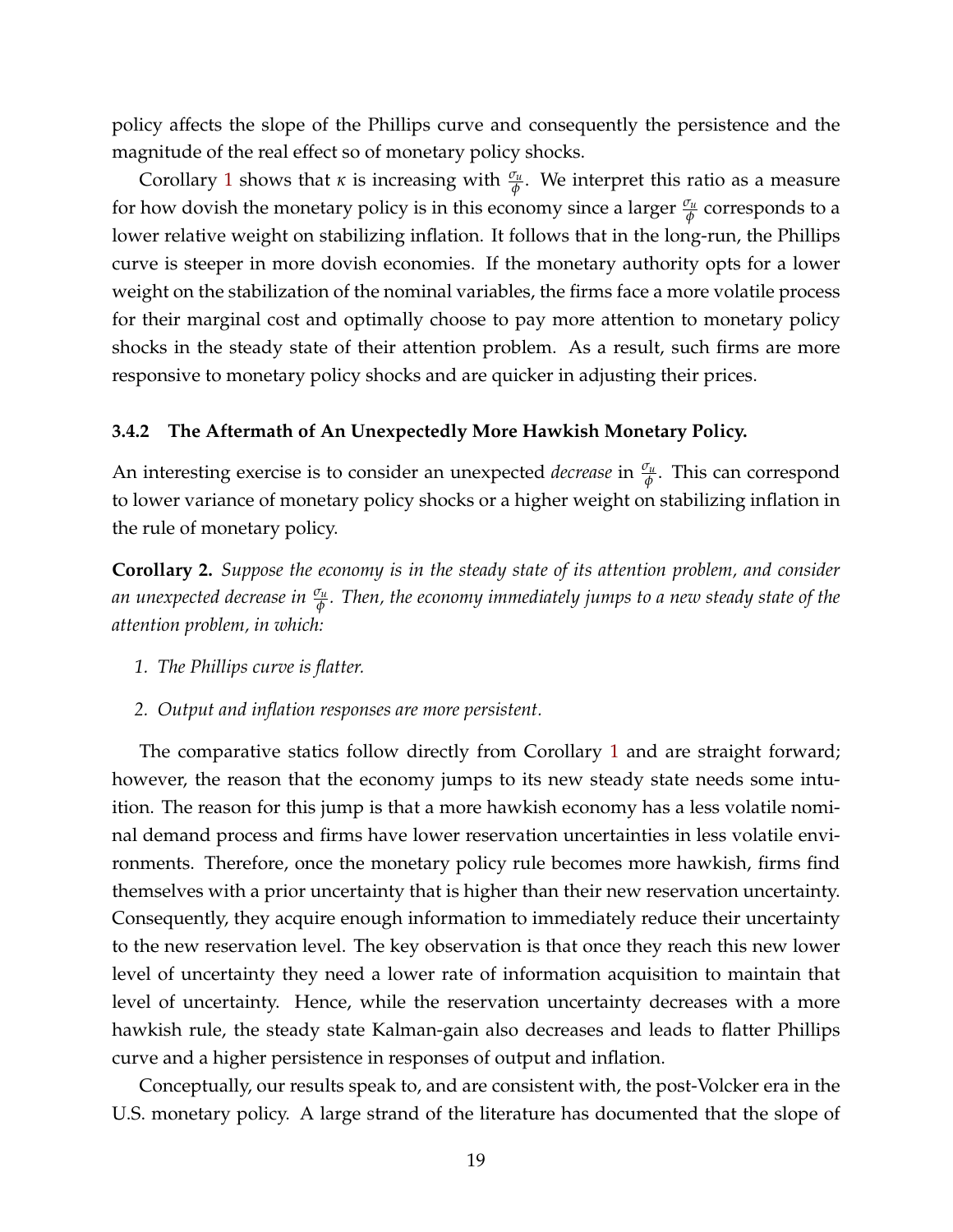the Phillips curve has become flatter in the last few decades.<sup>[16](#page-19-0)</sup> Our theory provides a new perspective on this issue. Firms do not need to be attentive to monetary policy in an environment where the policy makers follow a hawkish rule.

## **3.4.3 The Aftermath of An Unexpectedly More Dovish Monetary Policy.**

The model is non-symmetric in response to changes in the rule of monetary policy. While the economy jumps to the new steady state of the attention problem after a decreases in *σu*  $\frac{\sigma_u}{\phi}$ , as shown in Corollary [2,](#page-18-0) the reverse is not true. An unexpected increase in  $\frac{\sigma_u}{\phi}$  has different short-run implications due to its effect on reservation uncertainty.

<span id="page-19-1"></span>**Corollary 3.** *Suppose the economy is in the steady state of its attention problem, and consider an unexpected increase in <sup>σ</sup><sup>u</sup> φ . Then,*

- *1. The Phillips curve becomes temporarily flat until firms' uncertainty increases to its new reservation level.*
- *2. Once firms' uncertainty reaches to its new reservation level, the economy enters its new steady state in which:*
	- *(a) the Phillips curve is steeper.*
	- *(b) output and inflation responses are less persistent.*

The intuition follows from Corollary [1.](#page-15-0) An increase in *<sup>σ</sup><sup>u</sup> <sup>φ</sup>* makes the nominal demand more volatile and raises the reservation uncertainty of firms. Hence, immediately after such a shock, firms find themselves with an uncertainty that is below this reservation level; the no-forgetting constraint binds and they temporarily stop paying attention to the monetary policy shocks until their uncertainty grows to its new reservation level. In the meantime, the Phillips curve is flat and inflation is non-responsive to monetary policy shocks. The duration of this temporary phase depends

Once firms' uncertainty reaches its new reservation level, however, they start paying attention at a higher rate to maintain this new level as the process is now more volatile. Thus, while a more dovish policy leads to a temporarily flat Phillips curve, it eventually leads to a steeper Phillips curve once firms adapt to their new environment.

These findings provide a new perspective on the recent perceived disconnect between inflation and monetary policy. If the Great Recession was followed by a period of higher

<span id="page-19-0"></span><sup>&</sup>lt;sup>16</sup>See [Coibion and Gorodnichenko](#page-21-0) [\(2015b\)](#page-21-0) who do separate estimations for the pre- and post-Volcker period and document a decrease in the slope. See also, for instance, [Blanchard](#page-20-0) [\(2016\)](#page-20-0); [Bullard](#page-20-2) [\(2018\)](#page-20-2); [Hooper](#page-21-4) [et al.](#page-21-4) [\(2019\)](#page-21-4).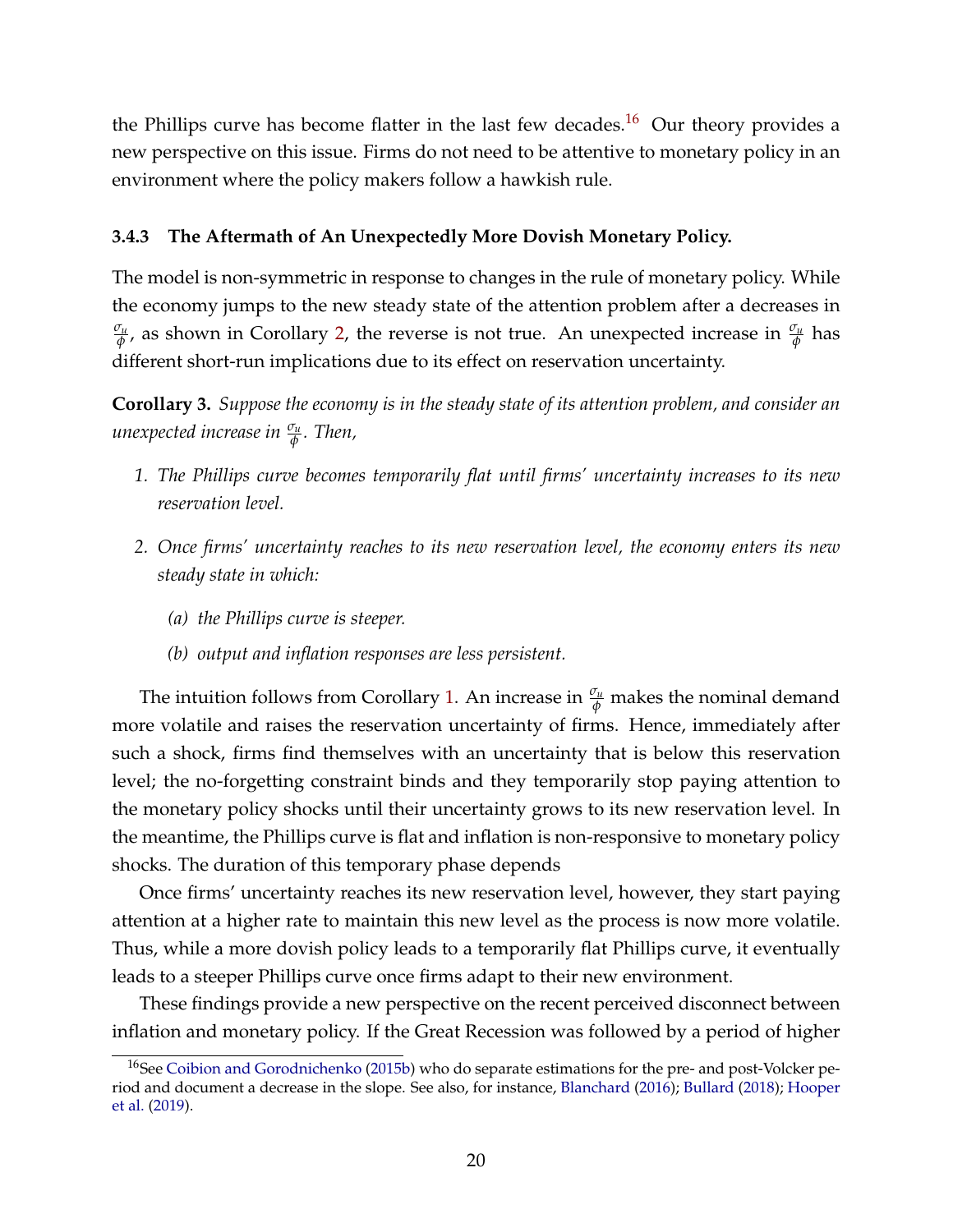uncertainty about monetary policy shocks or more lenient policy, then our model predicts that it would be optimal for firms to stop paying attention to monetary policy in the transition period to the new steady state.

# <span id="page-20-3"></span>**4 Concluding Remarks.**

We characterize and solve dynamic multivariate rational inattention models and apply our findings to derive an attention driven Phillips curve.

Our theory of the Phillips curve puts forth a new perspective on the flattening of the slope of the Phillips curve in recent decades, and suggests that this was an endogenous response of the private sector to a more disciplined monetary policy in the post-Volcker era which put a larger weight on stabilizing nominal variables.

On the policy front, our results speak to an ongoing debate on the trade-off between stabilizing inflation and maintaining a lower unemployment rate. Our theory suggests that while a dovish policy might seem appealing in the current climate where inflation seems hardly responsive to monetary policy, such a policy might have an adverse effect once implemented.

# **References**

- <span id="page-20-1"></span>**Afrouzi, Hassan**, "Strategic Inattention, Inflation Dynamics and the Non-Neutrality of Money," 2016. Manuscript.
- <span id="page-20-5"></span>**Babb, Nathan and Alan K Detmeister**, "Nonlinearities in the Phillips Curve for the United States: Evidence Using Metropolitan Data," FEDS Working Paper 2017-070 2017.
- <span id="page-20-0"></span>**Blanchard, Olivier**, "The Phillips Curve: Back to the'60s?," *American Economic Review*, 2016, *106* (5), 31–34.
- <span id="page-20-2"></span>**Bullard, James**, "The Case of the Disappearing Phillips Curve," in "The 2018 ECB Forum on Central Banking, Sintra, Portugal, June," Vol. 19 2018.
- <span id="page-20-6"></span>**Caplin, Andrew, Mark Dean, and John Leahy**, "Rationally Inattentive Behavior: Characterizing and Generalizing Shannon Entropy," Working Paper 23652, National Bureau of Economic Research 2017.
- <span id="page-20-7"></span>**Caplin, Andrew S and Daniel F Spulber**, "Menu Costs and the Neutrality of Money," *The Quarterly Journal of Economics*, 1987, *102* (4), 703–725.
- <span id="page-20-4"></span>**Coibion, Olivier**, "Testing the Sticky Information Phillips Curve," *The Review of Economics and Statistics*, 2010, *92* (1), 87–101.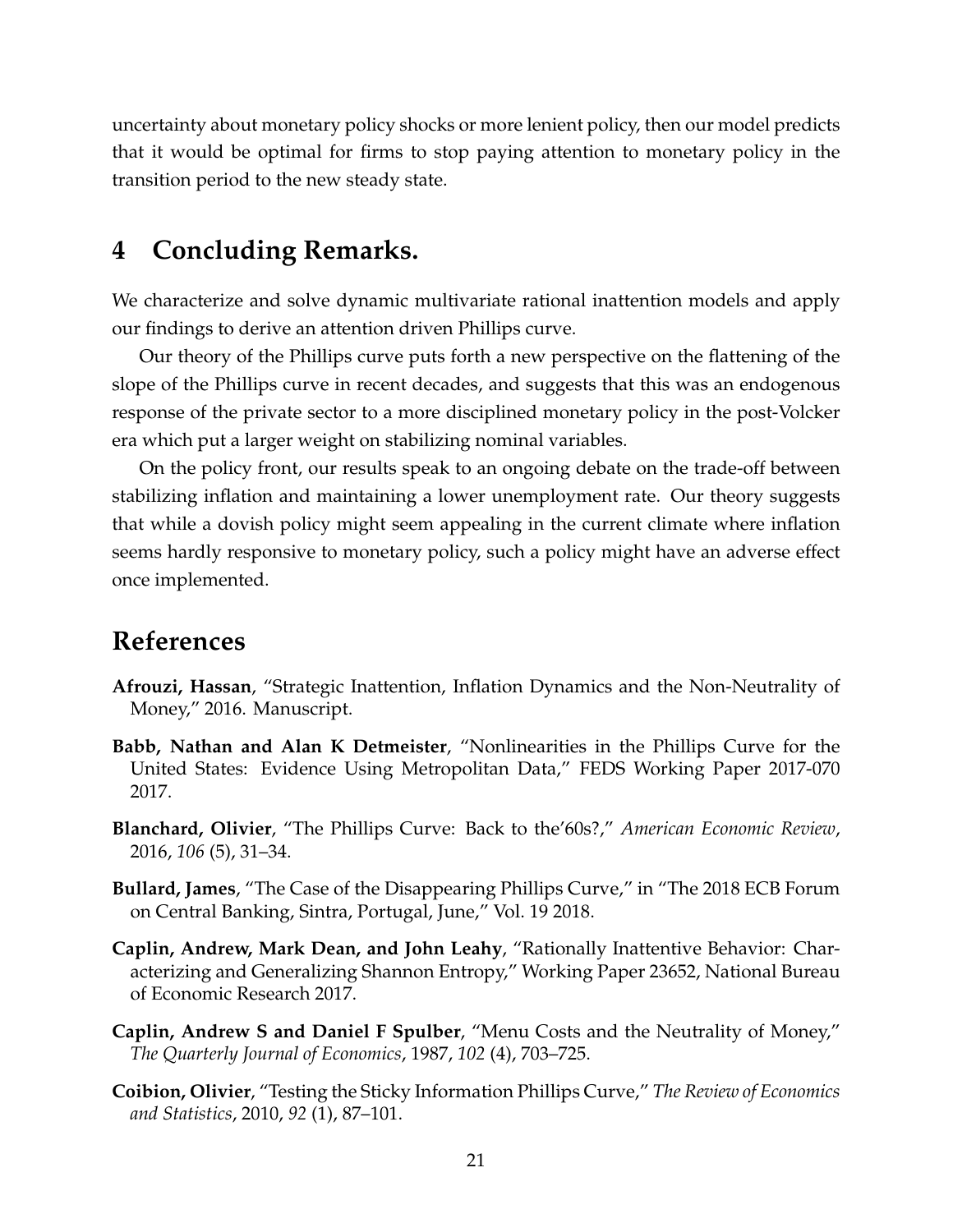- <span id="page-21-6"></span>**and Yuriy Gorodnichenko**, "Information Rigidity and the Expectations Formation Process: A Simple Framework and New Facts," *American Economic Review*, August 2015, *105* (8), 2644–78.
- <span id="page-21-0"></span> $\Box$  and  $\Box$ , "Is the Phillips Curve Alive and Well After All? Inflation Expectations and the Missing Disinflation," *American Economic Journal: Macroeconomics*, January 2015, *7* (1), 197–232.
- <span id="page-21-7"></span>**, , and Tiziano Ropele**, "Inflation Expectations and Firm Decisions: New Causal Evidence," Working Paper 25412, National Bureau of Economic Research 2018.
- <span id="page-21-15"></span>**Cover, Thomas M and Joy A Thomas**, *Elements of Information Theory*, John Wiley & Sons, 2012.
- <span id="page-21-9"></span>**da Silveira, Rava Azeredo, Yeji Sung, and Michael Woodford**, "Noisy Memory and Over-Reaction to News," 2019. Manuscript.
- <span id="page-21-13"></span>**Denti, Tommaso**, "Unrestricted Information Acquisition," 2015. Manuscript.
- <span id="page-21-1"></span>**Fulton, Chad**, "Mechanics of Static Quadratic Gaussian Rational Inattention Tracking Problems," Working Paper, Board of Governors of the Federal Reserve System 2018.
- <span id="page-21-5"></span>**Gali, Jordi and Mark Gertler**, "Inflation Dynamics: A Structural Econometric Analysis," *Journal of Monetary Economics*, 1999, *44* (2), 195–222.
- <span id="page-21-12"></span>**Gertler, Mark and John Leahy**, "A Phillips Curve with an Ss Foundation," *Journal of Political Economy*, 2008, *116* (3), 533–572.
- <span id="page-21-11"></span>**Golosov, Mikhail and Robert E Lucas Jr**, "Menu Costs and Phillips curves," *Journal of Political Economy*, 2007, *115* (2), 171–199.
- <span id="page-21-14"></span>**Hébert, Benjamin and Jennifer La'O**, "Information Acquisition, Efficiency, and Non-Fundamental Volatility," 2019. Manuscript.
- <span id="page-21-10"></span>**and Michael Woodford**, "Information Costs and Sequential Information Sampling," Working Paper 25316, National Bureau of Economic Research 2018.
- <span id="page-21-4"></span>**Hooper, Peter, Frederic S Mishkin, and Amir Sufi**, "Prospects for Inflation in a High Pressure Economy: Is the Phillips Curve Dead or is It Just Hibernating?," Working Paper 25792, National Bureau of Economic Research 2019.
- <span id="page-21-3"></span>**Ilut, Cosmin and Rosen Valchev**, "Economic Agents As Imperfect Problem Solvers," 2017. Manuscript.
- <span id="page-21-2"></span>**Khaw, Mel Win and Oskar Zorrilla**, "Deeper Habits," 2018. Manuscript.
- <span id="page-21-8"></span>**, Luminita Stevens, and Michael Woodford**, "Discrete Adjustment to a Changing Environment: Experimental Evidence," *Journal of Monetary Economics*, 2017, *91*, 88–103.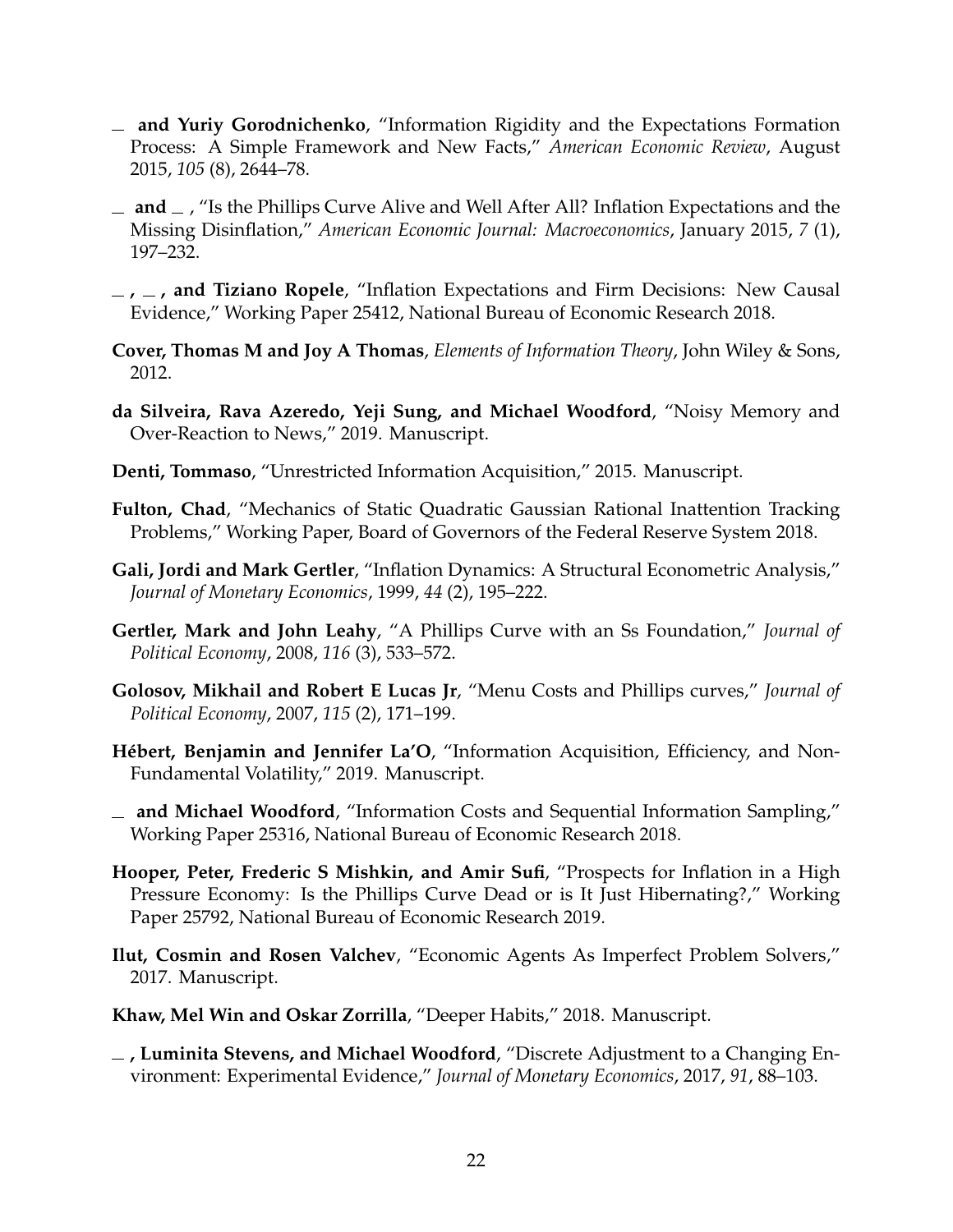- <span id="page-22-11"></span>**Kumar, Anil and Pia M Orrenius**, "A Closer Look at the Phillips Curve Using State-Level Data," *Journal of Macroeconomics*, 2016, *47*, 84–102.
- <span id="page-22-12"></span>**Kumar, Saten, Hassan Afrouzi, Olivier Coibion, and Yuriy Gorodnichenko**, "Inflation Targeting Does Not Anchor Inflation Expectations: Evidence from Firms in New Zealand," *Brookings Papers on Economic Activity*, 2015, pp. 187–226.
- <span id="page-22-13"></span>**Landier, Augustin, Yueran Ma, and David Thesmar**, "Biases in Expectations: Experimental Evidence," 2019. Manuscript.
- <span id="page-22-9"></span>**Lucas, Robert E**, "Expectations and the Neutrality of Money," *Journal of Economic Theory*, 1972, *4* (2), 103–124.
- <span id="page-22-5"></span>**Luo, Yulei**, "Consumption Dynamics under Information Processing Constraints," *Review of Economic Dynamics*, 2008, *11* (2), 366–385.
- <span id="page-22-6"></span>**, Jun Nie, and Eric R Young**, "Robustness, Information Processing Constraints, and the Current Account in Small Open Economies," *Journal of International Economics*, 2012, *88* (1), 104–120.
- <span id="page-22-2"></span>**Ma´ckowiak, Bartosz and Mirko Wiederholt**, "Optimal Sticky Prices under Rational Inattention," *The American Economic Review*, 2009, *99* (3), 769–803.
- <span id="page-22-14"></span>**and** , "Optimal Sticky Prices under Rational Inattention," Working Paper Series 1009, European Central Bank February 2009.
- <span id="page-22-7"></span>**Ma´ckowiak, Bartosz and Mirko Wiederholt**, "Business Cycle Dynamics under Rational Inattention," *The Review of Economic Studies*, 2015, *82* (4), 1502–1532.
- <span id="page-22-0"></span>**Maćkowiak, Bartosz, Filip Matějka, and Mirko Wiederholt**, "Dynamic Rational Inattention: Analytical Results," *Journal of Economic Theory*, 2018, *176*, 650 – 692.
- <span id="page-22-10"></span>**Mankiw, N Gregory and Ricardo Reis**, "Sticky Information versus Sticky Prices: A Proposal to Replace the New Keynesian Phillips Curve," *The Quarterly Journal of Economics*, 2002, *117* (4), 1295–1328.
- <span id="page-22-4"></span>**Matějka, Filip**, "Rationally Inattentive Seller: Sales and Discrete Pricing," *The Review of Economic Studies*, 2015, *83* (3), 1125–1155.
- <span id="page-22-3"></span>**Melosi, Leonardo**, "Estimating Models with Dispersed Information," *American Economic Journal: Macroeconomics*, 2014, *6* (1), 1–31.
- <span id="page-22-1"></span>**Miao, Jianjun, Jieran Wu, and Eric Young**, "Multivariate Rational Inattention," December 2018. Boston University - Department of Economics.
- <span id="page-22-8"></span>**Mondria, Jordi and Thomas Wu**, "The Puzzling Evolution of the Home Bias, Information Processing and Financial Openness," *Journal of Economic Dynamics and Control*, 2010, *34* (5), 875–896.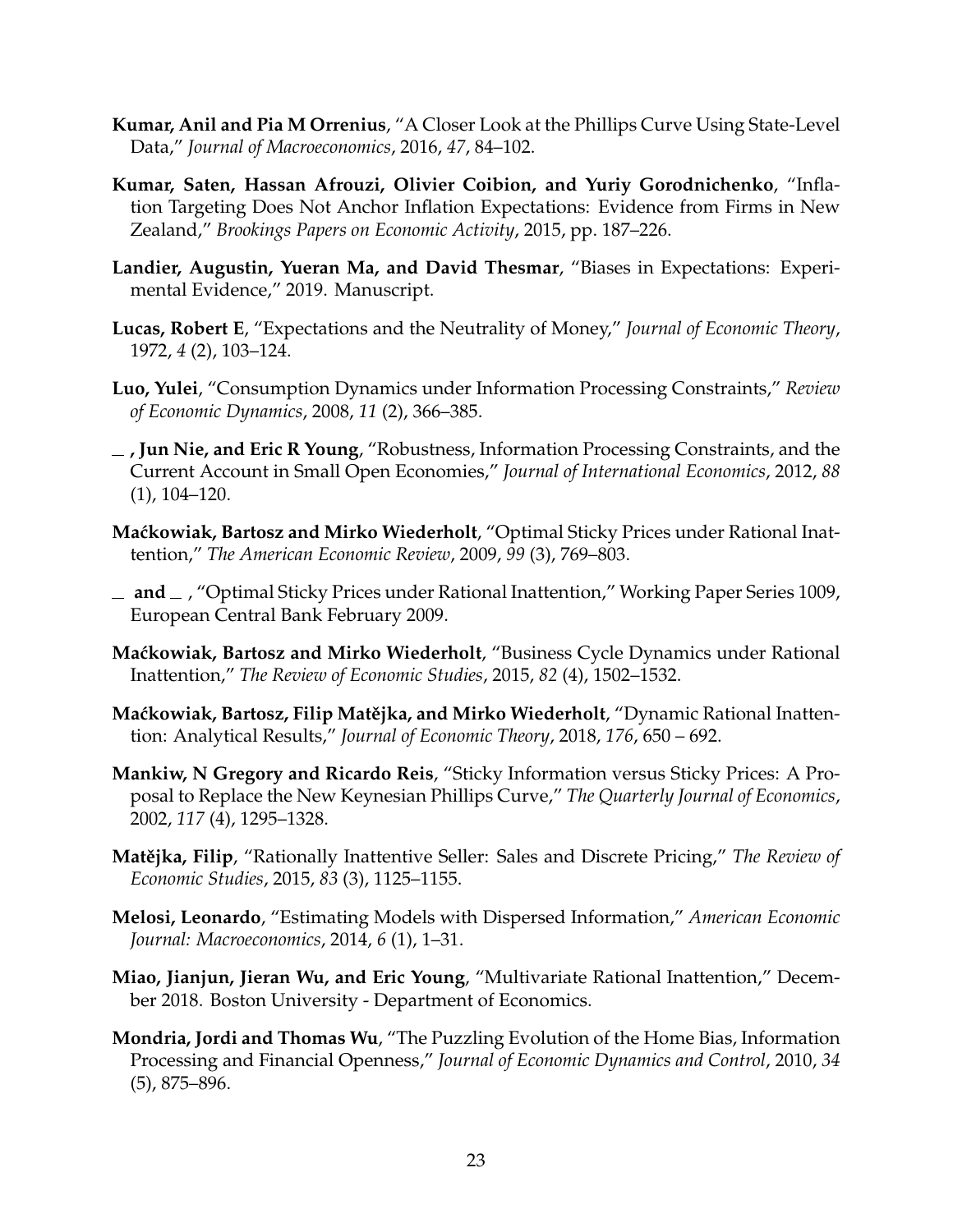- <span id="page-23-0"></span>**Muth, John F**, "Rational Expectations and the Theory of Price Movements," *Econometrica*, 1961, pp. 315–335.
- <span id="page-23-14"></span>**Nagel, Stefan and Zhengyang Xu**, "Asset Pricing with Fading Memory," Working Paper 26255, National Bureau of Economic Research 2019.
- <span id="page-23-16"></span>**Nakamura, Emi and Jon Steinsson**, "Monetary Non-Neutrality in a Multisector Menu Cost Model," *The Quarterly journal of economics*, 2010, *125* (3), 961–1013.
- <span id="page-23-9"></span>**Nimark, Kristoffer**, "Dynamic Pricing and Imperfect Common Knowledge," *Journal of Monetary Economics*, 2008, *55* (2), 365–382.
- <span id="page-23-4"></span>**Paciello, Luigi**, "Monetary Policy and Price Responsiveness to Aggregate Shocks under Rational Inattention," *Journal of Money, Credit and Banking*, 2012, *44* (7), 1375–1399.
- <span id="page-23-6"></span>**and Mirko Wiederholt**, "Exogenous Information, Endogenous Information, and Optimal Monetary Policy," *The Review of Economic Studies*, 2014, *81* (1), 356–388.
- <span id="page-23-5"></span>**Pasten, Ernesto and Raphael Schoenle**, "Rational Inattention, Multi-Product Firms and the Neutrality of Money," *Journal of Monetary Economics*, 2016, *80*, 1–16.
- <span id="page-23-7"></span>**Peng, Lin and Wei Xiong**, "Investor Attention, Overconfidence and Category Learning," *Journal of Financial Economics*, 2006, *80* (3), 563–602.
- <span id="page-23-15"></span>**Ravid, Doron**, "Bargaining with Rational Inattention," 2019. Manuscript.
- <span id="page-23-8"></span>**Reis, Ricardo**, "Inattentive Producers," *The Review of Economic Studies*, 2006, *73* (3), 793– 821.
- <span id="page-23-10"></span>**Roberts, John M**, "New Keynesian Economics and the Phillips Curve," *Journal of Money, Credit and Banking*, 1995, *27* (4), 975–984.
- <span id="page-23-13"></span>**Roth, Christopher and Johannes Wohlfart**, "How Do Expectations About the Macroeconomy Affect Personal Expectations and Behavior?," 2018.
- <span id="page-23-11"></span>**Rudd, Jeremy and Karl Whelan**, "New Tests of the New-Keynesian Phillips Curve," *Journal of Monetary Economics*, 2005, *52* (6), 1167 – 1181.
- <span id="page-23-12"></span>**Ryngaert, Jane**, "What do (and Do Not) Forecasters Know About US Inflation," 2017. Manuscript.
- <span id="page-23-1"></span>**Sims, Christopher A**, "Implications of Rational Inattention," *Journal of Monetary Economics*, 2003, *50* (3), 665–690.
- <span id="page-23-2"></span>, "Rational Inattention: Beyond the Linear-Quadratic Case," *American Economic Review*, 2006, *96* (2), 158–163.
- <span id="page-23-3"></span>, "Rational Inattention and Monetary Economics," in "Handbook of Monetary Economics," Vol. 3, Elsevier, 2010, pp. 155–181.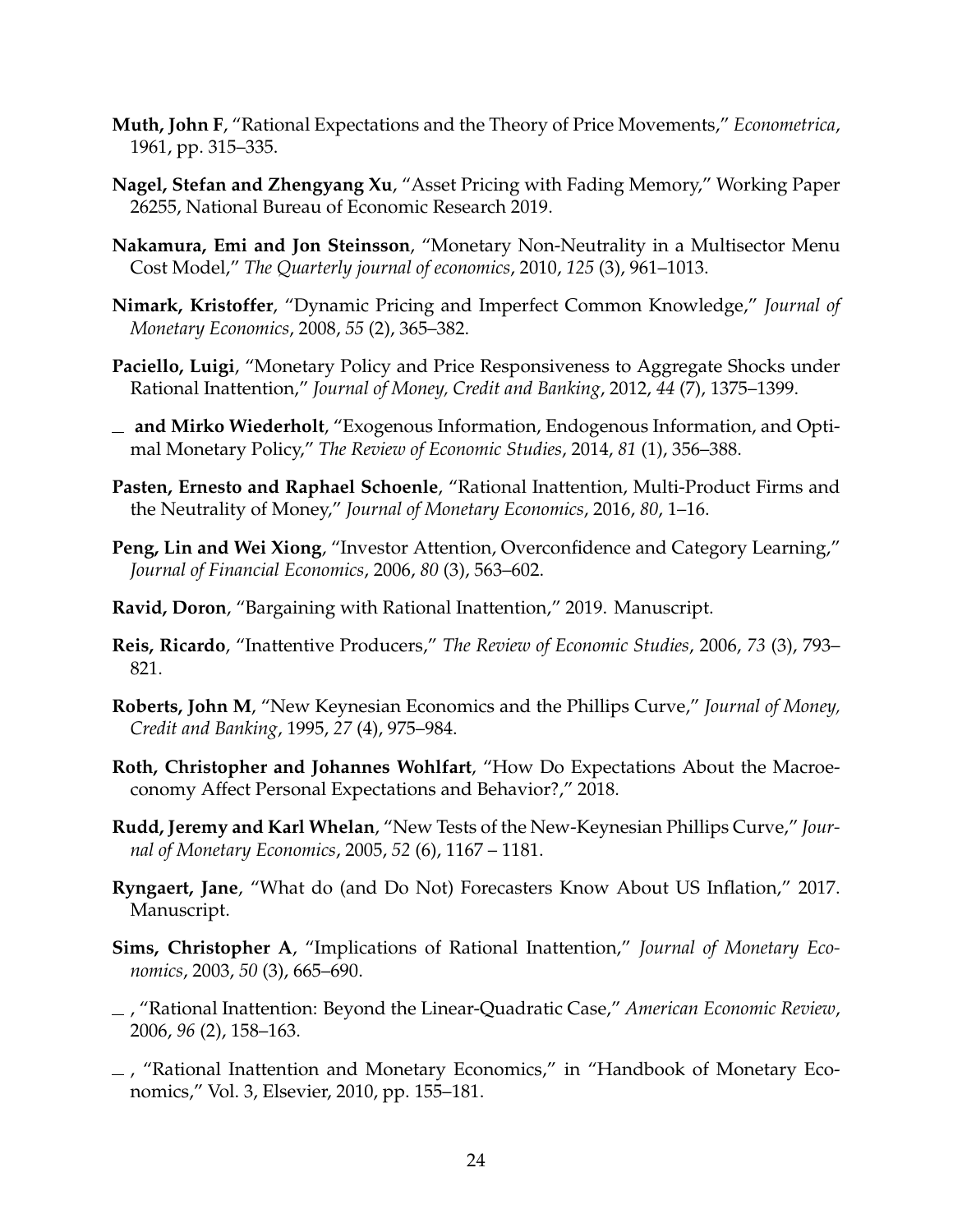- <span id="page-24-0"></span>**Steiner, Jakub, Colin Stewart, and Filip Matějka**, "Rational Inattention Dynamics: Inertia and Delay in Decision-Making," *Econometrica*, 2017, *85* (2), 521–553.
- <span id="page-24-5"></span>**Stevens, Luminita**, "Coarse Pricing Policies," *The Review of Economic Studies*, 07 2019. rdz036.
- <span id="page-24-2"></span>**Tutino, Antonella**, "Rationally Inattentive Consumption Choices," *Review of Economic Dynamics*, 2013, *16* (3), 421–439.
- <span id="page-24-6"></span>**Woodford, Michael**, "Imperfect Common Knowledge and the Effects of Monetary Policy," *Knowledge, Information, and Expectations in Modern Macroeconomics: In Honor of Edmund S. Phelps*, 2003.
- <span id="page-24-4"></span>, "Information-Constrained State-Dependent Pricing," *Journal of Monetary Economics*, 2009, *56*, S100–S124.
- <span id="page-24-1"></span>**Yang, Choongryul**, "Rational Inattention, Menu Costs, and Multi-Product Firms: Evidence and Monetary Non-Neutrality," 2019. Manuscript.
- <span id="page-24-3"></span>**Zorn, Peter**, "Investment under Rational Inattention: Evidence from US Sectoral Data," 2016. Manuscript.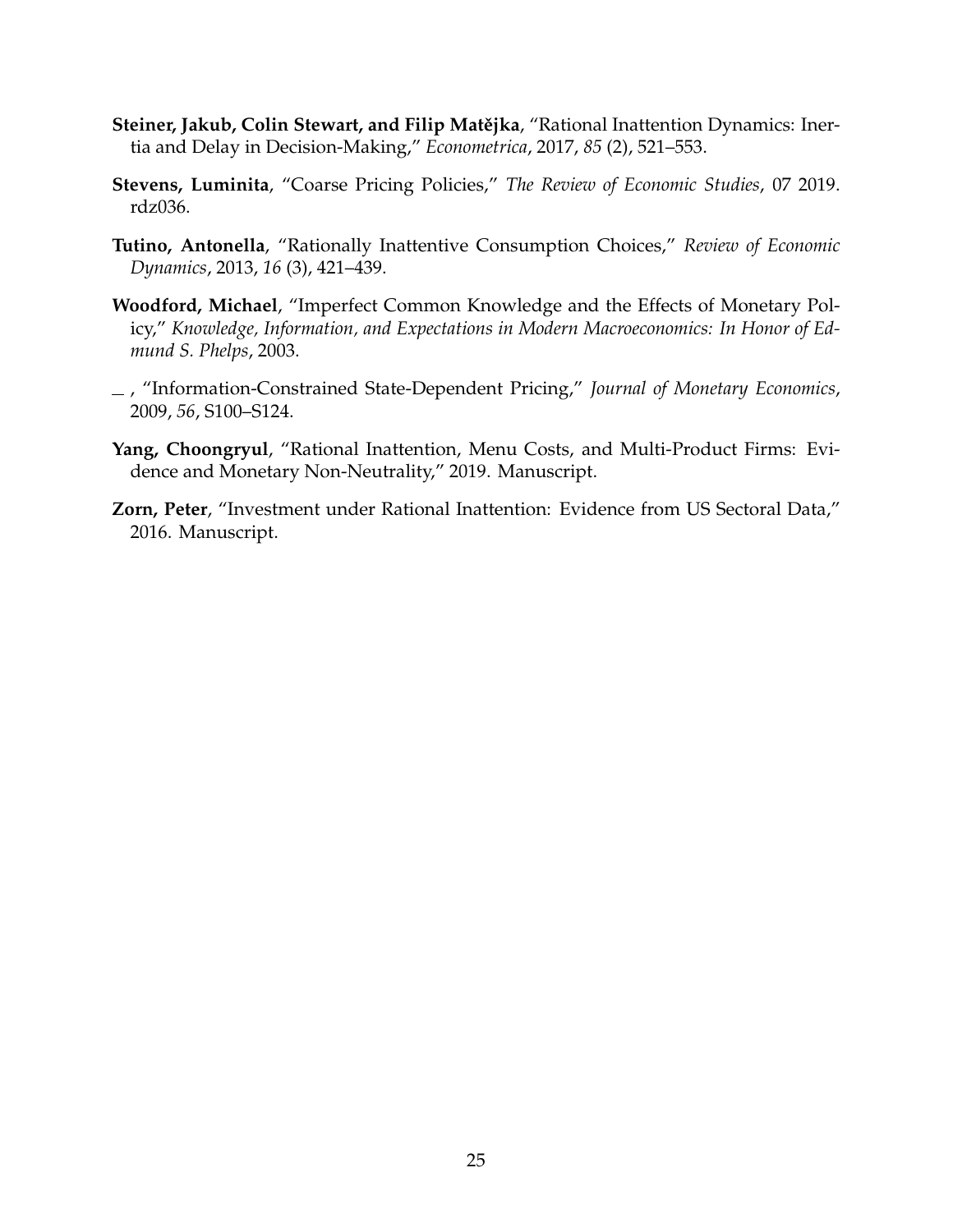# **APPENDIX**

# **A Proofs**

*Proof of Lemma [1](#page-6-1).* First, note that observing  $\{a^t\}_{t=0}^{\infty}$  induces the same action payoffs over time as  $\{S^t\}_{t=0}^{\infty}$  because at any time *t* and for every possible realization of  $S^t$ , the agent gets  $a(S^t)$  – the optimal action induced by that realization – as a direct signal. Suppose now that  $a^t$  is not a sufficient statistic for  $S^t$  relative to  $X^t$ . Then, we can show that  $\{a^t\}_{t=0}^\infty$ costs less in terms of information than  $\{S^t\}_{t=0}^{\infty}$ . To see this, note that for any  $t \geq 1$  and  $S^t$ , consecutive applications of the chain-rule of mutual information imply

$$
\mathbb{I}(X^{t}; S^{t}) = \mathbb{I}(X^{t}; S^{t} | S^{t-1}) + \mathbb{I}(X^{t}; S^{t-1}) = \mathbb{I}(X^{t}; S^{t} | S^{t-1}) + \mathbb{I}(X^{t-1}; S^{t-1}) + \underbrace{\mathbb{I}(X^{t}; S^{t-1} | X^{t-1})}_{=0}.
$$

where the third term is zero by availability of information at time  $t - 1$ ;  $S^{t-1} \perp X^t | X^{t-1}$ . Moreover, for  $t = 0$  applying the chain-rule implies:

$$
\mathbb{I}(X^0; S^0) = \mathbb{I}(X^0; S^0|S^{-1}) + \mathbb{I}(X^0; S^{-1})
$$

Thus,

$$
\sum_{t=0}^{\infty} \beta^t \mathbb{I}(X^t; S^t | S^{t-1}) = \sum_{t=0}^{\infty} \beta^t (\mathbb{I}(X^t; S^t) - \mathbb{I}(X^{t-1}; S^{t-1})) = \mathbb{I}(X^0; S^{-1}) + (1 - \beta) \sum_{t=0}^{\infty} \beta^t \mathbb{I}(X^t; S^t).
$$

Similarly, noting that  $a^{-1}$  is equal to  $S^{-1}$  by definition, we can show

$$
\sum_{t=0}^{\infty} \beta^t \mathbb{I}(X^t; a^t | a^{t-1}) = \mathbb{I}(X^0; S^{-1}) + (1 - \beta) \sum_{t=0}^{\infty} \beta^t \mathbb{I}(X^t; a^t).
$$

Finally, note that  $X^t \to S^t \to a^t$  form a Markov chain so that  $X^t \perp a^t | S^t$ . A final application of the chain-rule for mutual information implies

$$
\mathbb{I}(X^t; a^t, S^t) = \mathbb{I}(X^t; a^t) + \mathbb{I}(X^t; S^t | a^t) = \mathbb{I}(X^t; S^t) + \underbrace{\mathbb{I}(X^t; a^t | S^t)}_{=0}.
$$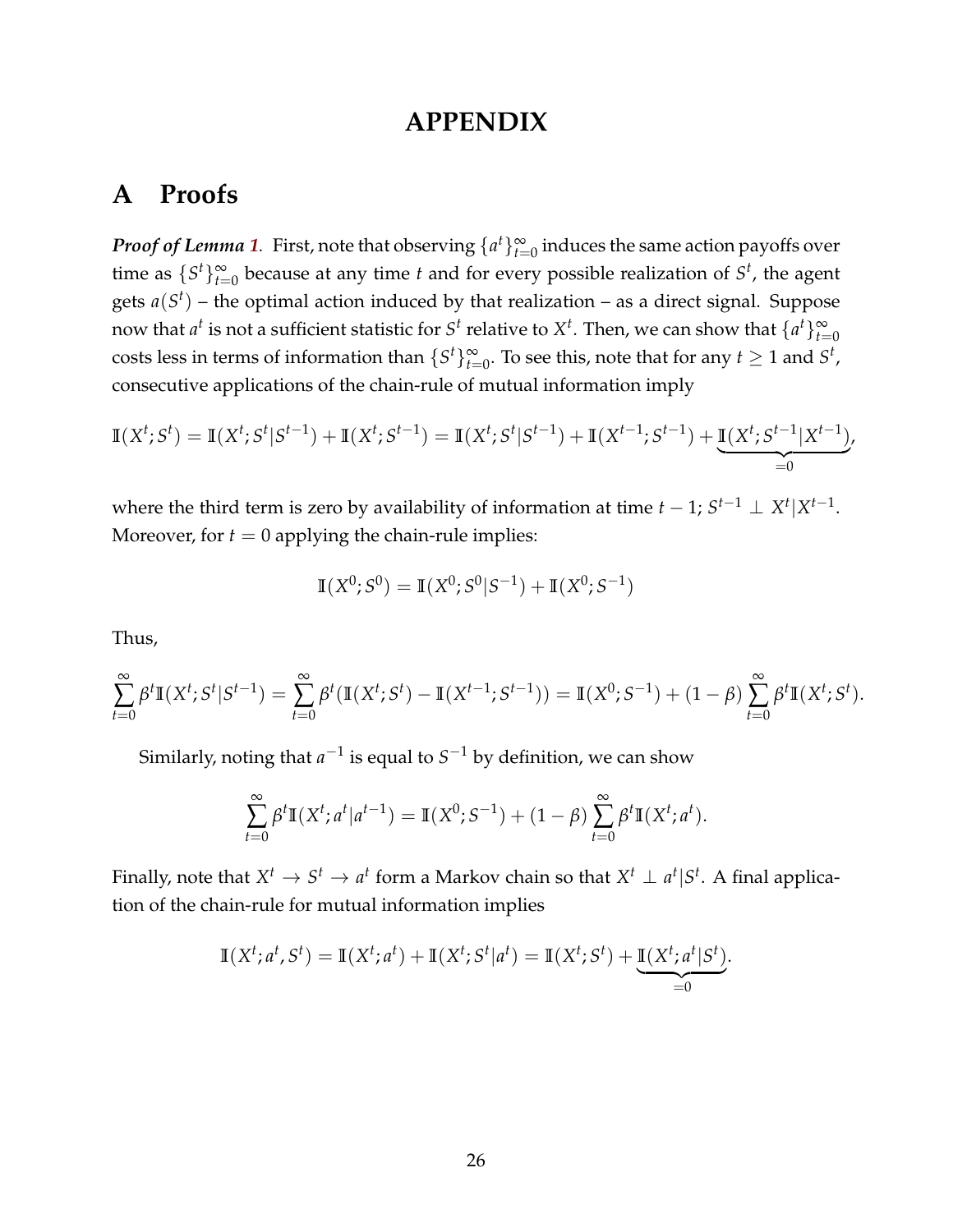Therefore,

$$
\sum_{t=0}^{\infty} \beta^t \mathbb{I}(X^t; S^t | S^{t-1}) - \sum_{t=0}^{\infty} \beta^t \mathbb{I}(X^t; a^t | a^{t-1}) = (1 - \beta) \sum_{t=0}^{\infty} \beta^t [\mathbb{I}(X^t; S^t) - \mathbb{I}(X^t; a^t)]
$$
  
= 
$$
\sum_{t=0}^{\infty} \beta^t \mathbb{I}(X^t; S^t | a^t) \ge 0.
$$

Hence, while  $\{a^t\}_{t=0}^{\infty}$  induces the same action payoffs as  $\{S^t\}_{t=0}^{\infty}$ , it costs less in terms of information costs, and induce higher total utility for the agent. Therefore, if  $\{S^t\}_{t\geq 0}$  is optimal, it has to be that

$$
\mathbb{I}(X^t; S^t | a^t) = 0, \forall t \ge 0 \tag{A.1}
$$

which implies  $S^t \perp X^t | a^t$  and  $X^t \to a^t \to S^t$  forms a Markov chain  $\forall t \geq 0$ .

**Proof of Lemma [2](#page-6-2)**. The chain-rule implies  $\mathbb{I}(X^t; a^t|a^{t-1}) = \mathbb{I}(X^t; a_t, a^{t-1}|a^{t-1}) = \mathbb{I}(X^t; a_t|a^{t-1}).$ Moreover, it also implies

$$
\mathbb{I}(X^t; \vec{a}_t | a^{t-1}) = \mathbb{I}(\vec{x}_t; \vec{a}_t | a^{t-1}) + \mathbb{I}(X^{t-1}; \vec{a}_t | a^{t-1}, \vec{x}_t).
$$

Since  $a_t = \argmax_a \mathbb{E}[u(a; X_t)|S^t]$  and given that  $a^t$  is a sufficient statistic for  $S^t$ , then optimality requires that  $\mathbb{I}(X^{t-1}; a_t | a^{t-1}, \vec{x}_t) = 0$ . To see why, suppose not. Then, we can construct a an information structure that costs less but implies the same expected payoff. Thus, for the optimal information structure, this mutual information is zero, which implies

$$
\mathbb{I}(X^{t}; a^{t} | a^{t-1}) = \mathbb{I}(\vec{x}_{t}; \vec{a}_{t} | a^{t-1}), \quad \vec{a}_{t} \perp X^{t-1} | (\vec{x}_{t}, a^{t-1}).
$$

*Proof of Lemma [3](#page-7-2).* We prove this Proposition by showing that for any sequence of actions, we can construct a Gaussian process that costs less in terms of information costs, but generates the exact same payoff sequence. To see this, take an action sequence  $\{\vec{a}_t\}_{t>0}$ , and let  $a^t \equiv \{\vec{a}_\tau: 0 \leq \tau \leq t\} \cup S^{-1}$  denote the information set implied by this action sequence. Now define a sequence of Gaussian variables  $\{\hat{a}_t\}_{t>0}$  such that for  $t \geq 0$ ,

$$
var(X^t | \hat{a}^t) = \mathbb{E}[var(X^t | a^t) | S^{-1}].
$$

Note that both these sequence of actions imply the same sequence of utilities for the agent since they have the same covariance matrix by construction. So we just need to show that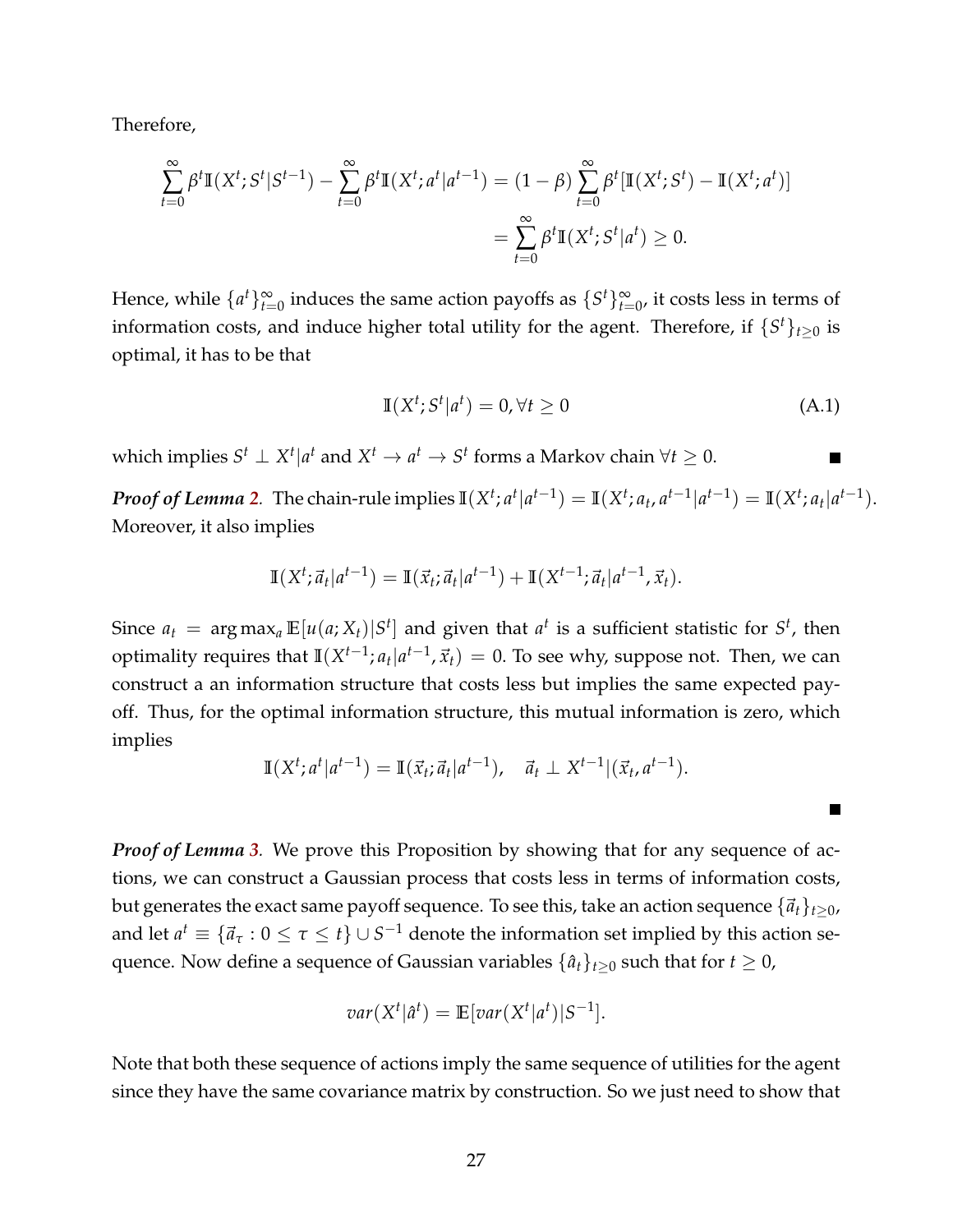the Gaussian sequence costs less. To see this note:

$$
\mathbb{E}\left[\sum_{t=0}^{\infty} \beta^t \left(\mathbb{I}(X^t; a^t | a^{t-1}) - \mathbb{I}(X^t; \hat{a}^t | \hat{a}^{t-1})\right) | S^{-1}\right]
$$

$$
= (1 - \beta)\mathbb{E}\left[\sum_{t=0}^{\infty} \beta^t \left(\mathbb{I}(X^t; a^t) - \mathbb{I}(X^t; \hat{a}^t)\right) | S^{-1}\right]
$$

$$
= (1 - \beta)\mathbb{E}\left[\sum_{t=0}^{\infty} \beta^t \left(h(X^t | \hat{a}^t) - h(X^t | a^t)\right) | S^{-1}\right] \ge 0,
$$

where the last inequality is followed from the fact that among the random variables with the same expected covariance matrix, the Gaussian variable has maximal entropy.<sup>[17](#page-27-0)</sup>

*Proof of Proposition [1](#page-7-3).* We know from Lemma [3](#page-7-2) that optimal posteriors, if the problem attains its maximum, are Gaussian. So without loss of generality we can restrict our attention to Gaussian signals. Moreover, since  $\{\vec{x}_t\}_{t>0}$  is Markov, we know from Lemma [2](#page-6-2) that optimal actions should satisfy  $\vec{a}_t \perp X^{t-1}|(a^{t-1},\vec{x}_t)$  where  $a^t = \{\vec{a}_\tau\}_{0\leq \tau\leq t}\cup S^{-1}.$  Thus, we can decompose:

$$
\vec{a}_t - \mathbb{E}[\vec{a}_t|a^{t-1}] = \mathbf{Y}_t'(\vec{x}_t - \mathbb{E}[\vec{x}_t|a^{t-1}]) + \vec{z}_t, \quad \vec{z}_t \perp (a^{t-1}, X^t), \vec{z}_t \sim \mathcal{N}(0, \Sigma_{z,t}),
$$

for some  $Y_t \in \mathbb{R}^{n \times m}$ . Now, note that choosing actions is equivalent to choosing a sequence of  $\{({\bf Y}_t \in \mathbb{R}^{n \times m}, \Sigma_{z,t} \succeq 0)\}_{t>0}$ .

Now, let  $\vec{x}_t | a^{t-1} \sim \mathcal{N}(\vec{x}_{t|t-1}, \Sigma_{t|t-1})$  and  $\vec{x}_t | a^t \sim \mathcal{N}(\vec{x}_{t|t}, \Sigma_{t|t})$  denote the prior and posterior beliefs of the agent at time *t*. Kalman filtering implies ∀*t* ≥ 0:

$$
\begin{aligned}\n\vec{x}_{t|t} &= \vec{x}_{t|t-1} + \Sigma_{t|t-1} \mathbf{Y}_t (\mathbf{Y}_t' \Sigma_{t|t-1} \mathbf{Y}_t + \Sigma_{z,t})^{-1} (\vec{a}_t - \vec{a}_{t|t-1}), \quad \vec{x}_{t+1|t} = \mathbf{A} \vec{x}_{t|t} \\
\Sigma_{t|t} &= \Sigma_{t|t-1} - \Sigma_{t|t-1} \mathbf{Y}_t (\mathbf{Y}_t' \Sigma_{t|t-1} \mathbf{Y}_t + \Sigma_{z,t})^{-1} \mathbf{Y}_t' \Sigma_{t|t-1}, \\
\Sigma_{t+1|t} &= \mathbf{A} \Sigma_{t|t} \mathbf{A}' + \mathbf{Q} \mathbf{Q}'.\n\end{aligned}
$$

Note that positive semi-definiteness of  $Σ_{z,t}$  implies that  $Σ_{t|t} ≤ Σ_{t|t-1}$ . Furthermore, note that for any posterior  $\Sigma_{t|t} \preceq \Sigma_{t|t-1}$  that is generated by fewer than or equal to *m* signals, there exists at least one set of  $\mathbf{Y}_t \in \mathbb{R}$  and  $\mathbf{\Sigma}_{v,t} \in \mathbb{S}^m_+$  that generates it. Moreover, note that any linear map of  $\vec{a}_t$ , as long as it is of rank *m*, is sufficient for  $\vec{x}_{t|t}$  by sufficiency of action for signals. So we normalize  $\vec{a}_t = H' \vec{x}_{t|t}$  which is allowed as **H** has full column rank.

<span id="page-27-0"></span><sup>&</sup>lt;sup>17</sup>See Chapter 12 in [Cover and Thomas](#page-21-15) [\(2012\)](#page-21-15).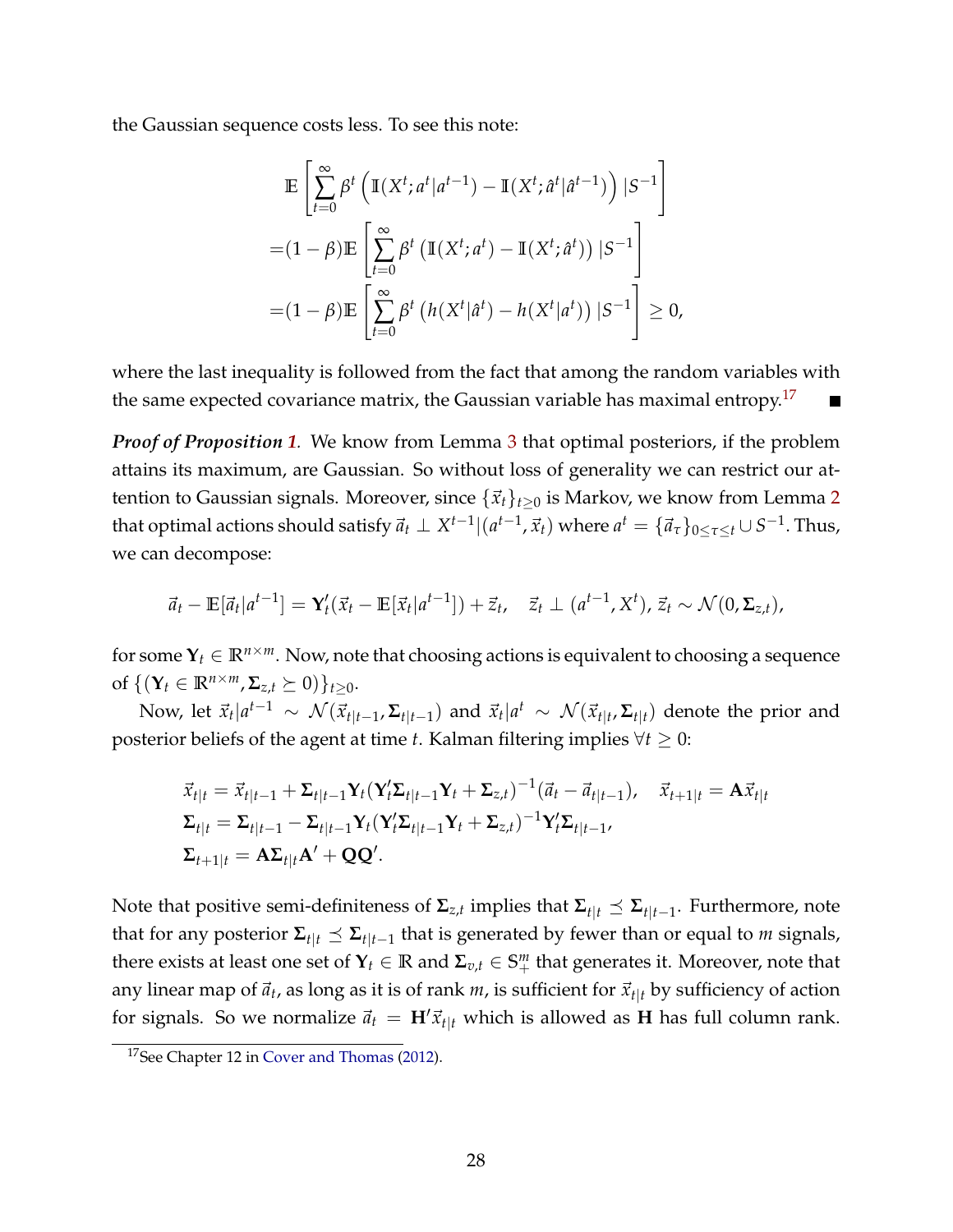Additionally, observe that given *a t* :

$$
\mathbb{E}[(\vec{a}_t - \vec{x}'_t \mathbf{H})(\vec{a}_t - \mathbf{H}'\vec{x}'_t)|a^t] = \mathbb{E}[(\vec{x}_t - \vec{x}_{t|t})'\mathbf{H}\mathbf{H}'(\vec{x}_t - \vec{x}_{t|t})|a^t] = tr(\mathbf{\Omega}\Sigma_{t|t}), \mathbf{\Omega} \equiv \mathbf{H}\mathbf{H}'.
$$

Thus, the [RI Problem](#page-6-0) becomes:

$$
\sup_{\{\Sigma_{t|t}\in\mathbb{S}_{+}^{n}\}_{t\geq0}} -\frac{1}{2}\sum_{t=0}^{\infty}\beta^{t}\left[tr(\Sigma_{t|t}\Omega)+\omega\ln\left(\frac{|\Sigma_{t|t-1}|}{|\Sigma_{t|t}|}\right)\right]
$$
(LQG Problem)  
s.t.  $\Sigma_{t+1|t} = A\Sigma_{t|t}A' + QQ', \quad \forall t \geq 0,$  (law of motion for priors)  
 $\Sigma_{t|t-1} - \Sigma_{t|t} \succeq 0, \quad \forall t \geq 0$  (no-forgetting)  
 $0 \prec \Sigma_{0|-1} = var(\vec{x}_0|S^{-1}) \prec \infty$  given. (initial prior)

Finally, note that we can replace the sup operator with max because  $\forall t \geq 0$  the objective function is continuous as a function of  $\Sigma_{t|t}$  and the set  $\{\Sigma_{t|t}\in\mathbb{S}^n_+|0\preceq\Sigma_{t|t}\preceq\Sigma_{t|t-1}\}$  is a compact subset of the positive semidefinite cone.

*Proof of Proposition [2](#page-9-1).* We start by writing the Lagrangian. Let **Γ***<sup>t</sup>* be a symmetric matrix whose *k*'th row is the vector of shadow costs on the *k*'th column of the evolution of prior at time *t*. Moreover, let  $\lambda_t$  be the vector of shadow costs on the no-forgetting constraint which can be written as  $\text{eig}(\mathbf{\Sigma}_{t|t-1} - \mathbf{\Sigma}_{t|t}) \geq 0$  where  $\text{eig}(.)$  denotes the vector of eigenvalues of a matrix.

$$
L_0 = \max_{\{\Sigma_{t|t}\in\mathbb{S}_+^n\}_{t\geq 0}} \frac{1}{2} \sum_{t=0}^{\infty} \beta^t [-tr(\Sigma_{t|t}\Omega) - \omega \ln(|\Sigma_{t|t-1}|) + \omega \ln(|\Sigma_{t|t}|)
$$

$$
- tr(\Gamma_t(\mathbf{A}\Sigma_{t|t}\mathbf{A}' + \mathbf{Q}\mathbf{Q}' - \Sigma_{t+1|t})) + \lambda'_t \operatorname{eig}(\Sigma_{t|t-1} - \Sigma_{t|t})]
$$

But notice that

$$
\lambda_t' \operatorname{eig}(\Sigma_{t|t-1} - \Sigma_{t|t}) = tr(\operatorname{diag}(\lambda_t) \operatorname{diag}(\operatorname{eig}(\Sigma_{t|t-1} - \Sigma_{t|t}))).
$$

where  $diag(.)$  is the operator that places a vector on the diagonal of a square matrix with zeros elsewhere. Finally notice that for  $\Sigma_{t|t}$  such that  $\Sigma_{t|t-1} - \Sigma_{t|t}$  is symmetric and positive semidefinite, there exists an orthonormal basis  $U_t$  such that

$$
\Sigma_{t|t-1} - \Sigma_{t|t} = \mathbf{U}_t \operatorname{diag}(eig(\Sigma_{t|t-1} - \Sigma_{t|t})) \mathbf{U}_t'
$$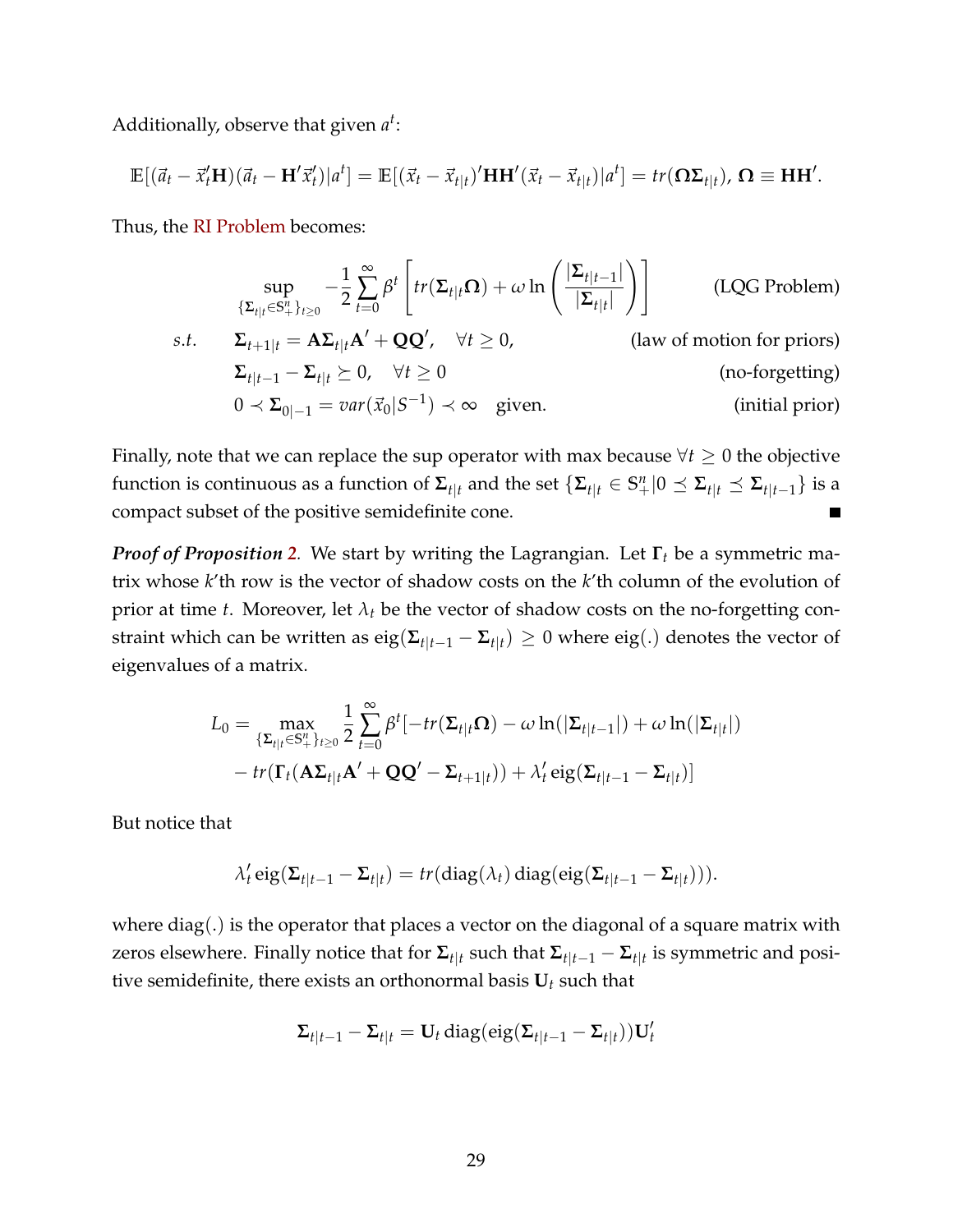Now, let  $\mathbf{\Lambda}_t \equiv \mathbf{U}_t \operatorname{diag}(\lambda_t) \mathbf{U}'_t$  and observe that

$$
tr(\text{diag}(\lambda_t) \text{diag}(\text{eig}(\Sigma_{t|t-1} - \Sigma_{t|t}))) = tr(\Lambda_t(\Sigma_{t|t-1} - \Sigma_{t|t})).
$$

Moreover, note that complementary slackness for this constraint requires:

$$
\lambda'_t \operatorname{eig}(\Sigma_{t|t-1} - \Sigma_{t|t-1}) = 0, \lambda_t \ge 0, \operatorname{eig}(\Sigma_{t|t-1} - \Sigma_{t|t-1}) \ge 0
$$
  
\n
$$
\Leftrightarrow \operatorname{diag}(\lambda_t) \operatorname{diag}(\operatorname{eig}(\Sigma_{t|t-1} - \Sigma_{t|t})) = 0, \operatorname{diag}(\lambda_t) \ge 0, \Sigma_{t|t-1} - \Sigma_{t|t} \ge 0
$$
  
\n
$$
\Leftrightarrow \Lambda_t(\Sigma_{t|t-1} - \Sigma_{t|t}) = 0, \Lambda_t \ge 0, \Sigma_{t|t-1} - \Sigma_{t|t} \ge 0
$$

re-writing the Lagrangian we get:

$$
L_0 = \max_{\{\Sigma_{t|t}\in\mathbb{S}_+^n\}_{t\geq 0}} \frac{1}{2} \sum_{t=0}^{\infty} \beta^t \left[ -tr(\Sigma_{t|t}\Omega) - \omega \ln(|\Sigma_{t|t-1}|) + \omega \ln(|\Sigma_{t|t}|) - tr(\Gamma_t(\mathbf{A}\Sigma_{t|t}\mathbf{A}' + \mathbf{Q}\mathbf{Q}' - \Sigma_{t+1|t})) + tr(\mathbf{\Lambda}_t(\Sigma_{t|t-1} - \Sigma_{t|t})) \right]
$$

Differentiating with respect to  $\Sigma_{t|t}$  and  $\Sigma_{t|t-1}$  and imposing symmetry we have

$$
\Omega - \omega \Sigma_{t|t}^{-1} + A' \Gamma_t A + \Lambda_t = 0
$$
 (w.r.t.  $\Sigma_{t|t}$ )  
\n
$$
\omega \beta \Sigma_{t+1|t}^{-1} - \Gamma_t - \beta \Lambda_{t+1} = 0
$$
 (w.r.t.  $\Sigma_{t+1|t}$ )

Notice that the assumptions of the Theorem imply that we can invert the prior matrices because:

$$
\Sigma_{t|t-1} \succ 0 \Rightarrow \Sigma_{t+1|t} = A\Sigma_{t|t}A + QQ' \succ 0, \forall t \ge 0
$$

To see why, suppose otherwise, then  $\exists w \neq 0$  such that

$$
\mathbf{w}'(\mathbf{A}\boldsymbol{\Sigma}_{t|t}\mathbf{A}'+\mathbf{Q}\mathbf{Q}')\mathbf{w} = 0 \Leftrightarrow \mathbf{w}'\mathbf{A}\boldsymbol{\Sigma}_{t|t}\mathbf{A}'\mathbf{w} = \mathbf{w}'\mathbf{Q}\mathbf{Q}'\mathbf{w} = 0
$$

Moreover, since  $\Sigma_{t|t}$  has to be invertible due to the fact the prior for it was invertible and driving strictly positive eigenvalues of the prior to zero is infinitely costly, it follows that  $({\bf A} + {\bf Q}){\bf w} = 0$ . Since  ${\bf w} \neq 0$  this means  ${\bf A} + {\bf Q}$  is not invertible, which is a contradiction. So  $\Sigma_{t+1|t}$  has to be invertible.

Now, replacing for **Γ***<sup>t</sup>* in the first order conditions we get the conditions in the theorem.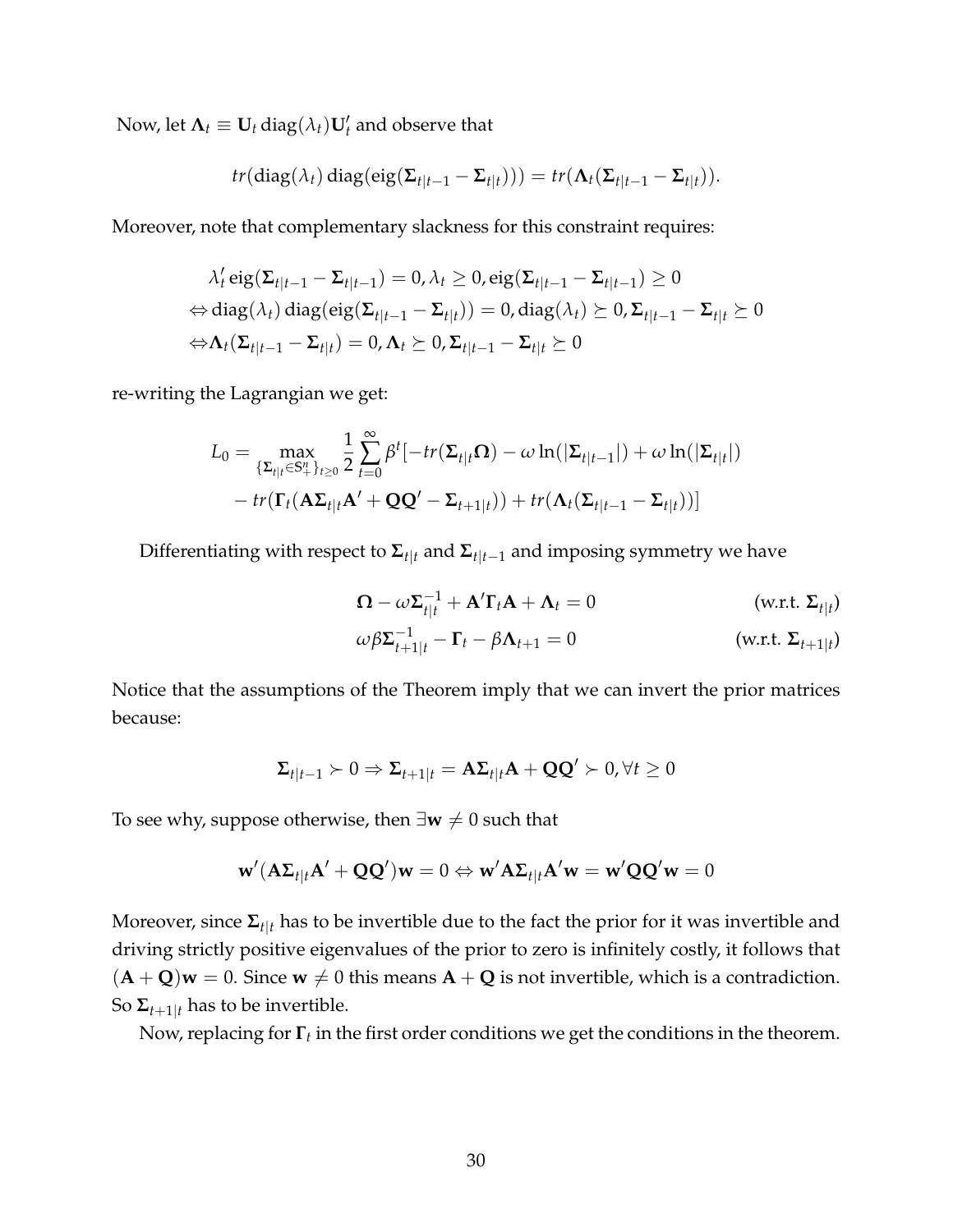Moreover, we have a terminal optimality condition that requires:

$$
\lim_{T \to \infty} \beta^T tr(\mathbf{\Gamma}_T \mathbf{\Sigma}_{T+1|T}) \ge 0 \Leftrightarrow \lim_{T \to \infty} \beta^{T+1} tr(\mathbf{\Lambda}_{T+1} \mathbf{\Sigma}_{T+1|T}) \le 0
$$
\n(TVC)

Since both  $\Lambda_T$  and  $\Sigma_{T+1|T}$  are positive semidefinite, we also have  $tr(\Lambda_{T+1}\Sigma_{T+1|T})\geq 0$ . Thus, TVC becomes:

$$
\lim_{T\to\infty}\beta^{T+1}tr(\mathbf{\Lambda}_{T+1}\mathbf{\Sigma}_{T+1|T})=0
$$

 $\blacksquare$ 

*Proof of Theorem [1](#page-9-4).* From the FOC in Proposition [2](#page-9-1) observe that

$$
\omega \Sigma_{t|t}^{-1} = \Omega_t + \Lambda_t \Rightarrow \Sigma_{t|t-1} - \Sigma_{t|t} = \Sigma_{t|t-1} - \omega (\Omega_t + \Lambda_t)^{-1}.
$$
 (A.2)

For ease of notation let  $\mathbf{X}_t \equiv \mathbf{\Sigma}_{t|t-1} - \mathbf{\Sigma}_{t|t}.$  Multiplying the above equation by  $\mathbf{\Omega}_t + \mathbf{\Lambda}_t$ from right we get

$$
\mathbf{X}_t \mathbf{\Omega}_t - \mathbf{\Sigma}_{t|t-1} \mathbf{\Lambda}_t = \mathbf{\Sigma}_{t|t-1} \mathbf{\Omega}_t - \omega \mathbf{I},
$$

where we have imposed the complementarity slackness  $X_t \Lambda_t = 0$ . Finally, multiply this equation by  $\mathbf{\Sigma}_{t|t-1}^{\frac{1}{2}}$  from right and  $\mathbf{\Sigma}_{t|t-1}^{-\frac{1}{2}}$  from left.<sup>[18](#page-30-0)</sup> We have

$$
(\Sigma_{t|t-1}^{-\frac{1}{2}} \mathbf{X}_t \Sigma_{t|t-1}^{-\frac{1}{2}}) (\Sigma_{t|t-1}^{\frac{1}{2}} \Omega_t \Sigma_{t|t-1}^{\frac{1}{2}}) - \Sigma_{t|t-1}^{\frac{1}{2}} \Lambda_t \Sigma_{t|t-1}^{\frac{1}{2}} = \Sigma_{t|t-1}^{\frac{1}{2}} \Omega_t \Sigma_{t|t-1}^{\frac{1}{2}} - \omega \mathbf{I}
$$

Where  $\mathbf{\Sigma}_{t|t-1}^{\frac{1}{2}} \mathbf{\Omega}_t \mathbf{\Sigma}_{t|t-1}^{\frac{1}{2}} = \mathbf{U}_t \mathbf{D}_t \mathbf{U}_t'$  is the spectral decomposition stated in the Theorem. Now, for ease of notation let

<span id="page-30-2"></span>
$$
\hat{\mathbf{X}}_t \equiv \mathbf{U}_t^{\prime} \boldsymbol{\Sigma}_{t|t-1}^{-\frac{1}{2}} \mathbf{X}_t \boldsymbol{\Sigma}_{t|t-1}^{-\frac{1}{2}} \mathbf{U}_t
$$
\n(A.3)

$$
\hat{\Lambda}_t \equiv \mathbf{U}_t^{\prime} \Sigma_{t|t-1}^{\frac{1}{2}} \Lambda_t \Sigma_{t|t-1}^{\frac{1}{2}} \mathbf{U}_t
$$
\n(A.4)

Plugging these in along with the spectral decomposition stated in the Theorem we have

<span id="page-30-1"></span>
$$
\hat{\mathbf{X}}_t \mathbf{D}_t - \hat{\mathbf{\Lambda}}_t = \mathbf{D}_t - \omega \mathbf{I}
$$
 (A.5)

<span id="page-30-0"></span> $^{18}\Sigma_{t|t-1}^{\frac12}$  exists since  $\Sigma_{t|t-1}$  is positive semidefinite and  $\Sigma_{t|t-1}^{-\frac12}$  exists since we assumed that the initial prior is strictly positive definite.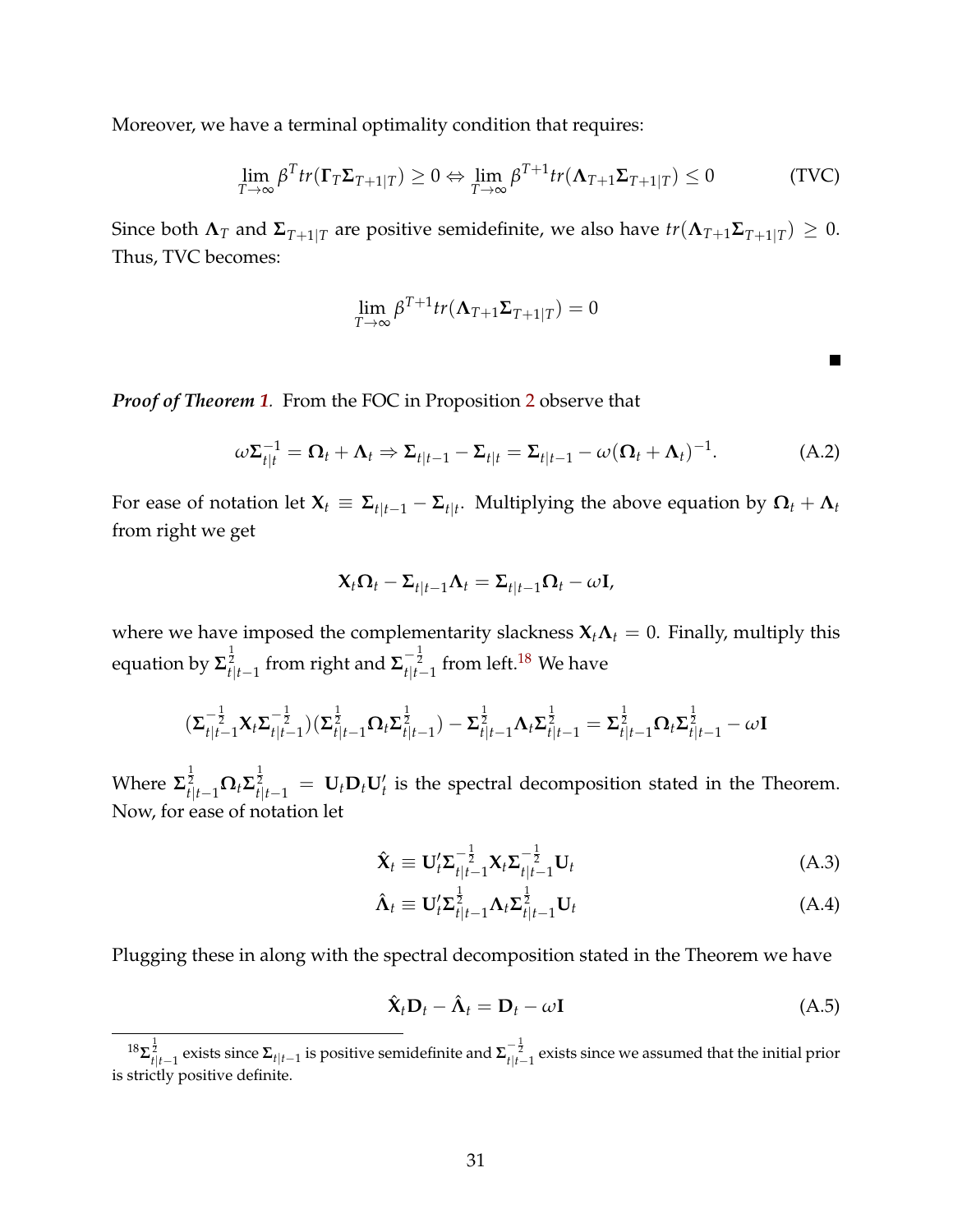$N$ ow, notice that  $\mathbf{X}_t$  and  $\mathbf{\Lambda}_t$  are simultaneously diagonalizable if and only if  $\hat{\mathbf{X}}_t$  and  $\hat{\mathbf{\Lambda}}_t$  are simultaneously diagonalizable. Combined with complementarity slackness, this implies  $\hat{\bm{\Lambda}}_t\hat{\bm{X}}_t = \hat{\bm{X}}_t\hat{\bm{\Lambda}}_t = 0$ . Similarly, note that  $\bm{X}_t$  and  $\bm{\Lambda}_t$  are positive semidefinite if and only if  $\hat{\mathbf{X}}_t$  and  $\hat{\mathbf{\Lambda}}_t$  are positive semidefinite, respectively. So we need for two simultaneously diagonalizable symmetric positive semidefinite matrices  $\hat{\bm{\Lambda}}_t$  and  $\hat{\bm{\chi}}_t$  that solve Equation [A.5.](#page-30-1)

It follows from these that both these matrices are diagonal. To see this, re-write the above equation as

$$
(\hat{\mathbf{X}}_t - \mathbf{I})\mathbf{D}_t = \hat{\mathbf{\Lambda}}_t - \omega \mathbf{I}
$$
 (A.6)

Now, notice that  $\hat{\bm{X}}_t - \bm{I}$  and  $\hat{\bm{\Lambda}}_t - \omega \textbf{I}$  are simultaneously diagonalizable. Let  $\alpha$  denote this basis. We have

$$
[\hat{\mathbf{X}}_t - \mathbf{I}]_{\alpha} [\mathbf{D}_t]_{\alpha} = [\hat{\mathbf{\Lambda}}_t - \omega \mathbf{I}]_{\alpha}
$$

Note that in this equation, the right hand side is diagonal and the left hand side is the product of a diagonal matrix with [**D***<sup>t</sup>* ]*α*. Thus, [**D***<sup>t</sup>* ]*<sup>α</sup>* has to be diagonal as well. This implies  $\alpha$  is the identity basis and that  $\hat{\bm{\Lambda}}_t$  and  $\hat{\bm{\chi}}_t$  are diagonal matrices. Using comple- $\hat{\bm{\Lambda}}$  the proportation  $\hat{\bm{\Lambda}}_t$   $\hat{\bm{\chi}}_t =$   $\bm{0}$ , feasibility constraint  $\hat{\bm{\chi}}_t \succeq$   $\bm{0}$ , and dual feasibility constraint  $\hat{\bm{\Lambda}}_t \succeq \bm{0}$  it is straight forward to show that  $\bm{\Lambda}_t$  is strictly positive for the eigenvalues (entries on the diagonal) of **D***<sup>t</sup>* that are smaller than *ω*.

<span id="page-31-0"></span>
$$
\hat{\Lambda}_t = \text{Max}(\omega \mathbf{I} - \mathbf{D}_t, \mathbf{0}) \tag{A.7}
$$

Now, using Equation [A.4](#page-30-2) we get:

$$
\Lambda_t = \Sigma_{t|t-1}^{-\frac{1}{2}} \mathbf{U}_t \operatorname{Max}(\omega \mathbf{I} - \mathbf{D}_t, \mathbf{0}) \mathbf{U}_t' \Sigma_{t|t-1}^{-\frac{1}{2}}
$$
(A.8)

Moreover, recall that  $\omega \mathbf{\Sigma}_{t|t}^{-1} = \mathbf{\Omega}_t + \mathbf{\Lambda}_t$ . Hence, plugging in the spectral decomposition and the solution for  $\Lambda_t$ :

$$
\omega \Sigma_{t|t}^{-1} = \Sigma_{t|t-1}^{-\frac{1}{2}} \mathbf{U}_t \mathbf{D}_t \mathbf{U}_t' \Sigma_{t|t-1}^{-\frac{1}{2}} + \Sigma_{t|t-1}^{-\frac{1}{2}} \mathbf{U}_t \operatorname{Max}(\omega \mathbf{I} - \mathbf{D}_t, \mathbf{0}) \mathbf{U}_t' \Sigma_{t|t-1}^{-\frac{1}{2}}
$$
  
\n
$$
= \Sigma_{t|t-1}^{-\frac{1}{2}} \mathbf{U}_t \operatorname{Max}(\omega \mathbf{I}, \mathbf{D}_t) \mathbf{U}_t' \Sigma_{t|t-1}^{-\frac{1}{2}}
$$
  
\n
$$
= \Sigma_{t|t-1}^{-\frac{1}{2}} \operatorname{Max}(\Sigma_{t|t-1}^{\frac{1}{2}} \Omega_t \Sigma_{t|t-1}^{\frac{1}{2}} \omega) \Sigma_{t|t-1}^{-\frac{1}{2}}
$$
(A.9)

Inverting this gives us the expression in the Theorem – the matrix is invertible because all eigenvalues are bounded below by *ω*. Moreover, using the definition of **Ω***<sup>t</sup>* in the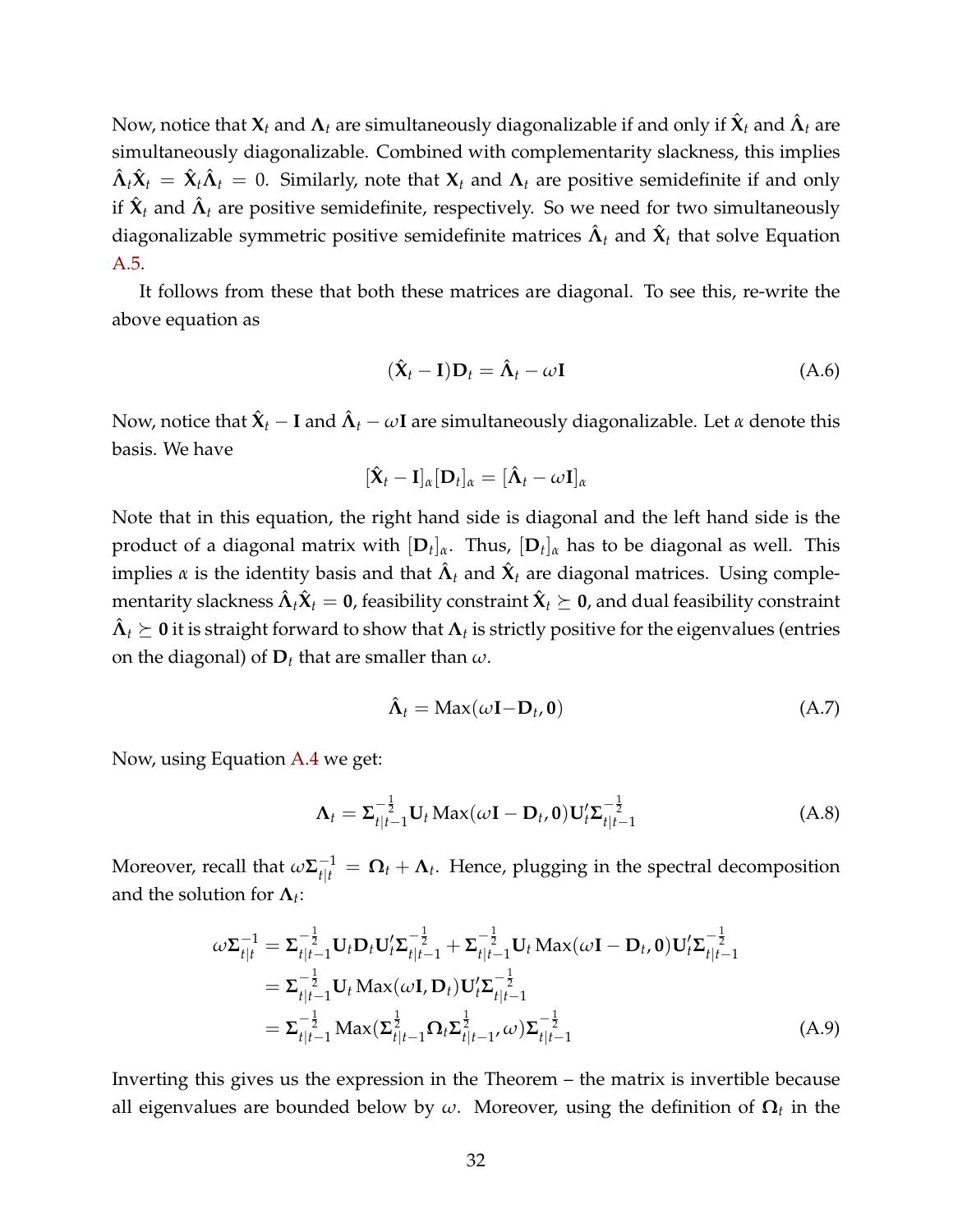statement of the Theorem, and the expression for **Λ***<sup>t</sup>* in Equation [A.8](#page-31-0) we have:

$$
\Omega_{t} = \Omega + \beta \mathbf{A}'(\omega \Sigma_{t+1|t}^{-1} - \Lambda_{t+1}) \mathbf{A}
$$
  
\n
$$
= \Omega + \beta \mathbf{A}' \Sigma_{t+1|t}^{-\frac{1}{2}} (\omega \mathbf{I} - \mathbf{U}_{t} \text{Max}(\omega \mathbf{I} - \mathbf{D}_{t}, \mathbf{0})) \Sigma_{t+1|t}^{-\frac{1}{2}} \mathbf{A}
$$
  
\n
$$
= \Omega + \beta \mathbf{A}' \Sigma_{t+1|t}^{-\frac{1}{2}} \mathbf{U}_{t} \text{Min} (\mathbf{D}_{t}, \omega \mathbf{I}) \mathbf{U}_{t}' \Sigma_{t+1|t}^{-\frac{1}{2}} \mathbf{A}
$$
  
\n
$$
= \Omega + \beta \mathbf{A}' \Sigma_{t+1|t}^{-\frac{1}{2}} \text{Min}(\Sigma_{t+1|t}^{\frac{1}{2}} \Omega_{t+1} \Sigma_{t+1|t}^{\frac{1}{2}} \omega) \Sigma_{t+1|t}^{-\frac{1}{2}} \mathbf{A}
$$
 (A.10)

<span id="page-32-0"></span>**The Second** 

*Proof of Theorem [2](#page-10-2).* The upper bound *m* directly follows from Lemma [1.](#page-6-1) Recall from part [2](#page-6-2) of Lemma 2 that when  $\{\vec{x}_t\}$  is a Markov process, then  $\vec{a}_t \perp X^{t-1} | (a^{t-1}, \vec{x}^t)$ . Moreover, since actions are Gaussian in the LQG setting, we can then decompose the innovation to the action of the agent at time *t* as

$$
\vec{a}_t - \mathbb{E}[\vec{a}_t | a^{t-1}] = \mathbf{Y}_t'(\vec{x}_t - \mathbb{E}[\vec{x}_t | a^{t-1}]) + \vec{z}_t, \, \vec{z}_t \perp (X^t, a^{t-1}) \tag{A.11}
$$

where  $\vec{z}_t$  ∼  $\mathcal{N}(\mathbf{0}, \mathbf{\Sigma}_{z,t})$  is the agent's rational inattention error – it is mean zero and Gaussian. It just remains to characterize  $\mathbf{Y}_t$  and the covariance matrix of  $\vec{z}_t$ . Now, since actions are sufficient for the signals of the agent at time *t*, we have

$$
\mathbb{E}[\vec{x}_t|a^t] = \mathbb{E}[\vec{x}_t|a^{t-1}] + \mathbf{K}_t(\vec{a}_t - \mathbb{E}[\vec{a}_t|a^{t-1}])
$$
  
= 
$$
\mathbb{E}[\vec{x}_t|a^{t-1}] + \mathbf{K}_t\mathbf{Y}_t'(\vec{x}_t - \mathbb{E}[\vec{x}_t|a^{t-1}]) + \mathbf{K}_t\vec{z}_t
$$
 (A.12)

where  $\mathbf{K}_t \equiv \mathbf{\Sigma}_{t|t-1} \mathbf{Y}_t (\mathbf{Y}_t' \mathbf{\Sigma}_{t|t-1} \mathbf{Y}_t + \mathbf{\Sigma}_{z,t})^{-1}$  is the implied Kalman gain by the decomposition. The number of the signals that span the agent's posterior is therefore the rank of this Kalman gain matrix. Moreover, note that if the decomposition is of the optimal actions, then the implied posterior covariance should coincide with the solution:

$$
\Sigma_{t|t} = \Sigma_{t|t-1} - \mathbf{K}_t \mathbf{Y}_t' \Sigma_{t|t-1} \Rightarrow \Sigma_{t|t-1} - \Sigma_{t|t} = \mathbf{K}_t \mathbf{Y}_t' \Sigma_{t|t-1}
$$
\n(A.13)

Thus, the number of signals, or the rank of the Kalman gain matrix, is simply the rank of **Σ***t*|*t*−<sup>1</sup> − **Σ***t*|*<sup>t</sup>* . Recall from proof of Theorem [1](#page-9-4) that, due to complementarity slackness and dual feasibility, the rank of this matrix is the nullity of the matrix  $\hat{\bm{\Lambda}}_t.$  Using the rank nullity theorem, and recalling that  $rank(\hat{\bm{\Lambda}}_t$  is the number of eigenvalues of  $\bm{\Sigma}_{t|t-1}^{\frac{1}{2}}\bm{\Omega}_t\bm{\Sigma}_{t|t-1}^{\frac{1}{2}}$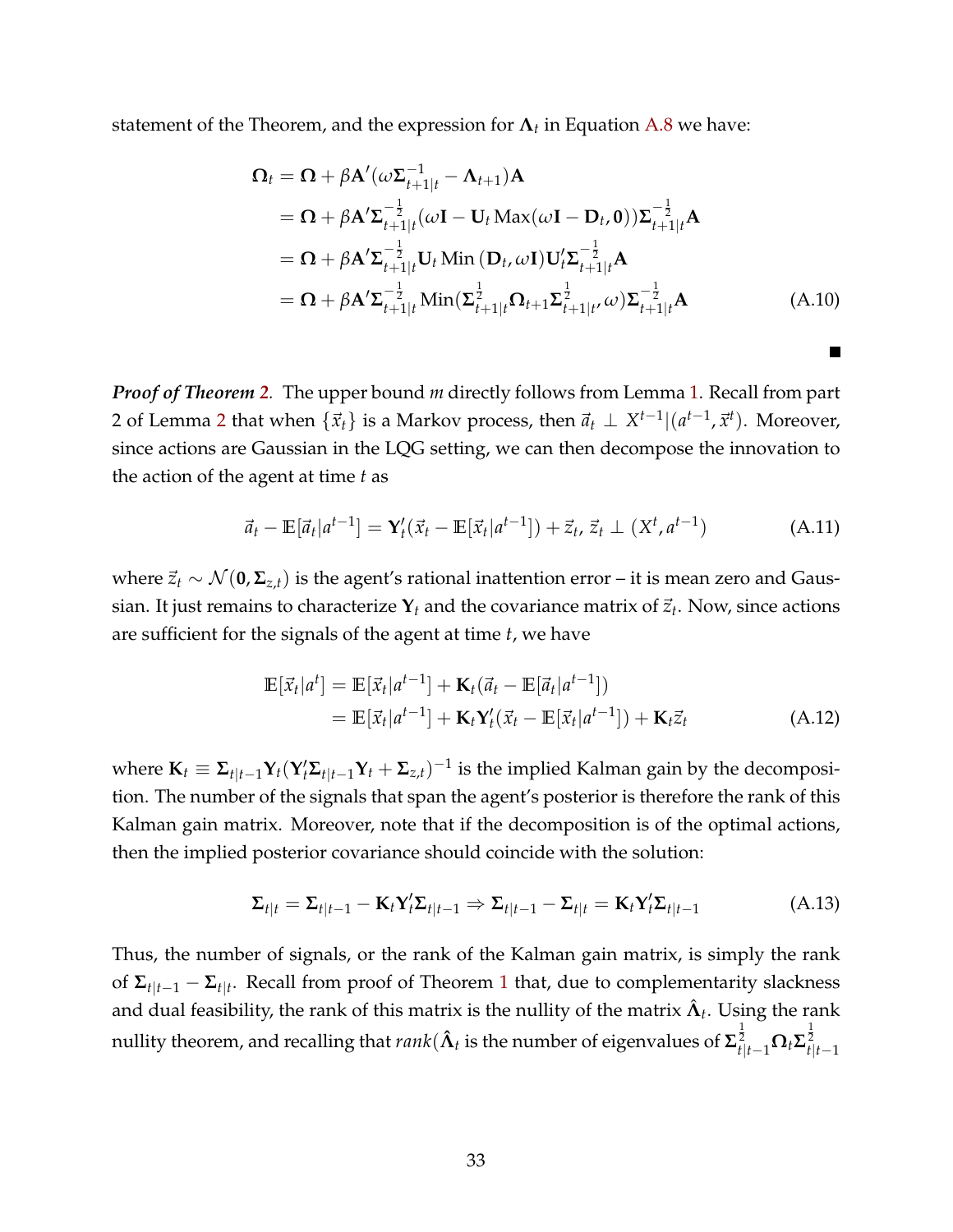that are smaller than *ω* we have:

$$
rank(\Sigma_{t|t-1} - \Sigma_{t|t}) = n - |\{\lambda \in \mathbb{R} : \lambda \le \omega, \exists \vec{y} \in \mathbb{R}^n, \Sigma_{t|t-1}^{\frac{1}{2}} \Omega_t \Sigma_{t|t-1}^{\frac{1}{2}} \vec{y} = \lambda \vec{y}\}|
$$
  
= |\{\lambda \in \mathbb{R} : \lambda > \omega, \exists \vec{y} \in \mathbb{R}^n, \Sigma\_{t|t-1}^{\frac{1}{2}} \Omega\_t \Sigma\_{t|t-1}^{\frac{1}{2}} \vec{y} = \lambda \vec{y}\}| \t(A.14)

*Proof of Proposition [3](#page-10-3).* From the proof of the last Theorem, recall that the Kalman gain for predicting the state is given by

$$
\Sigma_{t|t} = \Sigma_{t|t-1} - \mathbf{K}_t \mathbf{Y}_t' \Sigma_{t|t-1} \Rightarrow \mathbf{K}_t \mathbf{Y}_t' = \mathbf{I} - \Sigma_{t|t} \Sigma_{t|t-1}^{-1}.
$$
\n(A.15)

Plugging this into Equation [A.12,](#page-32-0) multiplying it by  $H'$  from left, and substituting  $\vec{a}_t$  =  $\mathbf{H}'\mathbb{E}[\vec{x}|a^t]$  we have:

$$
\vec{a}_t - \mathbb{E}[\vec{a}_t|a^{t-1}] = \mathbf{H}'(\mathbf{I} - \Sigma_{t|t}\Sigma_{t|t-1}^{-1})(\vec{x}_t - \mathbb{E}[\vec{x}_t|a^{t-1}]) + \mathbf{H}'\mathbf{K}_t\vec{z}_t
$$
(A.16)

Notice that this implies  $(H/K_t - I)\vec{z}_t = 0$ . Now, taking the variance of the two sides we get

$$
var(\vec{a}_t|a^{t-1}) = \mathbf{H}'(\Sigma_{t|t-1} - \Sigma_{t|t})\mathbf{H}
$$
  
= 
$$
\mathbf{H}'(\mathbf{I} - \Sigma_{t|t}\Sigma_{t|t-1}^{-1})\Sigma_{t|t-1}(\mathbf{I} - \Sigma_{t|t-1}^{-1}\Sigma_{t|t})\mathbf{H} + \Sigma_{z,t}.
$$
 (A.17)

where the first line follows from leaving  $H/K_t$  as is, and the second line follows from plugging in  $\mathbf{H}'\mathbf{K}_t\vec{z}_t = \vec{z}_t$ . Solving for  $\Sigma_{z,t}$  we get:

$$
\Sigma_{z,t} = \mathbf{H}'(\Sigma_{t|t} - \Sigma_{t|t}\Sigma_{t|t-1}^{-1}\Sigma_{t|t})\mathbf{H}
$$
\n(A.18)

 $\blacksquare$ 

П

*Proof of Lemma [4](#page-12-0).* The log-linearized Euler equation from the household side is

$$
i_t = \rho + \mathbb{E}_t[\Delta q_{t+1}] \tag{A.19}
$$

Combining this with the monetary policy rule, we have

$$
\Delta q_t = \phi^{-1} \mathbb{E}_t^f [\Delta q_{t+1}] + \frac{\sigma_u}{\phi} u_t \tag{A.20}
$$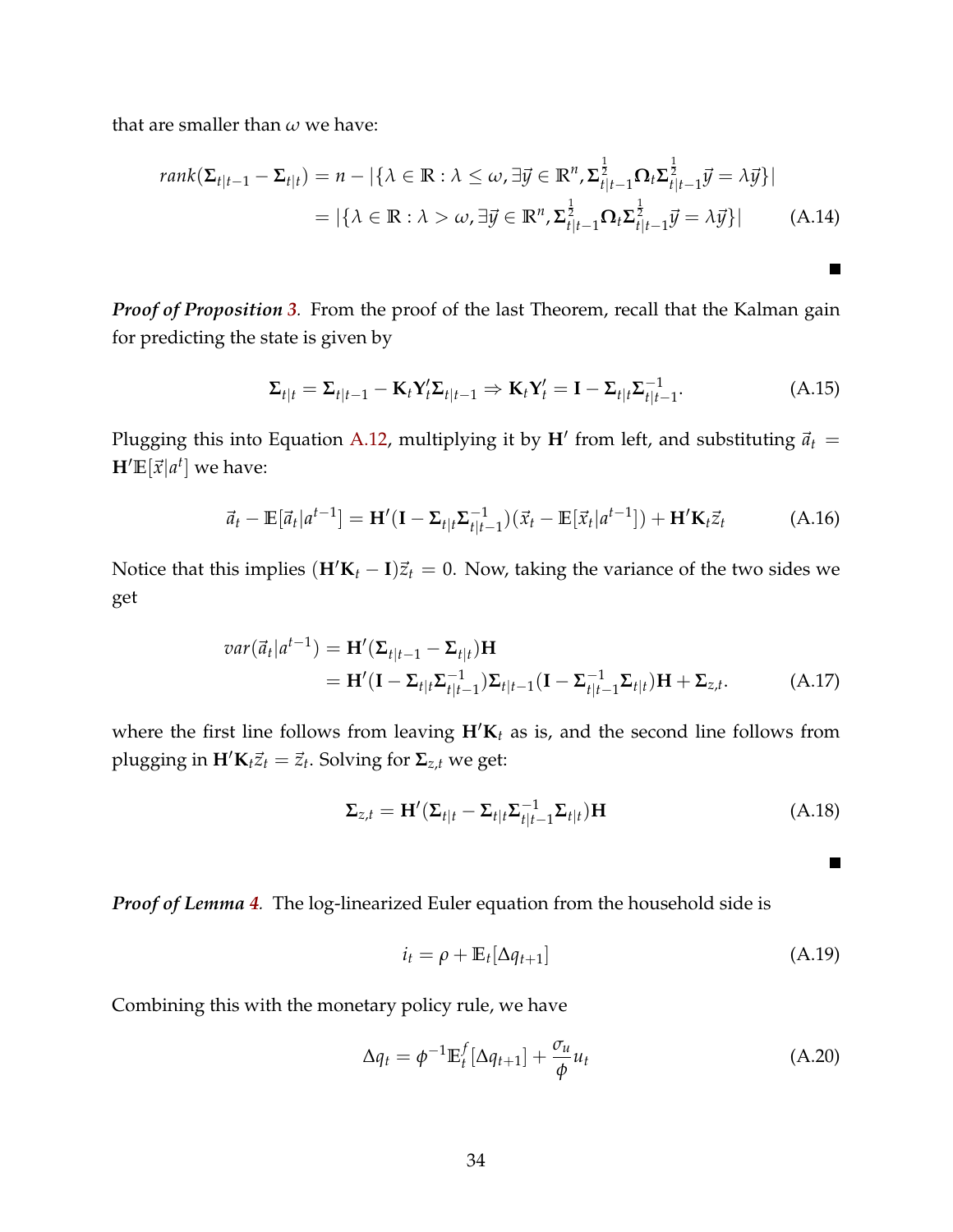Iterating this forward and noting that  $\lim_{h\to\infty} \phi^{-h} \mathbb{E}_t^f$  $\mathcal{L}_t^f[\Delta q_{t+h}] = 0$  due to  $\phi > 1$ , we get the result in the Lemma.

*Proof of Proposition [4](#page-14-0).* **Part 1.** For ease of notation we drop the firm index *i* in the proof. The FOC in Proposition [2](#page-9-1) in this case reduces to

$$
\lambda_t = 1 - \theta + \frac{\omega}{\sigma_{t|t}^2} - \frac{\beta \omega}{\sigma_{t+1|t}^2} + \beta \lambda_{t+1}
$$
\n(A.21)

Since the problem is deterministic and the state variables grows with time when the constraint is binding, then there is a *t* after which the constraint does not bind. Given such a *t*, suppose  $\lambda_t = \lambda_{t+1} = 0$ , then noting that  $\sigma_{t+1|t}^2 = \sigma_{t|t}^2 + \sigma_u^2 \phi^{-2}$ , the FOC becomes:

$$
\sigma_{t|t}^4 + \left[\frac{\sigma_u^2}{\phi^2} - (1 - \beta)\frac{\omega}{\theta - 1}\right] \sigma_{t|t}^2 - \frac{\omega}{\theta - 1} \frac{\sigma_u^2}{\phi^2} = 0 \tag{A.22}
$$

Note that given the values of parameters, this equation does not depend on any other variable than  $\sigma_{t|t}^2$  (in particular it is independent of the state  $\sigma_{t|t-1}^2$ ). Hence, for any *t*, if  $\lambda_t = 0$ , then the  $\sigma_{t|t}^2 = \underline{\sigma}^2$ , where  $\underline{\sigma}^2$  is the positive root of the equation above. However, for this solution to be admissible it has to satisfy the no-forgetting constraint which holds only if  $\underline{\sigma}^2 \leq \sigma_{t|t-1}^2$ . Thus,

<span id="page-34-0"></span>
$$
\sigma_{t|t}^2 = \min \{ \sigma_{t|t-1}^2, \underline{\sigma}^2 \}. \tag{A.23}
$$

**Part 2.** The Kalman-gain can be derived from the relationship between prior and posterior uncertainty:

$$
\sigma_{i,t|t}^2 = (1 - \kappa_{i,t})\sigma_{i,t|t-1}^2 \Rightarrow \kappa_{i,t} = 1 - \min\{1, \frac{\sigma^2}{\sigma_{i,t|t-1}^2}\} = \max\{0, 1 - \frac{\sigma^2}{\sigma_{i,t|t-1}^2}\}.
$$
 (A.24)

*Proof of Corollary [1](#page-15-0).* Follows from the characterization of *σ* 2 in Proposition [4.](#page-14-0) п *Proof of Proposition [5](#page-16-2).* **Part 1.** Recall from the proof of Proposition [4](#page-14-0) that

$$
p_{i,t} = p_{i,t-1} + \kappa_{i,t}(q_t - p_{i,t-1} + e_{i,t})
$$
 (A.25)

Aggregating this up and imposing  $\kappa_{i,t} = \kappa_t$  since all firms start from the same uncertainty